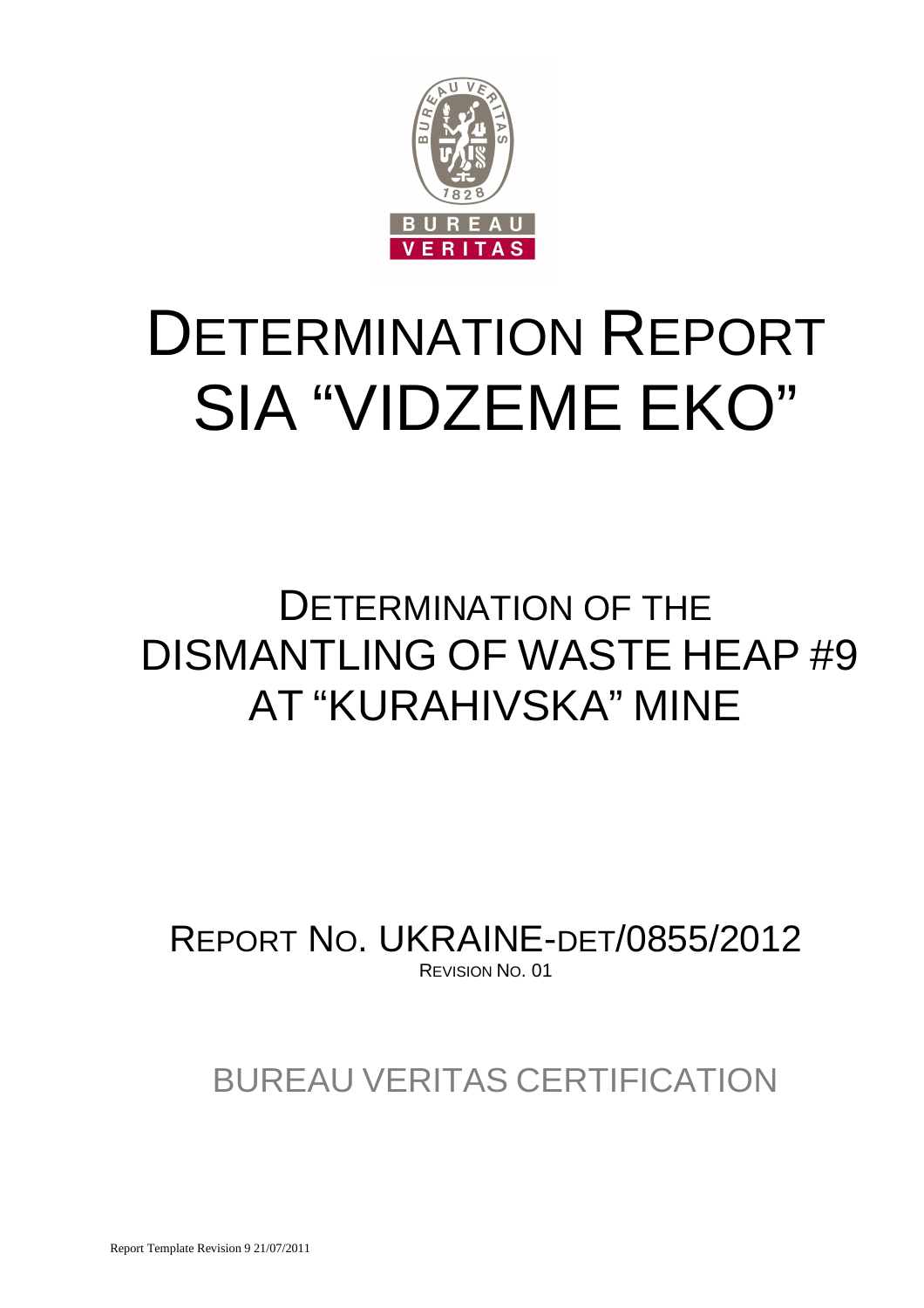#### DETERMINATION REPORT: DISMANTLING OF WASTE HEAP #9 AT "KURAHIVSKA" MINE



| Date of first issue:                                                                                                                                                                                                                                                                                                                                                                                                                                                                                                                                                                                                                                                                                                                                                                                                                                                                                                                                                                                                                                                                                                                                                                                                                                                                                                                                                                                                                                                          | Organizational unit:                                                                                                                                                                                                                |             |                                                                                          |  |  |
|-------------------------------------------------------------------------------------------------------------------------------------------------------------------------------------------------------------------------------------------------------------------------------------------------------------------------------------------------------------------------------------------------------------------------------------------------------------------------------------------------------------------------------------------------------------------------------------------------------------------------------------------------------------------------------------------------------------------------------------------------------------------------------------------------------------------------------------------------------------------------------------------------------------------------------------------------------------------------------------------------------------------------------------------------------------------------------------------------------------------------------------------------------------------------------------------------------------------------------------------------------------------------------------------------------------------------------------------------------------------------------------------------------------------------------------------------------------------------------|-------------------------------------------------------------------------------------------------------------------------------------------------------------------------------------------------------------------------------------|-------------|------------------------------------------------------------------------------------------|--|--|
| 05/10/2012                                                                                                                                                                                                                                                                                                                                                                                                                                                                                                                                                                                                                                                                                                                                                                                                                                                                                                                                                                                                                                                                                                                                                                                                                                                                                                                                                                                                                                                                    |                                                                                                                                                                                                                                     |             | <b>Bureau Veritas Certification</b>                                                      |  |  |
|                                                                                                                                                                                                                                                                                                                                                                                                                                                                                                                                                                                                                                                                                                                                                                                                                                                                                                                                                                                                                                                                                                                                                                                                                                                                                                                                                                                                                                                                               | <b>Holding SAS</b>                                                                                                                                                                                                                  |             |                                                                                          |  |  |
| Client:                                                                                                                                                                                                                                                                                                                                                                                                                                                                                                                                                                                                                                                                                                                                                                                                                                                                                                                                                                                                                                                                                                                                                                                                                                                                                                                                                                                                                                                                       | Client ref.:                                                                                                                                                                                                                        |             |                                                                                          |  |  |
| SIA "Vidzeme Eko"                                                                                                                                                                                                                                                                                                                                                                                                                                                                                                                                                                                                                                                                                                                                                                                                                                                                                                                                                                                                                                                                                                                                                                                                                                                                                                                                                                                                                                                             | Victor Tkachenko                                                                                                                                                                                                                    |             |                                                                                          |  |  |
| Summary:<br>Bureau Veritas Certification has made the determination of the "Dismantling of waste heap #9 at "Kurahivska"<br>mine" project of SIA "Vidzeme Eko" located in Tsukurine village, Maryinskiy District, Donetsk Region, Ukraine<br>on the basis of UNFCCC criteria for the JI, as well as criteria given to provide for consistent project operations,<br>monitoring and reporting. UNFCCC criteria refer to Article 6 of the Kyoto Protocol, the JI rules and modalities<br>and the subsequent decisions by the JI Supervisory Committee, as well as the host country criteria.<br>The determination scope is defined as an independent and objective review of the project design document,<br>the project's baseline study, monitoring plan and other relevant documents, and consisted of the following<br>three phases: i) desk review of the project design and the baseline and monitoring plan; ii) follow-up interviews<br>with project stakeholders; iii) resolution of outstanding issues and the issuance of the final determination report<br>and opinion. The overall determination, from Contract Review to Determination Report & Opinion, was<br>conducted using Bureau Veritas Certification internal procedures.<br>The first output of the determination process is a list of Clarification and Corrective Action Requests (CL and<br>CAR), presented in Appendix A. Taking into account this output, the project proponent revised its project |                                                                                                                                                                                                                                     |             |                                                                                          |  |  |
| design document.<br>country criteria.                                                                                                                                                                                                                                                                                                                                                                                                                                                                                                                                                                                                                                                                                                                                                                                                                                                                                                                                                                                                                                                                                                                                                                                                                                                                                                                                                                                                                                         | In summary, it is Bureau Veritas Certification's opinion that the project correctly applies Guidance on criteria for<br>baseline setting and monitoring and meets the relevant UNFCCC requirements for the JI and the relevant host |             |                                                                                          |  |  |
|                                                                                                                                                                                                                                                                                                                                                                                                                                                                                                                                                                                                                                                                                                                                                                                                                                                                                                                                                                                                                                                                                                                                                                                                                                                                                                                                                                                                                                                                               |                                                                                                                                                                                                                                     |             |                                                                                          |  |  |
| Subject Group:<br>Report No.:                                                                                                                                                                                                                                                                                                                                                                                                                                                                                                                                                                                                                                                                                                                                                                                                                                                                                                                                                                                                                                                                                                                                                                                                                                                                                                                                                                                                                                                 |                                                                                                                                                                                                                                     |             |                                                                                          |  |  |
| UKRAINE-det/0855/2012<br>JI                                                                                                                                                                                                                                                                                                                                                                                                                                                                                                                                                                                                                                                                                                                                                                                                                                                                                                                                                                                                                                                                                                                                                                                                                                                                                                                                                                                                                                                   |                                                                                                                                                                                                                                     |             | Indexing terms                                                                           |  |  |
| Project title:<br>Dismantling of waste heap #9 at "Kurahivska" mine                                                                                                                                                                                                                                                                                                                                                                                                                                                                                                                                                                                                                                                                                                                                                                                                                                                                                                                                                                                                                                                                                                                                                                                                                                                                                                                                                                                                           |                                                                                                                                                                                                                                     |             |                                                                                          |  |  |
| Work carried out by:<br>1/uu<br>Svitlana Gariyenchyk<br>Verifier<br>Vyacheslav Yeriomin - Team Member, Verifier                                                                                                                                                                                                                                                                                                                                                                                                                                                                                                                                                                                                                                                                                                                                                                                                                                                                                                                                                                                                                                                                                                                                                                                                                                                                                                                                                               | Team Leader, Lead                                                                                                                                                                                                                   | $\boxtimes$ | No distribution without permission from the<br>Client or responsible organizational unit |  |  |
| Work reviewed by:                                                                                                                                                                                                                                                                                                                                                                                                                                                                                                                                                                                                                                                                                                                                                                                                                                                                                                                                                                                                                                                                                                                                                                                                                                                                                                                                                                                                                                                             |                                                                                                                                                                                                                                     |             |                                                                                          |  |  |
| Ivan Sokolov - Internal Technical Reviewer                                                                                                                                                                                                                                                                                                                                                                                                                                                                                                                                                                                                                                                                                                                                                                                                                                                                                                                                                                                                                                                                                                                                                                                                                                                                                                                                                                                                                                    |                                                                                                                                                                                                                                     |             | Limited distribution                                                                     |  |  |
| Vasyl Kobzar - Technical specialist nion                                                                                                                                                                                                                                                                                                                                                                                                                                                                                                                                                                                                                                                                                                                                                                                                                                                                                                                                                                                                                                                                                                                                                                                                                                                                                                                                                                                                                                      |                                                                                                                                                                                                                                     |             |                                                                                          |  |  |
| Ivan Sokolov - Operational Manager                                                                                                                                                                                                                                                                                                                                                                                                                                                                                                                                                                                                                                                                                                                                                                                                                                                                                                                                                                                                                                                                                                                                                                                                                                                                                                                                                                                                                                            |                                                                                                                                                                                                                                     |             | Unrestricted distribution                                                                |  |  |
| Date of this revision:<br>Rev. No.:                                                                                                                                                                                                                                                                                                                                                                                                                                                                                                                                                                                                                                                                                                                                                                                                                                                                                                                                                                                                                                                                                                                                                                                                                                                                                                                                                                                                                                           | Number of pages:                                                                                                                                                                                                                    |             |                                                                                          |  |  |
| 53<br>03/12/2012<br>01                                                                                                                                                                                                                                                                                                                                                                                                                                                                                                                                                                                                                                                                                                                                                                                                                                                                                                                                                                                                                                                                                                                                                                                                                                                                                                                                                                                                                                                        |                                                                                                                                                                                                                                     |             |                                                                                          |  |  |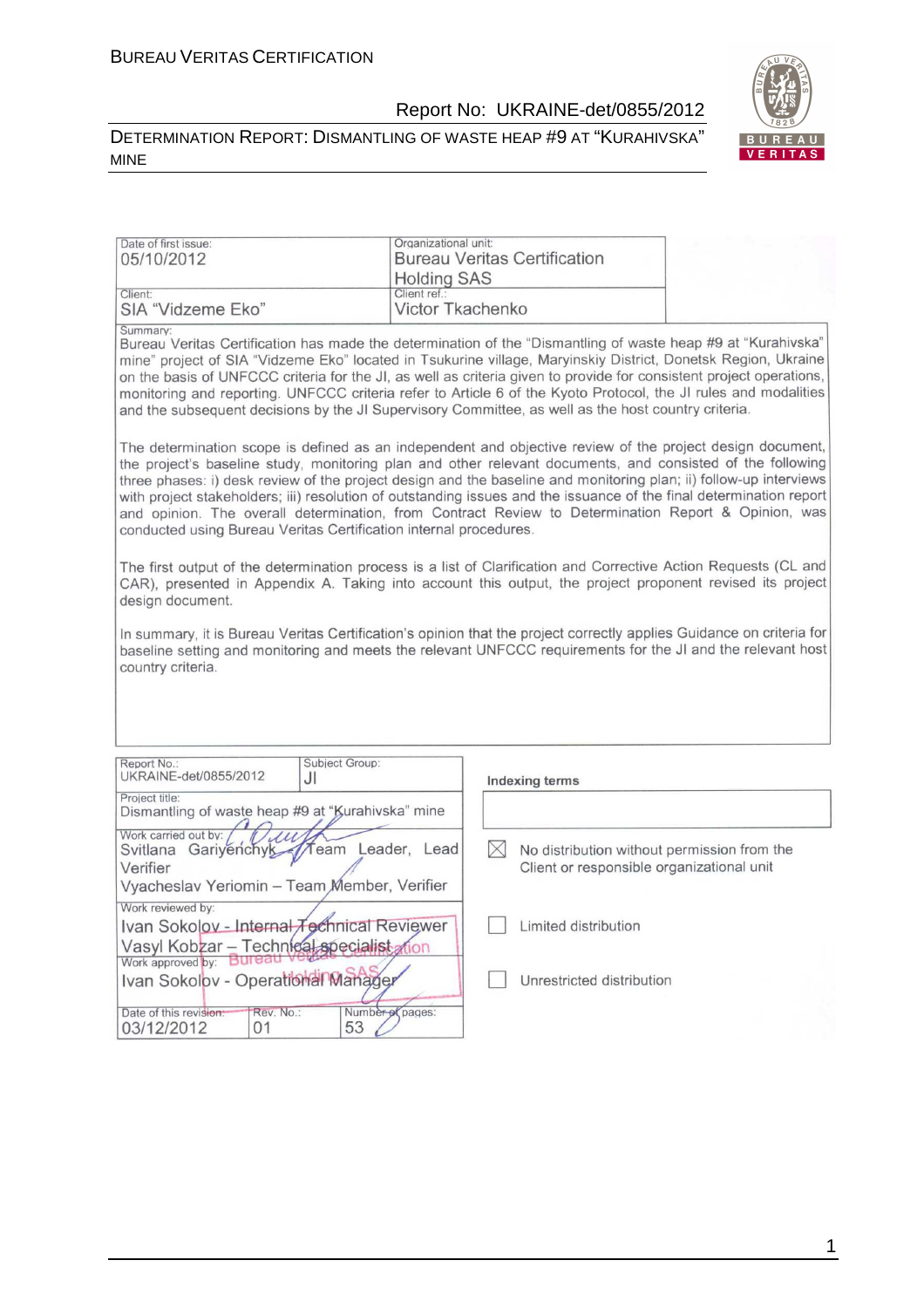DETERMINATION REPORT: DISMANTLING OF WASTE HEAP #9 AT "KURAHIVSKA" MINE

#### **Table of Contents Page 2014**

| $\mathbf{1}$   |                                                                                     |                |
|----------------|-------------------------------------------------------------------------------------|----------------|
| 1.1            | Objective                                                                           | 3              |
| 1.2            | Scope                                                                               | 3              |
| 1.3            | Determination team                                                                  | 3              |
| $\overline{2}$ |                                                                                     |                |
| 2.1            | <b>Review of Documents</b>                                                          | $\overline{4}$ |
| 2.2            | Follow-up Interviews                                                                | 5              |
| 2.3            | Resolution of Clarification and Corrective Action Requests                          | 5              |
| 3              |                                                                                     |                |
| $\overline{4}$ |                                                                                     |                |
| 4.1            | Project approvals by Parties involved (19-20)                                       | $\overline{7}$ |
| 4.2            | Authorization of project participants by Parties involved (21)                      | 8              |
| 4.3            | Baseline setting (22-26)                                                            | 8              |
| 4.4            | Additionality (27-31)                                                               | 12             |
| 4.5            | Project boundary (32-33)                                                            | 13             |
| 4.6            | Crediting period (34)                                                               | 13             |
| 4.7            | Monitoring plan (35-39)                                                             | 14             |
| 4.8            | Leakage (40-41)                                                                     | 18             |
| 4.9            | Estimation of emission reductions or enhancements of net removals<br>$(42-47)$      | 20             |
| 4.10           | Environmental impacts (48)                                                          | 21             |
| 4.11           | Stakeholder consultation (49)                                                       | 22             |
| 4.12           | Determination regarding small scale projects (50-57)                                | 22             |
| 4.13           | Determination regarding land use, land-use change and forestry                      |                |
|                | (LULUCF) projects (58-64)                                                           | 22             |
| 4.14           | Determination regarding programmes of activities (65-73)                            | 22             |
| 5              | SUMMARY AND REPORT OF HOW DUE ACCOUNT WAS<br>TAKEN OF COMMENTS RECEIVED PURSUANT TO |                |
|                |                                                                                     |                |
| 6              |                                                                                     |                |
| $\overline{7}$ |                                                                                     |                |
|                |                                                                                     |                |

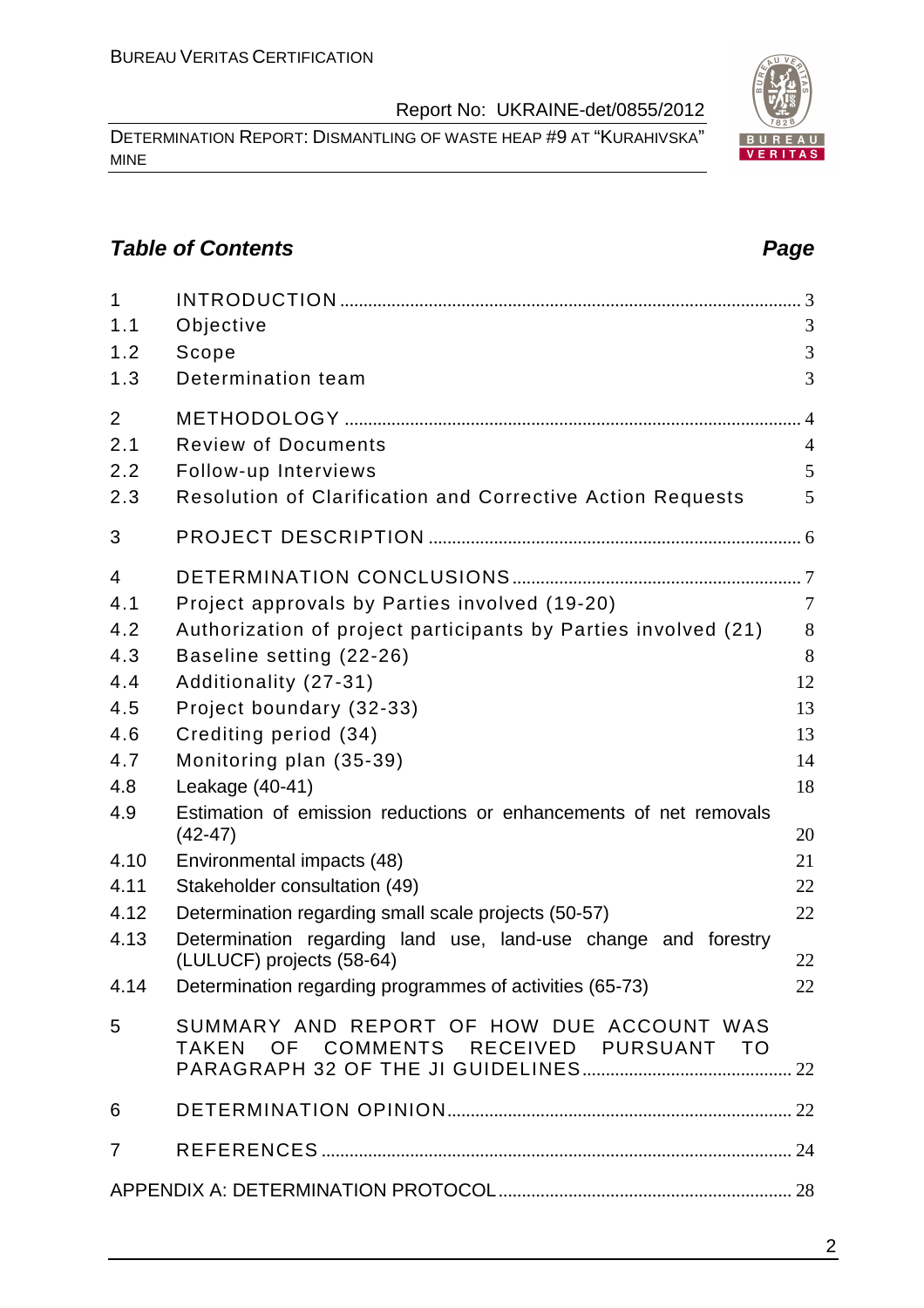DETERMINATION REPORT: DISMANTLING OF WASTE HEAP #9 AT "KURAHIVSKA" MINE



### **1 INTRODUCTION**

SIA "Vidzeme Eko" has commissioned Bureau Veritas Certification to determine its JI project "Dismantling of waste heap #9 at "Kurahivska" mine" (hereafter called "the project") at Tsukurine village, Maryinskiy District, Donetsk Region, Ukraine.

This report summarizes the findings of the determination of the project, performed on the basis of UNFCCC criteria, as well as criteria given to provide for consistent project operations, monitoring and reporting.

#### **1.1 Objective**

The determination serves as project design verification and is a requirement of all projects. The determination is an independent third party assessment of the project design. In particular, the project's baseline, the monitoring plan (MP), and the project's compliance with relevant UNFCCC and host country criteria are determined in order to confirm that the project design, as documented, is sound and reasonable, and meets the stated requirements and identified criteria. Determination is a requirement for all JI projects and is seen as necessary to provide assurance to stakeholders of the quality of the project and its intended generation of emission reduction units (ERUs).

UNFCCC criteria refer to Article 6 of the Kyoto Protocol, the JI rules and modalities and the subsequent decisions by the JI Supervisory Committee, as well as the host country criteria.

#### **1.2 Scope**

The determination scope is defined as an independent and objective review of the project design document, the project's baseline study and monitoring plan and other relevant documents. The information in these documents is reviewed against Kyoto Protocol requirements, UNFCCC rules and associated interpretations.

The determination is not meant to provide any consulting towards the Client. However, stated requests for clarifications and/or corrective actions may provide input for improvement of the project design.

#### **1.3 Determination team**

The determination team consists of the following personnel:

Svitlana Gariyenchyk

Bureau Veritas Certification Team Leader, Climate Change Verifier

Vyacheslav Yeriomin

Bureau Veritas Certification Climate Change Verifier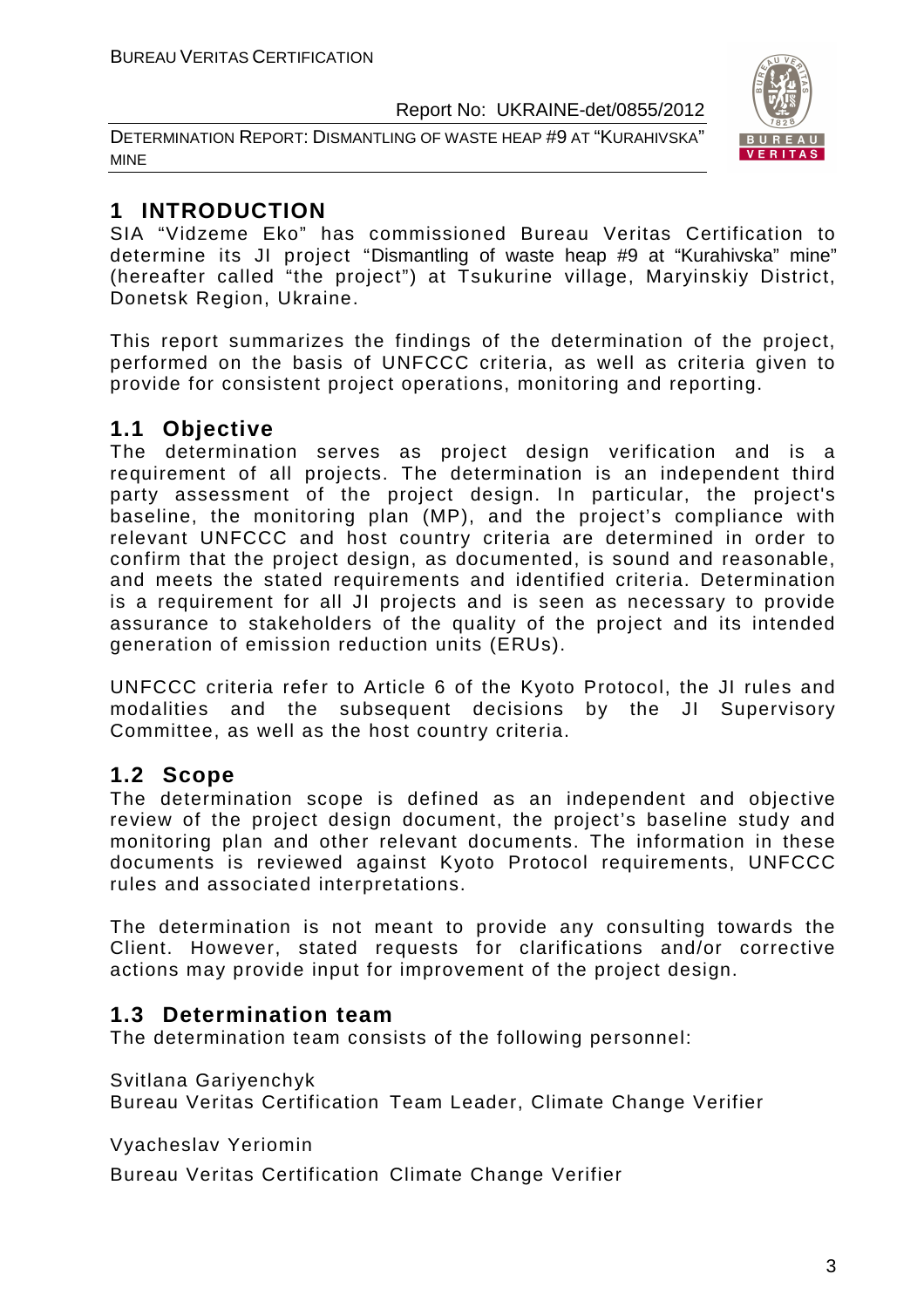DETERMINATION REPORT: DISMANTLING OF WASTE HEAP #9 AT "KURAHIVSKA" MINE



This determination report was reviewed by:

Ivan Sokolov Bureau Veritas Certification, Internal reviewer

Vasyl Kobzar

Bureau Veritas Certification, Technical Specialist

#### **2 METHODOLOGY**

The overall determination, from Contract Review to Determination Report & Opinion, was conducted using Bureau Veritas Certification internal procedures.

In order to ensure transparency, a determination protocol was customized for the project, according to the version 01 of the Joint Implementation Determination and Verification Manual, issued by the Joint Implementation Supervisory Committee at its 19 meeting on 04/12/2009. The protocol shows, in a transparent manner, criteria (requirements), means of determination and the results from determining the identified criteria. The determination protocol serves the following purposes:

- It organizes, details and clarifies the requirements a JI project is expected to meet;
- It ensures a transparent determination process where the determiner will document how a particular requirement has been determined and the result of the determination.

The completed determination protocol is enclosed in Appendix A to this report.

#### **2.1 Review of Documents**

The Project Design Document (PDD) submitted by SIA "Vidzeme Eko" and additional background documents related to the project design and baseline, i.e. country Law, Guidelines for users of the joint implementation project design document form, Approved CDM methodology and/or Guidance on criteria for baseline setting and monitoring, Kyoto Protocol, Clarifications on Determination Requirements to be Checked by an Accredited Independent Entity were reviewed.

To address Bureau Veritas Certification corrective action and clarification requests, SIA "Vidzeme Eko" revised the PDD and resubmitted it on 30/11/2012.

The determination findings presented in this report relate to the project as described in the PDD version(s) 2.0.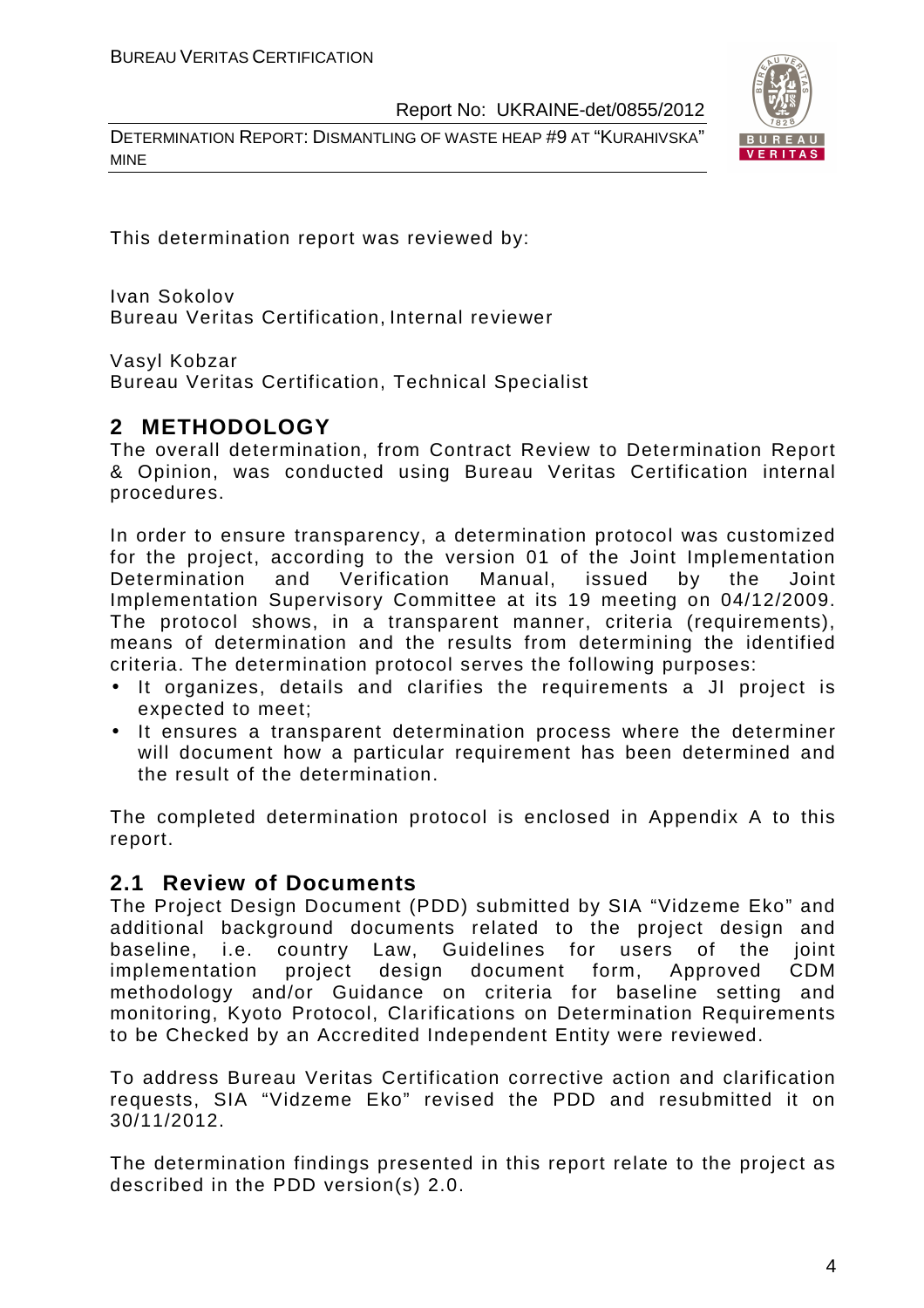DETERMINATION REPORT: DISMANTLING OF WASTE HEAP #9 AT "KURAHIVSKA" MINE



#### **2.2 Follow-up Interviews**

On 01/12/2012 Bureau Veritas Certification performed on-site interviews with project stakeholders to confirm selected information and to resolve issues identified in the document review. Representatives of PJSC "Krasnoperekopsky glass factory" and SIA "Vidzeme Eko" were interviewed (see References). The main topics of the interviews are summarized in Table 1.

| <b>Interview topics</b><br>Table 1 |  |
|------------------------------------|--|
|------------------------------------|--|

| <b>Interviewed</b><br>organization | <b>Interview topics</b>                                                |
|------------------------------------|------------------------------------------------------------------------|
| <b>PJSC</b>                        | <b>Project History</b><br>➤                                            |
| "Krasnoperekopsky                  | <b>Project Approach</b>                                                |
| glass factory"                     | Project boundary                                                       |
|                                    | <b>Implementation Schedule</b>                                         |
|                                    | <b>Organization structure</b>                                          |
|                                    | $\triangleright$ Authorities and responsibilities                      |
|                                    | Training of personnel                                                  |
|                                    | Quality management procedures and technologies                         |
|                                    | $\triangleright$ Records on rehabilitation/implementation of equipment |
|                                    | $\triangleright$ Metering equipment control                            |
|                                    | Metering record keeping system, database                               |
|                                    | $\triangleright$ Technical documentation                               |
|                                    | Monitoring plan and procedures                                         |
|                                    | <b>Permits and licenses</b>                                            |
| <b>CONSULTANT</b>                  | Baseline methodology                                                   |
| SIA "Vidzeme Eko"                  | Monitoring plan<br>➤                                                   |
|                                    | <b>Additionality proofs</b><br>➤                                       |
|                                    | Calculation of emission reductions                                     |

#### **2.3 Resolution of Clarification and Corrective Action Requests**

The objective of this phase of the determination is to raise the requests for corrective actions and clarification and any other outstanding issues that needed to be clarified for Bureau Veritas Certification positive conclusion on the project design.

If the determination team, in assessing the PDD and supporting documents, identifies issues that need to be corrected, clarified or improved with regard to JI project requirements, it will raise these issues and inform the project participants of these issues in the form of:

(a) Corrective action request (CAR), requesting the project participants to correct a mistake in the published PDD that is not in accordance with the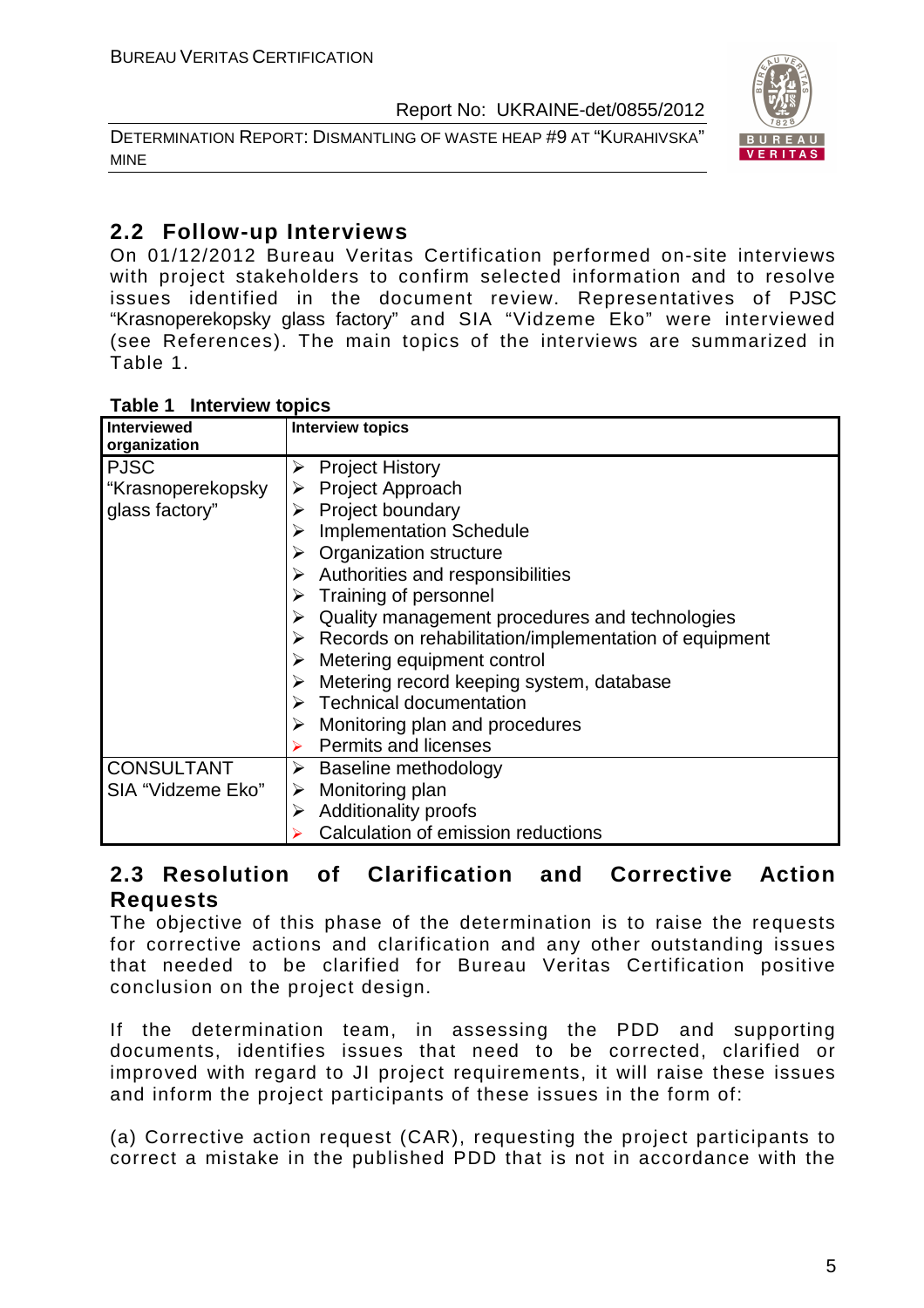DETERMINATION REPORT: DISMANTLING OF WASTE HEAP #9 AT "KURAHIVSKA" MINE



(technical) process used for the project or relevant JI project requirement or that shows any other logical flaw;

(b) Clarification request (CL), requesting the project participants to provide additional information for the determination team to assess compliance with the JI project requirement in question;

(c) Forward action request (FAR), informing the project participants of an issue, relating to project implementation but not project design, that needs to be reviewed during the first verification of the project.

The determination team will make an objective assessment as to whether the actions taken by the project participants, if any, satisfactorily resolve the issues raised, if any, and should conclude its findings of the determination.

To guarantee the transparency of the verification process, the concerns raised are documented in more detail in the determination protocol in Appendix A.

#### **3 PROJECT DESCRIPTION**

Proposed project consists in full dismantling of waste heap #3 of "Kurahovska" mine with sorting and enrichment of obtained coal containing rock mass.

Boundaries of proposed project cover one dismantled waste heap and enrichment plant #105. "Krasnoperekopsky glass factory" Ltd is owner of waste heap and processes coal containing rock mass at enrichment plant #105, on sub-contract relations basis.

Technologies employed in the project activity are described below

Bulldozers rise to the top of the dump on its tail section. Dismantling of dump with bulldozers is carried by horizontal layers, after lowering the height of dump to 25-30 m, allowed dismantling by slope (15 °) layers. A combined method for the dump dismantling is used, when after decline by bulldozers to lower layer height, in which entrance road can be constructed, further dismantling is carried out by excavators with direct loading rock into vehicles (dump trucks).

On the second stage, the rock mass is delivered to the enrichment plant #105 for further enrichment. The rock mass is supplied to the inertial screening sifter for the pre-classification by class of 100 mm. After the pre-classification, the coal mass delivered to the preparatory screening to sifter GIL-52a by dry or wet mode. Beneficiation of large class 13 mm is made on heavy media separator STK 32-55010, and beneficiation of small class 3-13 mm - at hydrocyclone GTSM-63011. Next, washing of the suspension of beneficiation products and dehydrating products by dressing screens and centrifuge take place, regeneration suspension at electromagnetic separator. Thus the water in this process is used in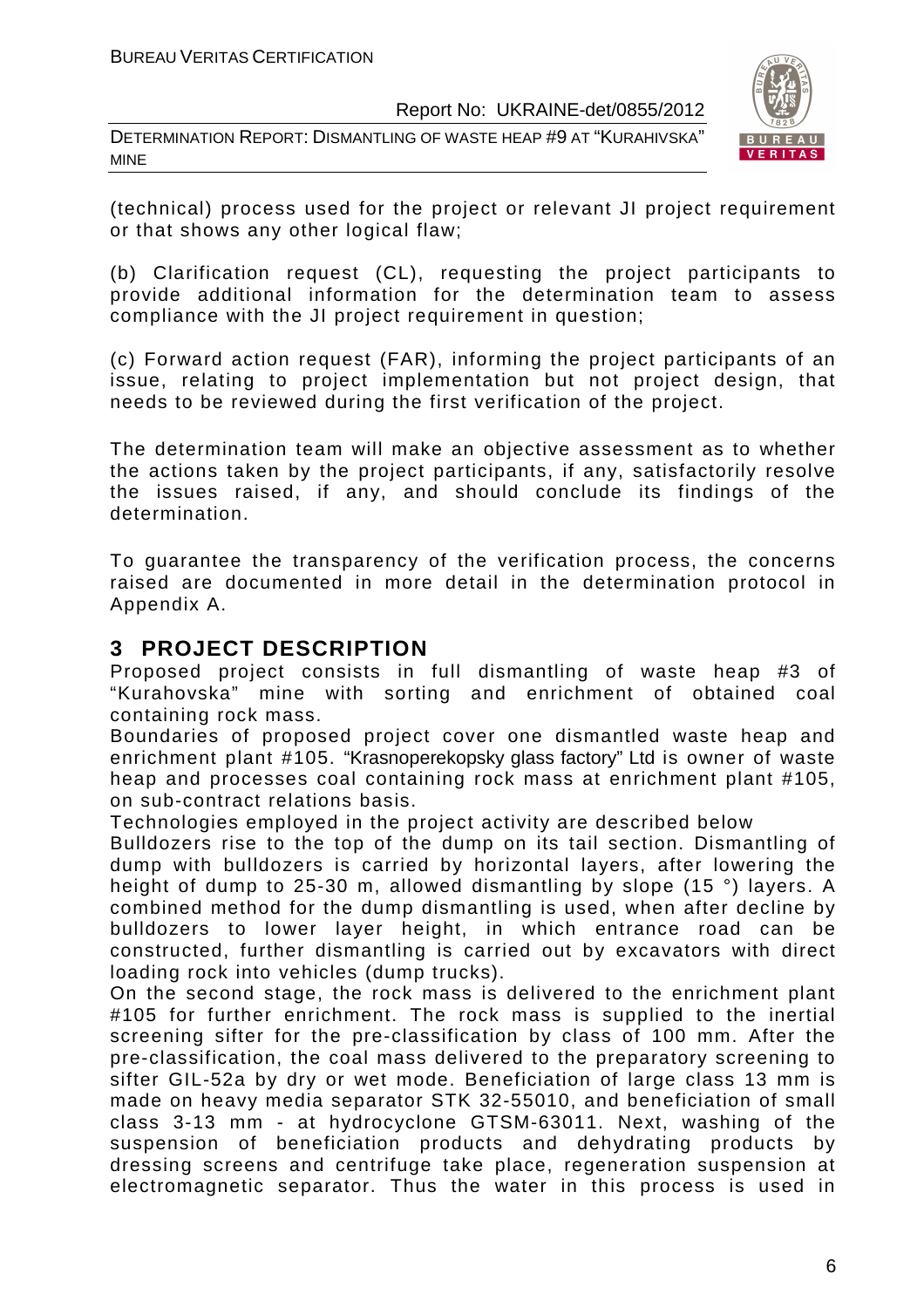DETERMINATION REPORT: DISMANTLING OF WASTE HEAP #9 AT "KURAHIVSKA" MINE



closed loop. Beneficiation products (coal concentrate) are transported by conveyor belt into bins for further shipment to the consumer. Waste is transported to the flat dump

The proposed project is aimed at reducing anthropogenic emissions. Emission reductions created by:

- Elimination of greenhouse gases sources associated with waste heaps burning, by extracting coal from the rock dumps;

- Reduction of uncontrolled methane emissions due to replacement of coal that would have been extracted through mining;

- Reduction of electricity consumption at waste heap dismantling in comparison to electricity consumption at coal mine.

Identified problem areas for project descriptions, project participants' responses and conclusions of Bureau Veritas Certification are described in Annex A (refer to CAR01-CAR04)

#### **4 DETERMINATION CONCLUSIONS**

In the following sections, the conclusions of the determination are stated.

The findings from the desk review of the original project design documents and the findings from interviews during the follow up visit are described in the Determination Protocol in Appendix A.

The Clarification and Corrective Action Requests are stated, where applicable, in the following sections and are further documented in the Determination Protocol in Appendix A. The determination of the Project resulted in 15 Corrective Action Requests and 0 Clarification Requests.

The number between brackets at the end of each section corresponds to the DVM paragraph

#### **4.1 Project approvals by Parties involved (19-20)**

The project has already received Letter of Endorsement #3001/23/7 dated 11/10/2012 issued by State Environmental Investment Agency.

The Bureau Veritas Certification obtained Letter of Endorsement from SIA "Vidzeme-Eko" and doesn't doubt in its authenticity.

As for this time no written project approvals of the project from the Parties Involved are available (see CAR05 pending till the Host Party LoA received). After receiving Determination Report from the Accredited Independent Entity (AIE) project documentation will be submitted to the Ukrainian Designated Focal Point (DFP) which is State Environment Investment Agency for receiving the Letter of Approval.

The written approvals from the other Party will be obtained later on.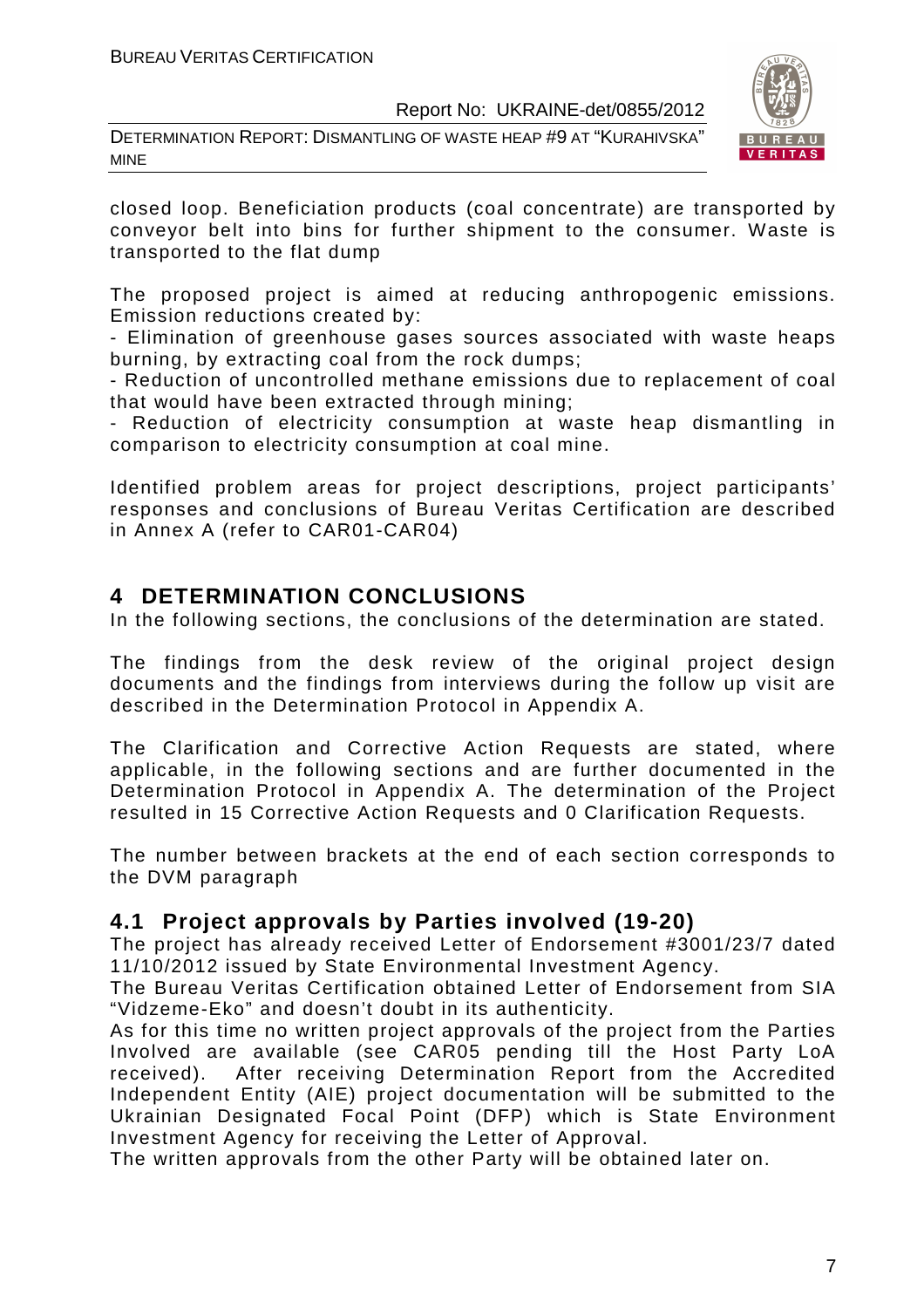DETERMINATION REPORT: DISMANTLING OF WASTE HEAP #9 AT "KURAHIVSKA" MINE



Identified problem areas for written project approvals, project participants' responses and conclusions of Bureau Veritas Certification are described in Annex A (refer to CAR05).

#### **4.2 Authorization of project participants by Parties involved (21)**

In accordance with paragraph 21 of the DVM the assessment of this area focuses on whether each of the legal entities listed as project participants in the PDD is authorized by a Party involved, which is also listed in the PDD.

Authorisation of the project participants by Parties involved is expected through a written project approval, see CAR05 that is pending

#### **4.3 Baseline setting (22-26)**

The PDD explicitly indicates that using a methodology for baseline setting and monitoring developed in accordance with appendix B of the JI guidelines (hereinafter referred to as JI specific approach) was the selected approach for identifying the baseline.

The PDD provides a detailed theoretical description in a complete and transparent manner, as well as justification, that the baseline is established:

(a) By listing and describing the following plausible future scenarios on the basis of conservative assumptions and selecting the most plausible one:

#### Scenario 1. Continuation of existing situation

This scenario does not anticipate any activities and therefore does not face any barriers.

#### Scenario 2. Direct energy production from the heat energy of burning waste heap

#### Technological barrier:

This scenario is based on the highly experimental technology, which has not been implemented even in a pilot project. It is also not suitable for all waste heaps as the project owner will have to balance the energy resource availability (i.e. waste heap location) and the location of the energy user. On-site generation of electricity addresses this problem but requires additional interconnection engineering. In general this technology has yet to prove its viability. In addition it does not allow the control and management of the emitted gases. This technology can be applied only in the presence of dumps with developed combustion centre. Even if the probability of burning rock dump is very high, it is currently impossible to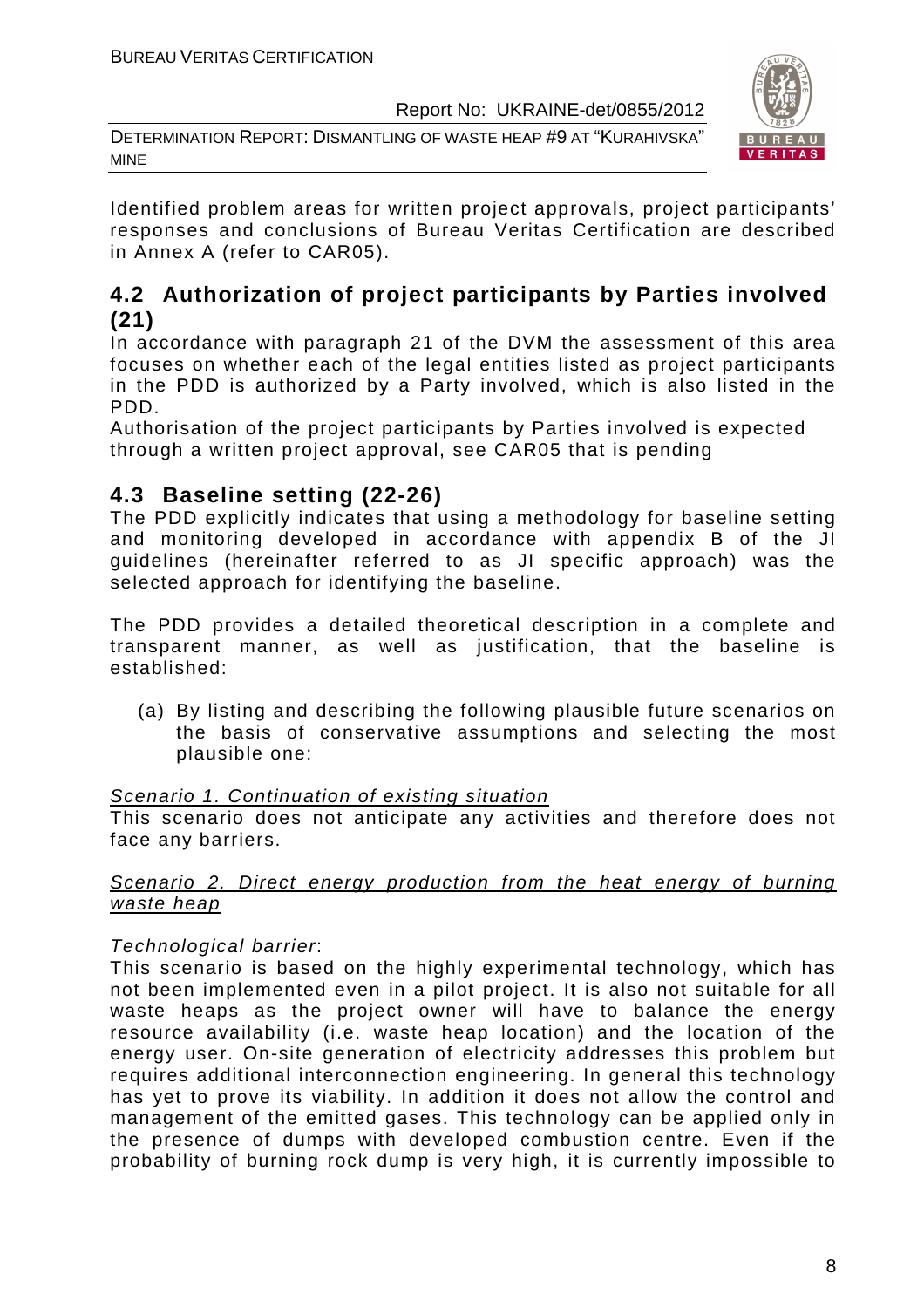DETERMINATION REPORT: DISMANTLING OF WASTE HEAP #9 AT "KURAHIVSKA" MINE



predict the time of its outbreak and therefore predict the start of the use of thermal energy released during its combustion.

#### Investment barrier:

Investment into unproven technology carries a high risk. In case of Ukraine, which carries a high country risk, investment into such unproven energy projects are less likely to attract investors than some other opportunities in the energy sector with higher returns. The pioneering character of the project may appeal to development programmes and governmental incentives but cost of the produced energy is likely to be much higher than alternatives.

#### Scenario 3. Production of construction materials from waste heap matter Technological barrier:

This scenario is based on known technology, however, this technology is not currently available in Ukraine and there is no evidence that such projects will be implemented in the near future. It is also not suitable for all types of waste heaps as the content of waste heap has to be predictable in order for project owner to be able to produce quality materials. High contents of sulphur and moisture can reduce the suitability of the waste heap for processing. A large scale deep exploration of the waste heap has to be performed before the project can start.

Scenario 4. Coal extraction from waste heaps without JI incentives Investment barrier: This scenario is financially unattractive and faces barriers. Detailed description of proposed scenario barriers is provided in the section B.2 of the PDD version 2.0.

#### Scenario 5. Systematic monitoring of waste heaps condition and regular fire prevention and extinguishing measures

Investment barrier: This scenario does not represent any revenues but anticipates additional costs for waste heaps owners. Monitoring of the waste heap status is not done systematically and in general actions are left to the discretion of the individual owners. Waste heaps are mostly owned by mines or regional coal mining associations. Coal mines in Ukraine suffer from limited investment resulting often in safety problems due to complicated mining conditions and financial constraints, with miners' salaries often being delayed by few months. Waste heaps in this situation are considered as additional burdens and mines often do not even perform minimum required maintenance. Exact data are not always available. From a commercial view point the fines that are usually levied by the authorities are considerably lower than costs of all the measures outlined by this scenario.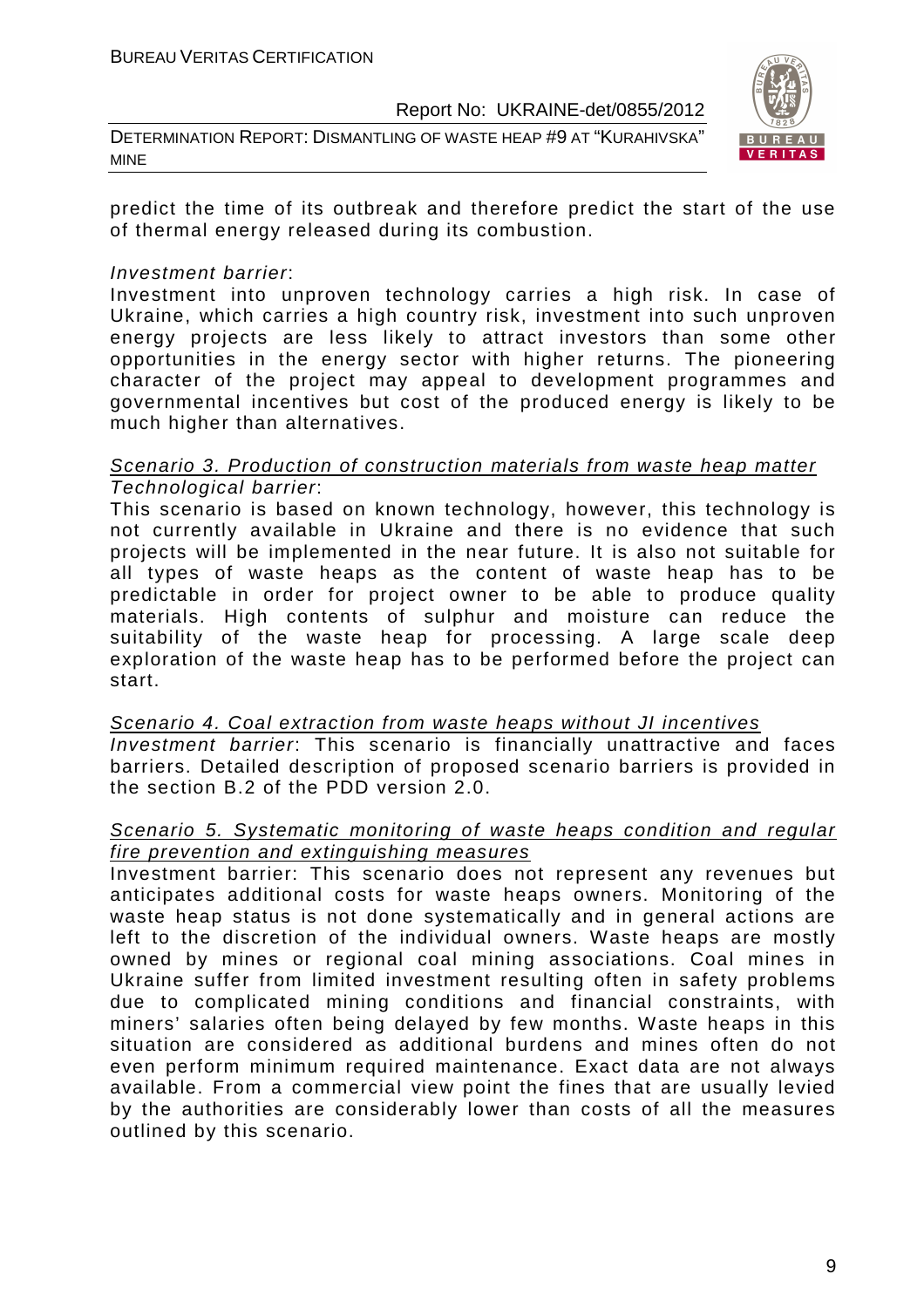DETERMINATION REPORT: DISMANTLING OF WASTE HEAP #9 AT "KURAHIVSKA" MINE



- (b) Taking into account relevant national and/or sectoral policies and circumstances, such as sectoral reform initiatives, local fuel availability, power sector expansion plans, and the economic situation in the project sector. In this context, the following key factors that affect a baseline are taken into account:
- (c) Taking into account relevant national and/or sectoral policies and circumstances, such as sectoral reform initiatives, local fuel availability, power sector expansion plans, and the economic situation in the project sector. In this context, the following key factors that affect a baseline are taken into account:
	- A comprehensive analysis and an in-depth description of the reform policies and legislation concerning the development and reforming of the Ukrainian coal industry. At this time effective united complex state program for prevention of waste heaps burning and reclamation with extraction of coal is absent. Fines paid by pollution costs much less than money spent on measures to prevent ignition or burning For this time 83 % of Donetsk Region waste heaps burned or burning.
	- Describing economic situation. Inner coal market in Ukraine is significantly controlled by Ukrainian government, which is owner of number of mines and significantly influencing on coal costs. Level of coal content in waste heap is difficultly predicted, and "Krasnoperekopsky glass factory" Ltd is a small company which cannot supply coal in big quantities in long range time.
	- As far as availability of capital there is a summary of key indicators of business practices in Ukraine as well as a comparison country risk premiums for Ukraine, and Russia are provided by the PP's vividly demonstrating that Ukraine has been always considered a high-risk country for investments and doing business, which extremely limits the opportunities of the project as for its access to financial resources at the international level.
	- It is stated by the project participants that modern technologies and best practices existing in the developed countries are unavailable due to their high cost and necessity of the knowledgeable personnel able to introduce and operate the equipment.
	- As far as the fuel prices and its availability, the PDD states that electricity and diesel fuel are widely used in Ukrainian industry. Prices for diesel fuel that is mostly imported from the Russian Federation are regulated by Ukrainian Government. Electric energy in Ukraine is produced at the thermal and nuclear power stations mainly by use of fossil fuel. Wholesale Electricity Market of Ukraine is managed by the state enterprise "Energorynok"; the level of prices for electric energy ranges greatly for different types of consumers.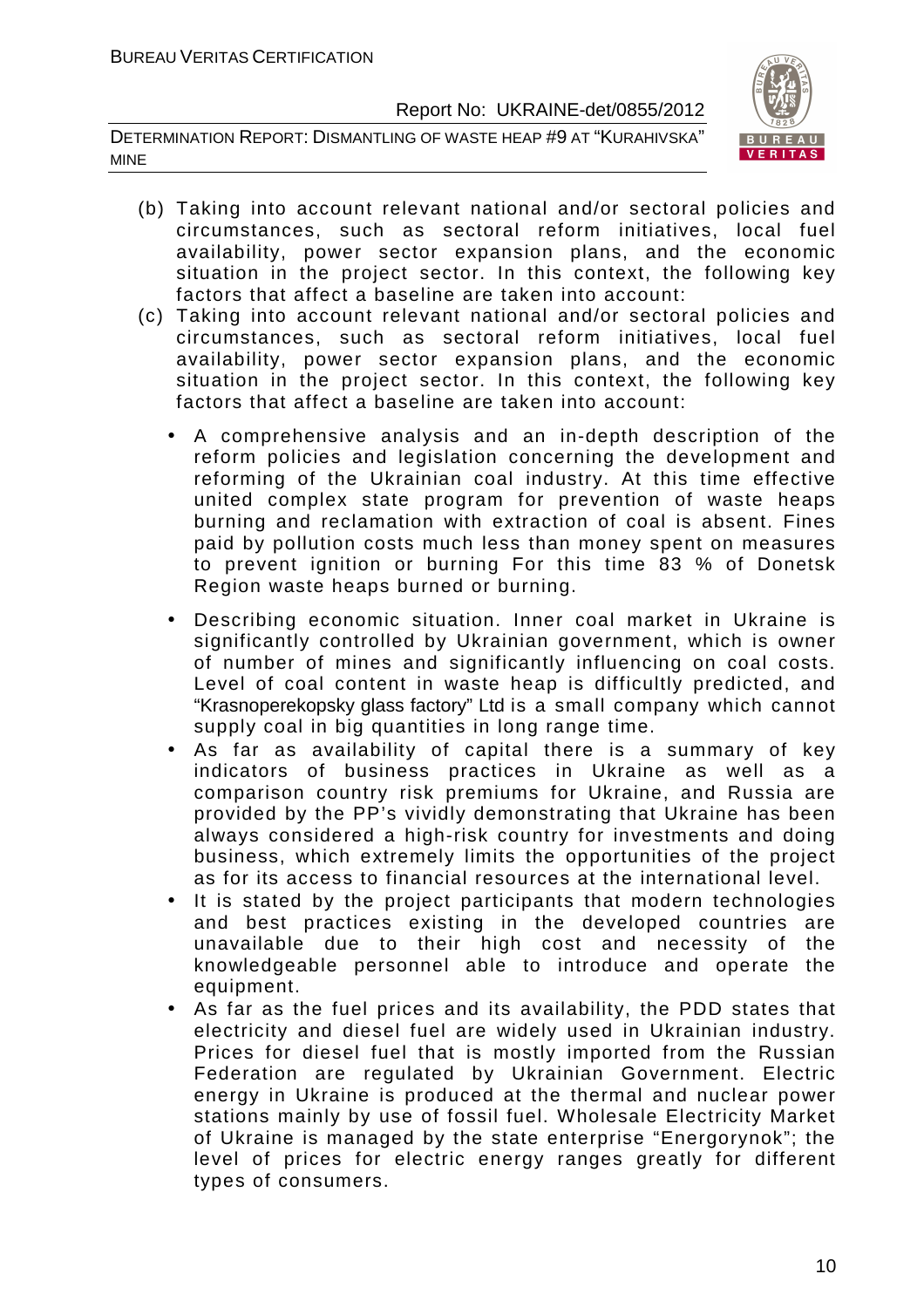DETERMINATION REPORT: DISMANTLING OF WASTE HEAP #9 AT "KURAHIVSKA" MINE



 (c) In such a way that emission reduction units (ERUs) cannot be earned for decreases in activity levels outside the project activity or due to force majeure. According to the proposed approach emission reductions will be earned only when project activity will generate coal concentrate, so no emission reductions can be earned due to any changes outside the project activity.

(d) Taking into account uncertainties and using conservative assumptions such as the following:

- Lower range of parameters is used for calculation of baseline emissions and higher range of parameters is used for calculation of project activity emissions;
- Default values were used to the extent possible in order to reduce uncertainty and provide conservative data for emission calculations.
- The emissions of nitrous oxide have not taken into consideration for conservatism

For more details, please, refer to Section B.1. of the PDD.

Emissions in the baseline scenario are calculated as follows:

 $BE_v = BE_{WHB,v}$ , (1)

Where:

 $BE<sub>WHB,V</sub>$  - baseline emissions due to burning of the waste heap in the year y (tCO2 equivalent ),

Baseline emissions due to burning dumps in year y calculated by the formula:

 $BE_{WHB,y} = FC_{BE,Coal,y}/1000 \cdot \rho$  whb  $\cdot$  NCV  $_{Coal} \cdot$  OXID  $_{Coal} \cdot K_{Coal}^c \cdot 44/12$  (2) where:

 $FC_{BE, coal,v}$  - amount of coal that has been mined in the baseline scenario and combusted for energy use, equivalent to the amount of coal extracted from the waste heap because of the project activity in the year y, t;

 $\rho$  <sub>WHB</sub> - probability of waste heap burning, d/l;

 $NCV_{Coal}$  - net Calorific Value of coal, TJ/kt;

OXID  $_{Coal}$  - carbon Oxidation factor of coal, d/l;

 $K_{\text{Coal}}^c$  - carbon content of coal, tC/TJ;

1/1000 - conversion factor from tons in kilotonnes, d / l

44/12 - stoichiometric relationship between the molecular weight of carbon dioxide and carbon.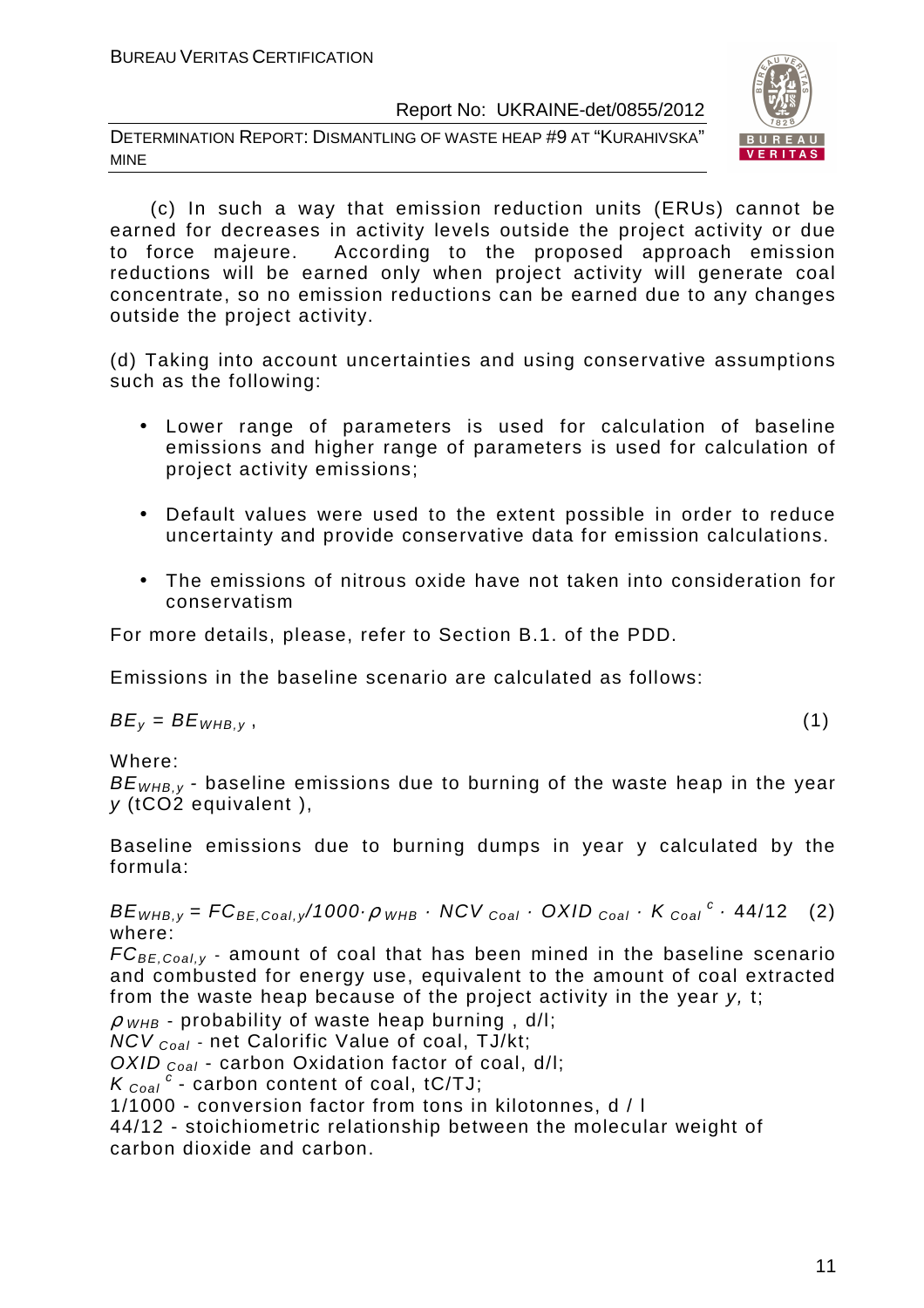DETERMINATION REPORT: DISMANTLING OF WASTE HEAP #9 AT "KURAHIVSKA" MINE



The amount of coal produced in mines in the baseline scenario is calculated by the formula:

Identified problem areas for baseline for baseline setting, project participants' responses and conclusions of Bureau Veritas Certification are described in Annex A (refer to CAR06-CAR08)

#### **4.4 Additionality (27-31)**

The project "Dismantling of Waste Heap #54 at Former "Dzerzhynskogo" project ITL UA1000447 is selected as the comparable JI project. Accredited independent entity has already positively determined that it would result in a reduction of anthropogenic emissions by sources or an enhancement of net anthropogenic removals by sinks that is additional to any that would otherwise occur. This determination has already been deemed final by the JISC. Appropriate documentation such as PDD and Determination Report regarding this project is available traceably and transparently on the UNFCCC JI Website.

#### http://ji.unfccc.int/JIITLProject/DB/C4QXRZ17KUWJDAGT6G9GJXKCBRLAOZ/details

Additionality of the project was demonstrated adequately by demonstrating that the indicated project is implemented under comparable circumstances:

a) Both projects propose **same GHG mitigation measure:** The proposed GHG mitigation measure under both projects is coal extraction from the mine's waste heaps. This will prevent greenhouse gas emissions into the atmosphere during combustion of the heaps and will contribute an additional amount of coal, without the need for mining. Criteria is satisfied

b) Both projects are implemented within the **same country and the same time**: The proposed project and identified comparable project are both located in Ukraine, project crediting periods are divided less than 1 year. Criteria is satisfied

c) **Scale.** The difference between the proposed project and the other project(s) is less than 50 per cent in terms of the projects output (i.e. power output, capacity increase, etc.) or service provided.

The projects envisage production of the same product (coal concentrate). Both projects use similar technological equipment (vibrating sieves GIL-52, heavy media separators STK and hydrocyclones GTsM). Capacity of both projects are limited by coal contains in the waste heap and waste heaps size and is difference is less than 50% for both comparing projects with work in two-shift regime. Criteria is satisfied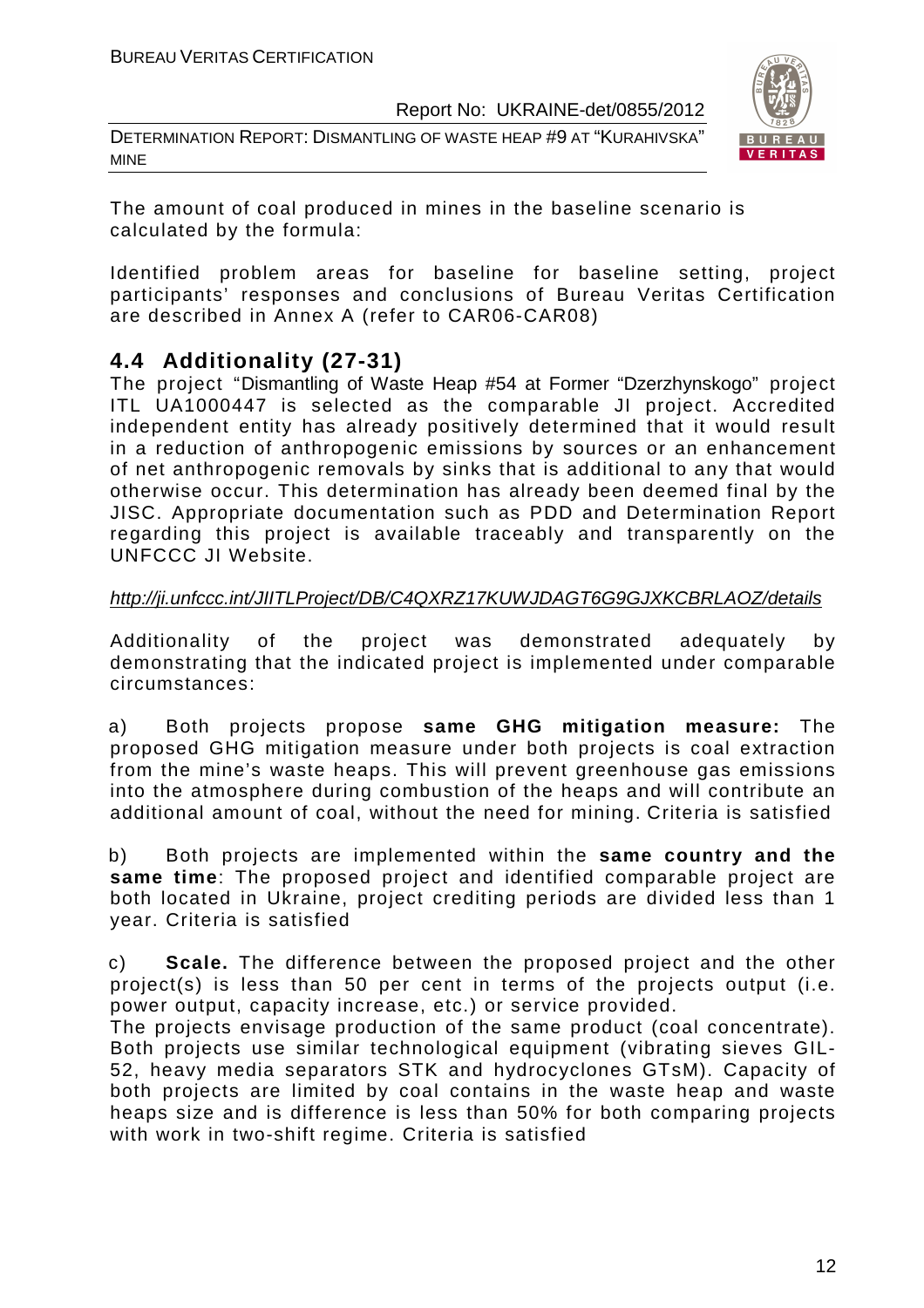DETERMINATION REPORT: DISMANTLING OF WASTE HEAP #9 AT "KURAHIVSKA" MINE



d) There were no significant changes in **regulatory framework** between the starting dates of two projects. Criteria is satisfied.

The desk review of provided information and follow-up interviews enabled Bureau Veritas Certification Holding SAS to assess that all explanations, descriptions and analyses in the demonstration of additionality were made in accordance with criteria of "Guidance on criteria for baseline setting and monitoring" version 03 and this projects is indeed comparable project, implemented under comparable circumstances. The proposed JI activity provides the reductions in emissions by sources that are additional to any that would otherwise occur.

#### **4.5 Project boundaries**

The details on the project boundary were provided in section B.3 of the PDD. The desk review of submitted documentation enabled Bureau Veritas Certification to assess that the project boundary defined in the PDD encompasses all anthropogenic emissions by sources of GHGs that are:

- Under the control of the project participants;
- Reasonably attributable to the project; and
- Significant.

The baseline emission sources of GHGs that are included in the project boundaries are listed below. Emissions of carbon dioxide due to:

- Waste heap burning;

- Consumption of coal for energy production (excluded, does not take into the consideration in calculation).

The project emission sources of GHGs that were included in the project boundaries are listed below. Emissions of carbon dioxide due to:

- Consumption of fossil fuel (diesel fuel) due to extracting coal from dump; - Consumption of coal for energy production (excluded, does not take into the consideration in calculation).

Leakages:

- Fugitive emissions of methane in the mining activities;
- Consumption of electricity from a grid at coal mine.
- Consumption of electricity due to enrichment coal from dump;
- Use of other types of energy sources due to mining (excluded).

All gases and sources included in the project boundary were explicitly stated, and the exclusions of any sources related to the baseline or the project are appropriately justified and provided in Table 14 of the PDD.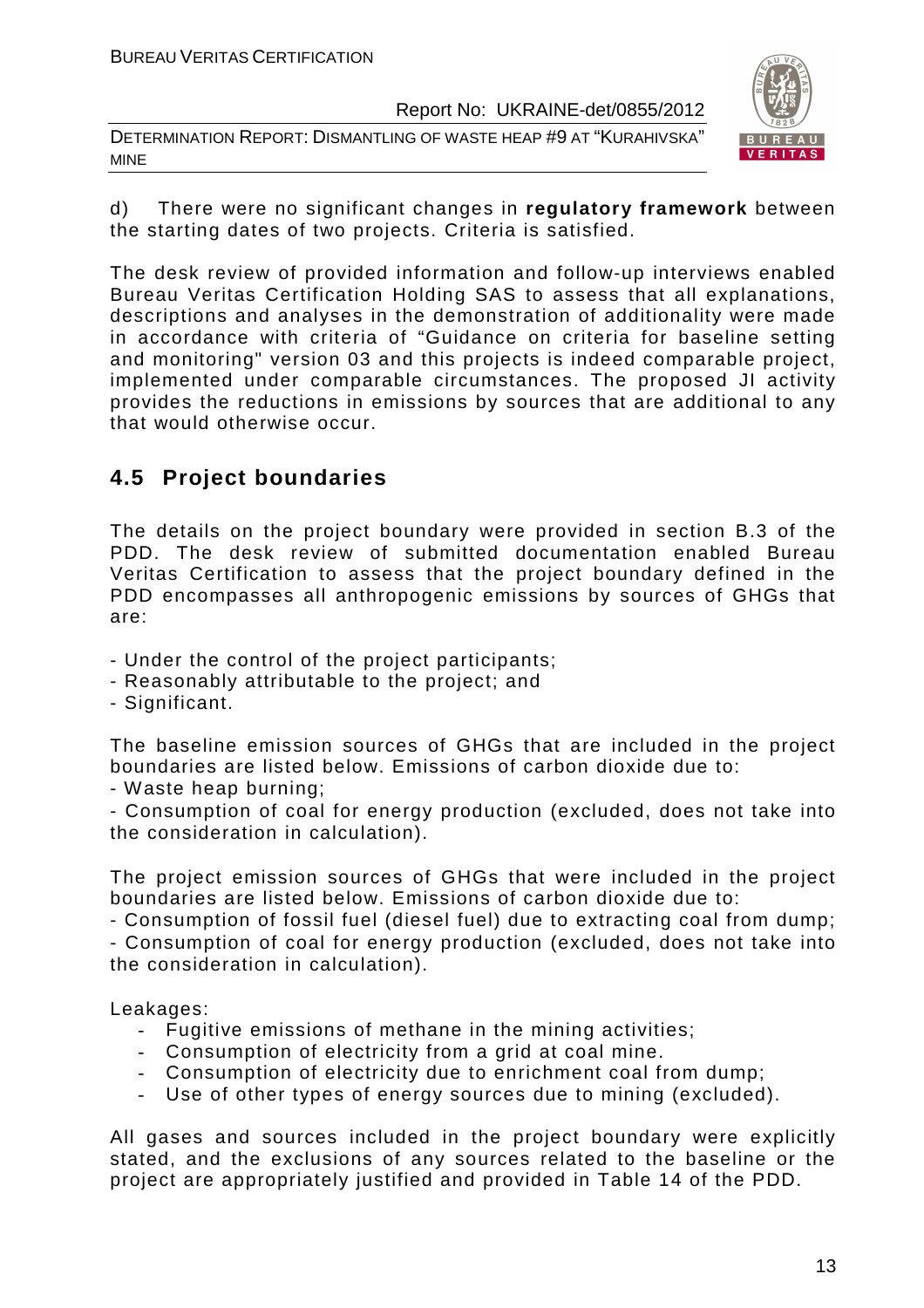DETERMINATION REPORT: DISMANTLING OF WASTE HEAP #9 AT "KURAHIVSKA" MINE



The delineation of the project boundary and the gases and sources included are appropriately described and justified in the PDD by using Figures 9-10 in section B.3 of the PDD.

Identified problem areas for project boundaries, project participants' responses and conclusions of Bureau Veritas Certification are described in Annex A (refer to CAR09)

#### **4.6 Crediting period (34)**

The PDD states the starting date of the project as the date on which the waste heap dismantling began, and the starting date is 05/05/2008, which is after the beginning of 2000.

The PDD states the expected operational lifetime of the project in years and months, which is 10 years and 8 months or 128 months.

The PDD states the length of the crediting period in years and months, which is 4 years and 8 months or 56 months, and its starting date is 05/05/2008, which is on the date the first emission reductions or enhancements of net removals are generated by the project.

The PDD states that the crediting period for the issuance of ERUs starts only after the beginning of 2008 and does not extend beyond the operational lifetime of the project.

The PDD states that the extension of its crediting period beyond 2012 is subject to the host Party approval, and the estimates of emission reductions or enhancements of net removals are presented separately for those until 2012 and those after 2012 in all relevant sections of the PDD.

Identified problem areas for project crediting period, project participants' responses and conclusions of Bureau Veritas Certification are described in Annex A (refer to CAR10)

#### **4.7 Monitoring plan (35-39)**

The PDD, in its monitoring plan section, explicitly indicates that JI specific approach was the selected.

The monitoring plan describes all relevant factors and key characteristics that will be monitored, and the period in which they will be monitored, in particular also all decisive factors for the control and reporting of project performance, such as value of extracted coal, values of consumed electricity, diesel fuel.

The monitoring plan specifies the indicators, constants and variables that are reliable (i.e. provide consistent and accurate values), valid (i.e. are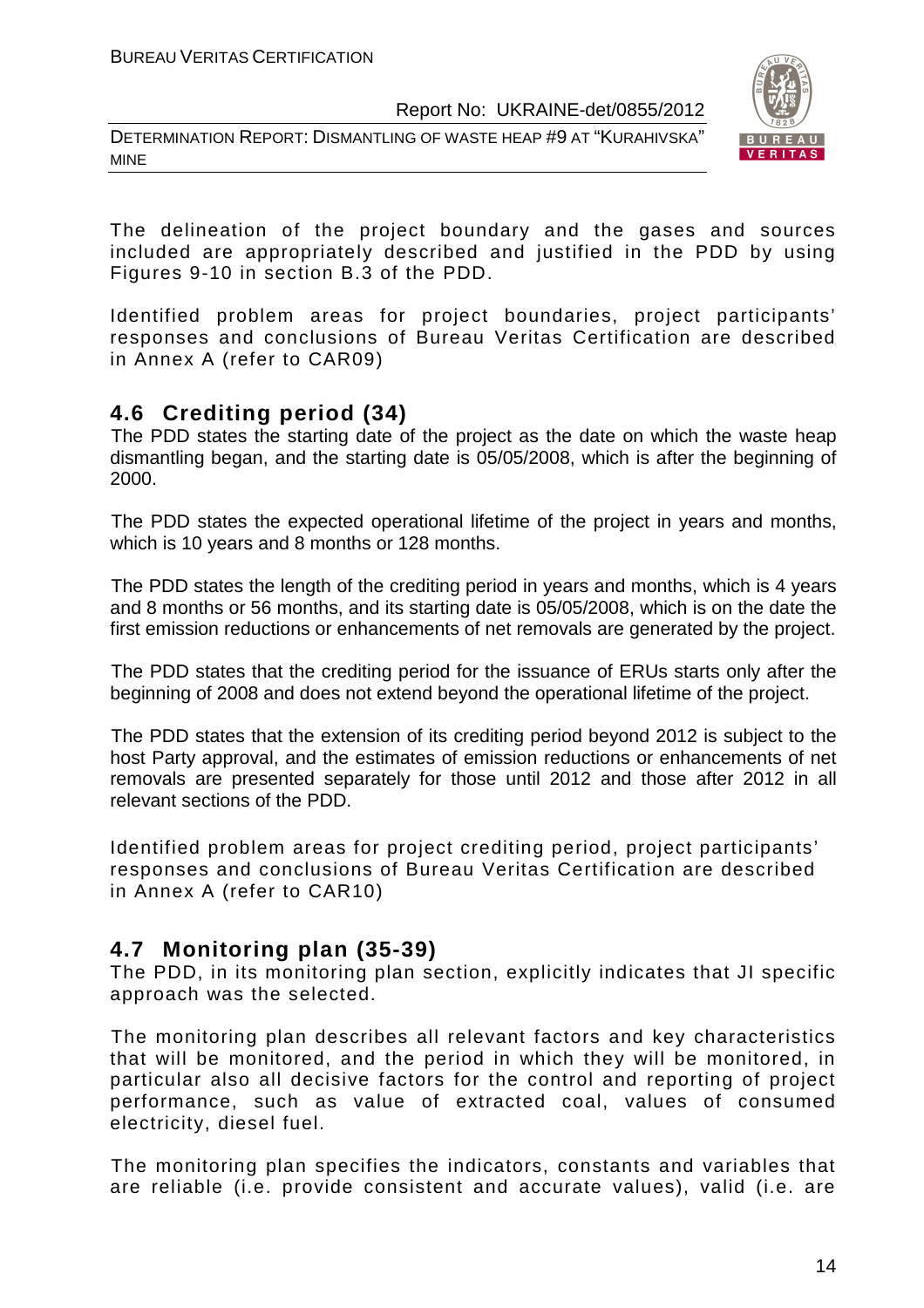DETERMINATION REPORT: DISMANTLING OF WASTE HEAP #9 AT "KURAHIVSKA" MINE



clearly connected with the effect to be measured), and that provide a transparent picture of the emission reductions or enhancements of net removals to be monitored such as Net Calorific Value of Coal, Net calorific value of Diesel fuel, Carbon Oxidation Factor of Coal, Carbon Oxidation Factor of Diesel Fuel, Carbon content of coal, Carbon content of diesel fuel, Emission factor for fugitive methane emissions from coal mining, Specific carbon dioxide emissions due to production of electricity at TPP and by its consumptions, The average ash content of coal produced in Donetsk region, the average moisture of coal produced in Donetsk Region, probability of waste heap burning, average electricity consumption per tonne of coal, produced in Ukraine.

The monitoring plan draws on the list of standard variables indicated in appendix B of "Guidance on criteria for baseline setting and monitoring" developed by the JISC.

The monitoring plan explicitly and clearly distinguishes:

(i) Data and parameters that are not monitored throughout the crediting period, but are determined only once (and thus remain fixed throughout the crediting period), and that are available already at the stage of determination, such as Global Warming potential of the Methane, Methane Density, Net Calorific Value of Coal, Net calorific value of Diesel fuel, Carbon Oxidation Factor of Coal, Carbon Oxidation Factor of Diesel Fuel, Carbon content of coal, Carbon content of diesel fuel, Emission factor for fugitive methane emissions from coal mining, Specific carbon dioxide emissions due to production of electricity at TPP and by its consumptions, The average ash content of coal produced in Donetsk region, the average moisture of coal produced in Donetsk Region, probability of waste heap burning, average electricity consumption per tonne of coal, produced in Ukraine

(ii) Data and parameters that are not monitored throughout the crediting period, but are determined only once (and thus remain fixed throughout the crediting period), but that are not already available at the stage of determination, such as absent.

(iii) Data and parameters that are monitored throughout the crediting period, such as Additional amount of electricity consumed in project, amount of diesel fuel consumed in project year, value of produced coal.

The monitoring plan describes the methods employed for data monitoring (including its frequency) and recording, such as direct monitoring of electricity consumption by meters, sampling of produced coal, etc. Description of employed methods is provided in the section D.1 of the PDD.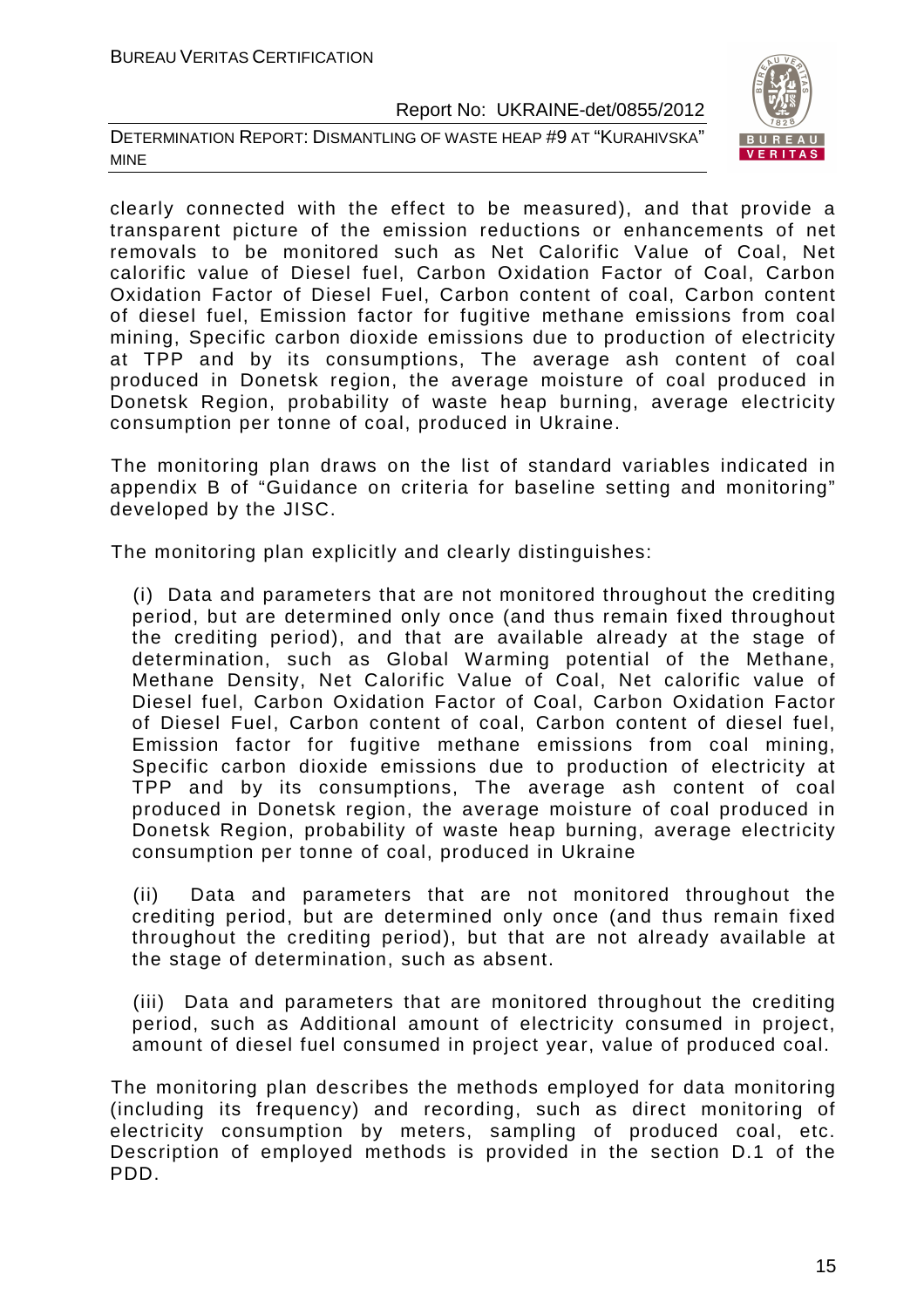DETERMINATION REPORT: DISMANTLING OF WASTE HEAP #9 AT "KURAHIVSKA" MINE

The monitoring plan elaborates all algorithms and formulae used for the estimation/calculation of baseline emissions/removals and project emissions/removals or direct monitoring of emission reductions from the project, leakage, as appropriate, such as described below

The annual emission reductions are calculated as follows:

$$
ER_y = BE_y - PE_y - LE_y,\tag{3}
$$

where:

 $ER<sub>v</sub>$  - emissions reductions of the JI project in year y (tCO2 equivalent);  $BE<sub>v</sub>$  - baseline emission in year y (tCO2 equivalent);  $PE<sub>v</sub>$  - project emission in year y (tCO2 equivalent);  $LE<sub>y</sub>$  - leakages in year y, (tCO2 equivalent).

Emissions in the baseline scenario are calculated as follows:

$$
BE_y = BE_{WHB,y}, \t\t(4)
$$

Where:

 $BE<sub>WHB,V</sub>$  - baseline emissions due to burning of the waste heap in the year y (tCO2 equivalent ),

Baseline emissions due to burning dumps in year y calculated by the formula:

 $BE_{WHB,y} = FC_{BE,Coal,y}$ /1000 $\cdot \rho$  whe  $\cdot$  NCV  $_{Coal}$   $\cdot$  OXID  $_{Coal}$   $\cdot$  K  $_{Coal}$   $\cdot$  44/12 (5) where:

 $FC_{BE, coal, y}$  - amount of coal that has been mined in the baseline scenario and combusted for energy use, equivalent to the amount of coal extracted from the wast heap because of the project activity in the year y, t;

 $\rho$  <sub>WHB</sub> - probability of waste heap burning, d/l;

 $NCV_{Coal}$  - net Calorific Value of coal, TJ/kt;

OXID  $_{Coal}$  - carbon Oxidation factor of coal, d/l:

 $K_{\text{Coal}}^c$  - carbon content of coal, tC/TJ;

1/1000 - conversion factor from tons in kilotonnes, d / l

44/12 - stoichiometric relationship between the molecular weight of carbon dioxide and carbon.

Emissions from the project activity are calculated as follows:

$$
PE_{y} = PE_{EL,y} + PE_{Diesel,y}
$$
 (6)

where:

PE<sub>ELY</sub>-project emissions due to electricity consumption the project activity in the year  $y$  (tCO2 equivalent);

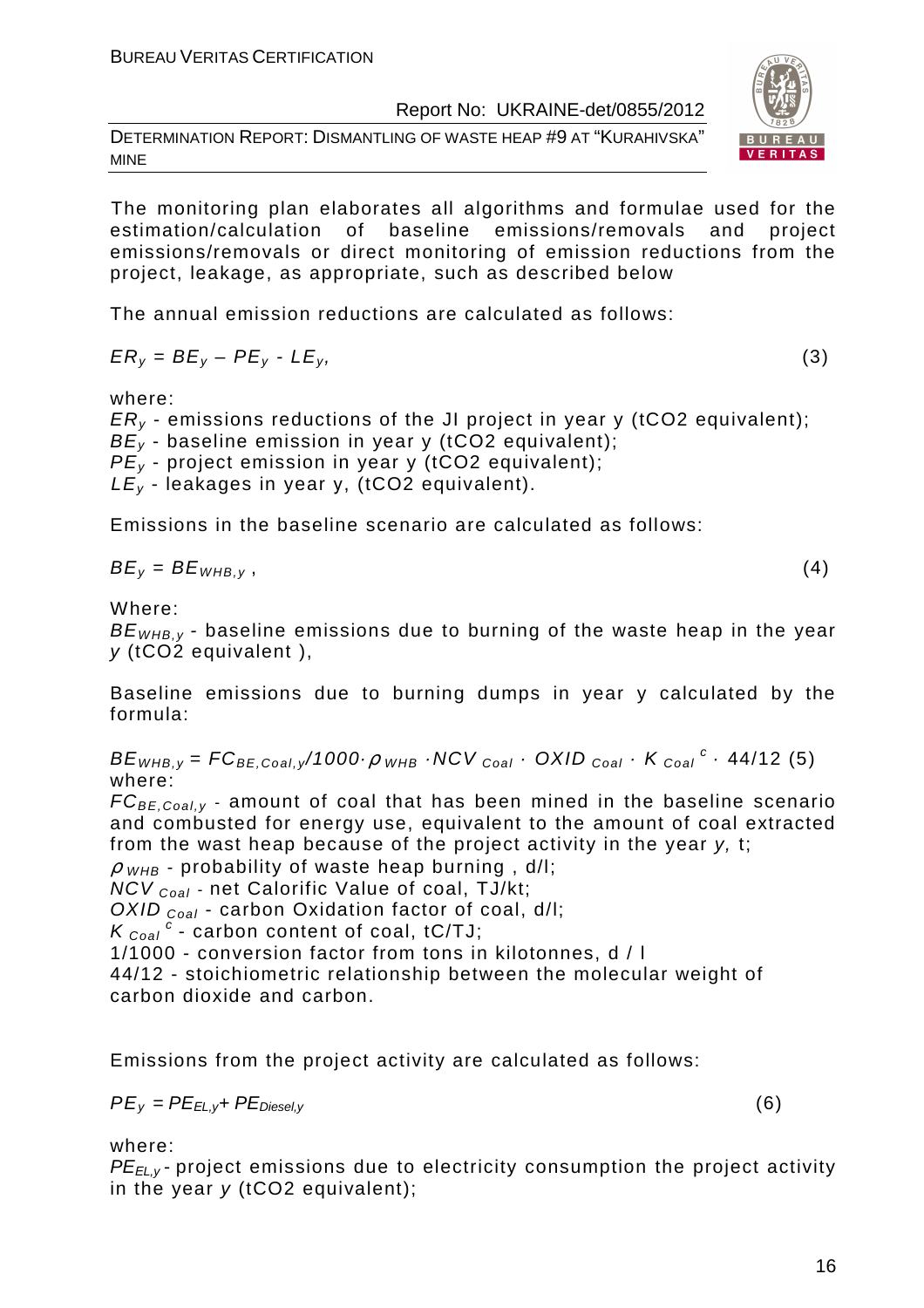DETERMINATION REPORT: DISMANTLING OF WASTE HEAP #9 AT "KURAHIVSKA" MINE



 $PE_{ELV} = EC_{PE,V} \cdot EF_{CO2,EL}$  (7)

де:

 $EC_{PE,v}$ -amount of electric energy, consumed in project in year y, MW; EF<sup>C</sup>*О*2,EL Specific carbon dioxide emissions due to production of electricity at TPP and by its consumption, tСО2/MWh;

 $PE_{\text{Diesel},v}$  - project emissions due to consumption of diesel fuel by the project activity in the year y (tCO2 equivalent).

Project emissions due to consumption of diesel fuel by the project activity in the year y are calculated as follows:

 $PE_{\text{Diesel},y} = FC_{BE,\text{Diesel},y} / 1000 \cdot NCV_{\text{Diesel}} \cdot OXID_{\text{Diesel}} \cdot K_{\text{Diesel}}^c \cdot 44/12$  (8)

where:

 $FC_{BE, Diesel, v}$  - amount of diesel fuel, consumed in project in year y, t; NCV<sub>Diesel</sub> - Net Calorific Value of diesel fuel, TJ/kt;

 $OXID<sub>Diesel</sub>$  - carbon Oxidation factor of diesel fuel, d/l;

 $K_{Diesel}^c$  - carbon content of diesel, tC/TJ;

44/12 - stoichiometric relationship between the molecular weight of carbon dioxide and carbon.

1/1000 - conversion factor from tons in kilotonnes, d / l

$$
LE_{,y} = LE_{CH4,y} + LE_{EL,y}
$$
 (9)

Leakages due to fugitive emissions of methane in the mining activities in the year y are calculated as follows:

$$
LE_{\text{CH4},y} = -FC_{BE, \text{Coal},y} \cdot EF_{CH4} \cdot \rho_{CH4} \cdot GWP_{CH4}, \qquad (10)
$$

 $FC_{BE, coal,v}$  - amount of coal that has been mined in the baseline scenario and combusted for energy use, equivalent to the amount of coal extracted from the sludge depository because of the project activity in the year y, t;  $EF<sub>CH4</sub>$  - emission factor for fugitive methane emissions from coal mining, m3/t;

 $\rho_{CH4}$  - methane density at standard conditions t/m3; GWPCH4 - Global Warming Potential of Methane, tСО2/ tСН4.

Leakages due to consumption of electricity from a grid at coal mine in a year y are calculated as follows:

$$
LE_{B,EL,y} = -FC_{BE,Coal,y} \cdot N_{Coal,y}^{E} \cdot EF_{CO2,EL,y}
$$
 (11)

Where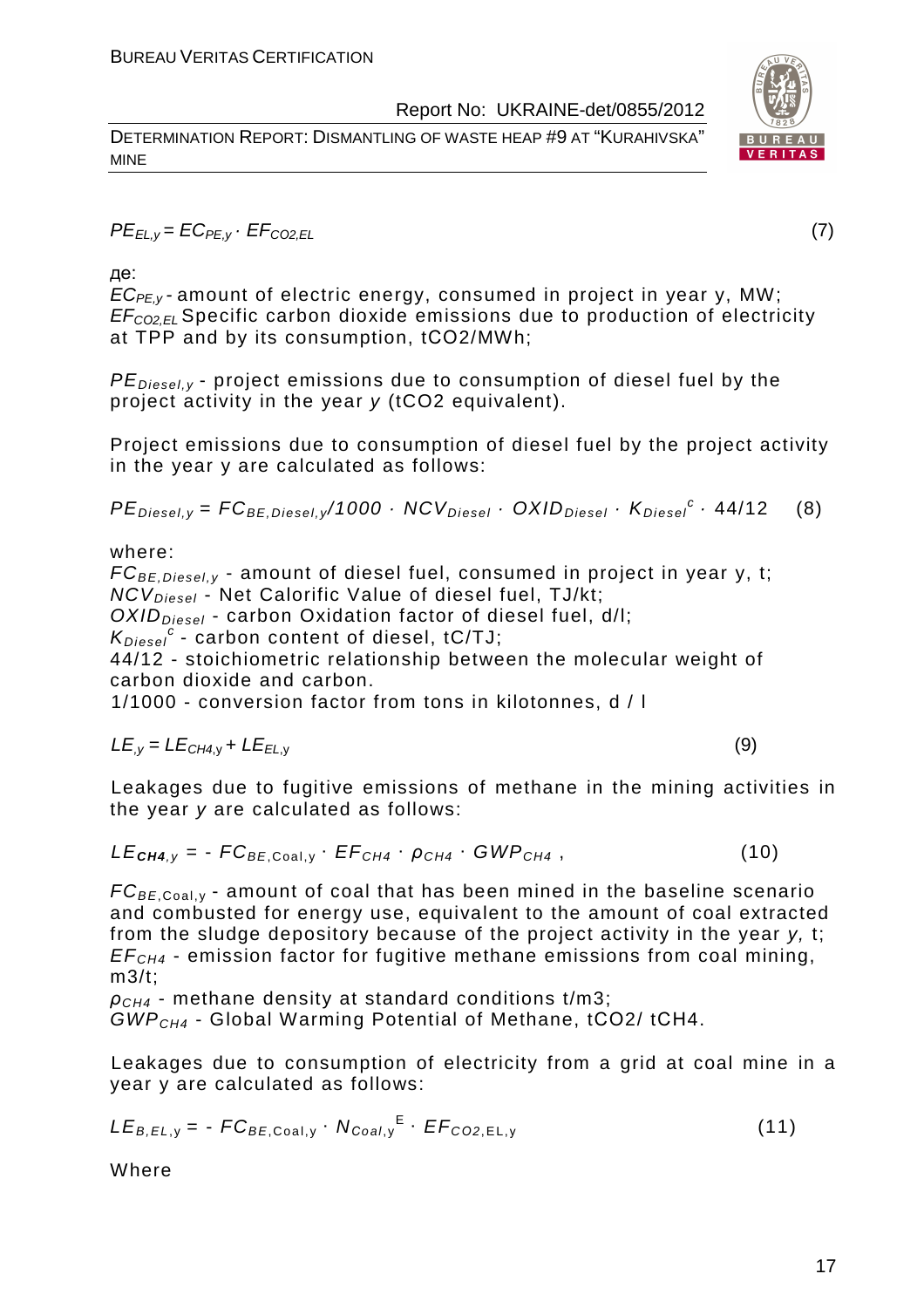DETERMINATION REPORT: DISMANTLING OF WASTE HEAP #9 AT "KURAHIVSKA" MINE



 $FC_{BE, coal,v}$  - amount of coal that has been mined in the baseline scenario and combusted for energy use, equivalent to the amount of coal extracted from the waste heaps because of the project activity in the year y, t;

N<sub>Coal,y</sub><sup>E</sup> - Average electricity consumption per tonne of coal, produced in Ukraine in the year y, MWh/t;

EF<sup>C</sup>*О*2,EL, <sup>у</sup> - Specific carbon dioxide emissions due to production of electricity at TPP and by its consumption, tСО2/MWh

The monitoring plan presents the quality assurance and control procedures for the monitoring process described in the section D.2 of the PDD. This includes, as appropriate, information on calibration and on how records on data and/or method validity and accuracy are kept and made available on request.

The monitoring plan clearly identifies the responsibilities and the authority regarding the monitoring activities. Clear and transparent scheme of monitoring data flow is provided in the section D.3 of the PDD.

On the whole, the monitoring plan reflects good monitoring practices appropriate to the project type.

The monitoring plan provides, in tabular form, a complete compilation of the data that need to be collected for its application, including data that are measured or sampled and data that are collected from other sources (e.g. official statistics, expert judgment, proprietary data, IPCC, commercial and scientific literature etc.) but not including data that are calculated with equations.

The monitoring plan indicates that the data monitored and required for verification are to be kept for two years after the last transfer of ERUs for the project.

Identified problem areas for project monitoring plan, project participants' responses and conclusions of Bureau Veritas Certification are described in Annex A to the Determination Report (refer to CAR13)

#### **4.8 Leakage (40-41)**

This project will result in a net change in fugitive methane emissions due to the mining activities. As coal in the baseline scenario is only coming from mines it causes fugitive emissions of methane. These are calculated as standard country specific emission factor applied to the amount of coal that is extracted from the waste heaps in the project scenario (which is the same as the amount of coal that would have been mined in the baseline scenario. Source of the leakage are the fugitive methane emissions due to coal mining. These emissions are specific to the coal that is being mined. Coal produced by the project activity is not mined but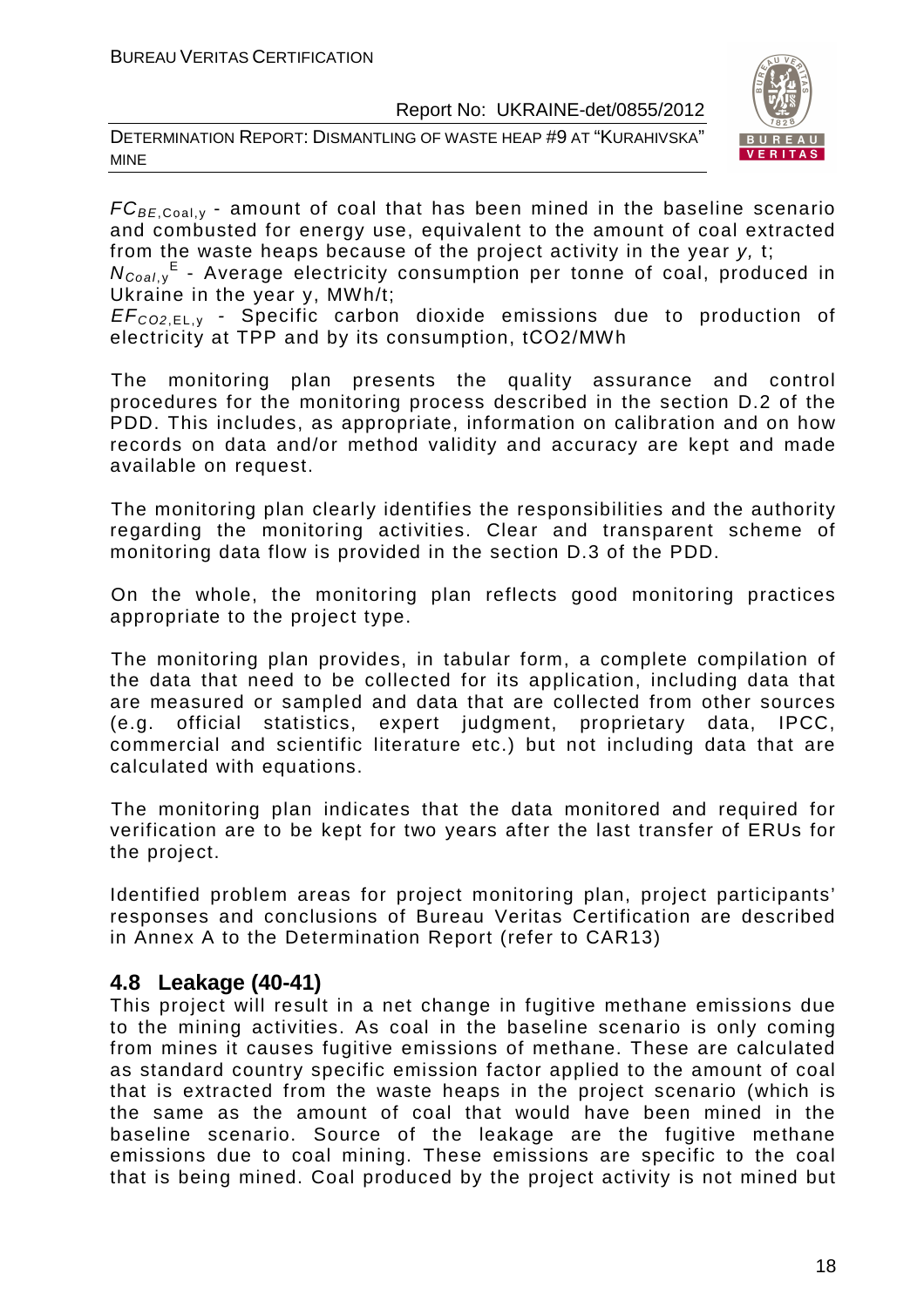DETERMINATION REPORT: DISMANTLING OF WASTE HEAP #9 AT "KURAHIVSKA" MINE



extracted from the waste heap through the advanced beneficiation process. Therefore, coal produced by the project activity substitutes the coal would have been otherwise mined in the baseline. Coal that is mined in the baseline has fugitive methane emissions associated with it and the coal produced by the project activity does not have such emissions associated with it.

As reliable and accurate national data on fugitive CH4 emissions associated with the production of coal are available, project participants used this data to calculate the amount of fugitive CH4 emission as described below.

This leakage is measurable: through the same procedure as used in 2006 IPCC Guidelines (See Volume 2, Chapter 4, Page 4-11) and also used in CDM approved methodology ACM0009, Version 4.0.0. Activity data (in our case amount of coal extracted from the waste heap which is monitored directly) is multiplied by the emission factor (which is sourced from the relevant national study – National Inventory Report of Ukraine under the Kyoto Protocol) and any conversion coefficients.

Electricity consumption and related greenhouse gas emissions due to dismantling of waste heap to be taken into account in calculating the project emissions. Carbon dioxide emissions due to electricity consumption in the coal mine way in an amount, equivalent to the design of coal - a leakage that can be taken into account at base of the State Statistics Committee data, concerning unit costs of electricity at coal mines in Ukraine in the relevant year.

This leakage is directly attributable to the JI project activity according to the following assumption: the coal produced by the project activity from the waste heap will substitute the coal produced by underground mines of the region in the baseline scenario. This assumption is explained by the following logic: Energy coal market is demand driven as it is not feasible to produce coal without demand for it. Coal is a commodity that can be freely transported to the source of demand and coal of identical quality can substitute some other coal easily. The project activity cannot influence demand for coal on the market and supplies coal extracted from the waste heaps. In the baseline scenario demand for coal will stay the same and will be met by the traditional source – underground mines of the region. Therefore, the coal supplied by the project in the project scenario will have to substitute the coal mined in the baseline scenario. According to this approach equivalent product supplied by the project activity (with lower associated specific green-house gas emissions) will substitute the baseline product (with higher associated specific green-house gas emissions). This methodological approach is very common and is applied in all renewable energy projects (substitution of grid electricity with renewable-source electricity), projects in cement sector (e.g. JI0144 Slag usage and switch from wet to semi-dry process at JSC "Volyn-Cement", Ukraine), projects in metallurgy sector (e.g. UA1000181 Implementation of Arc Furnace Steelmaking Plant "Electrostal" at Kurakhovo, Donetsk Region) and others.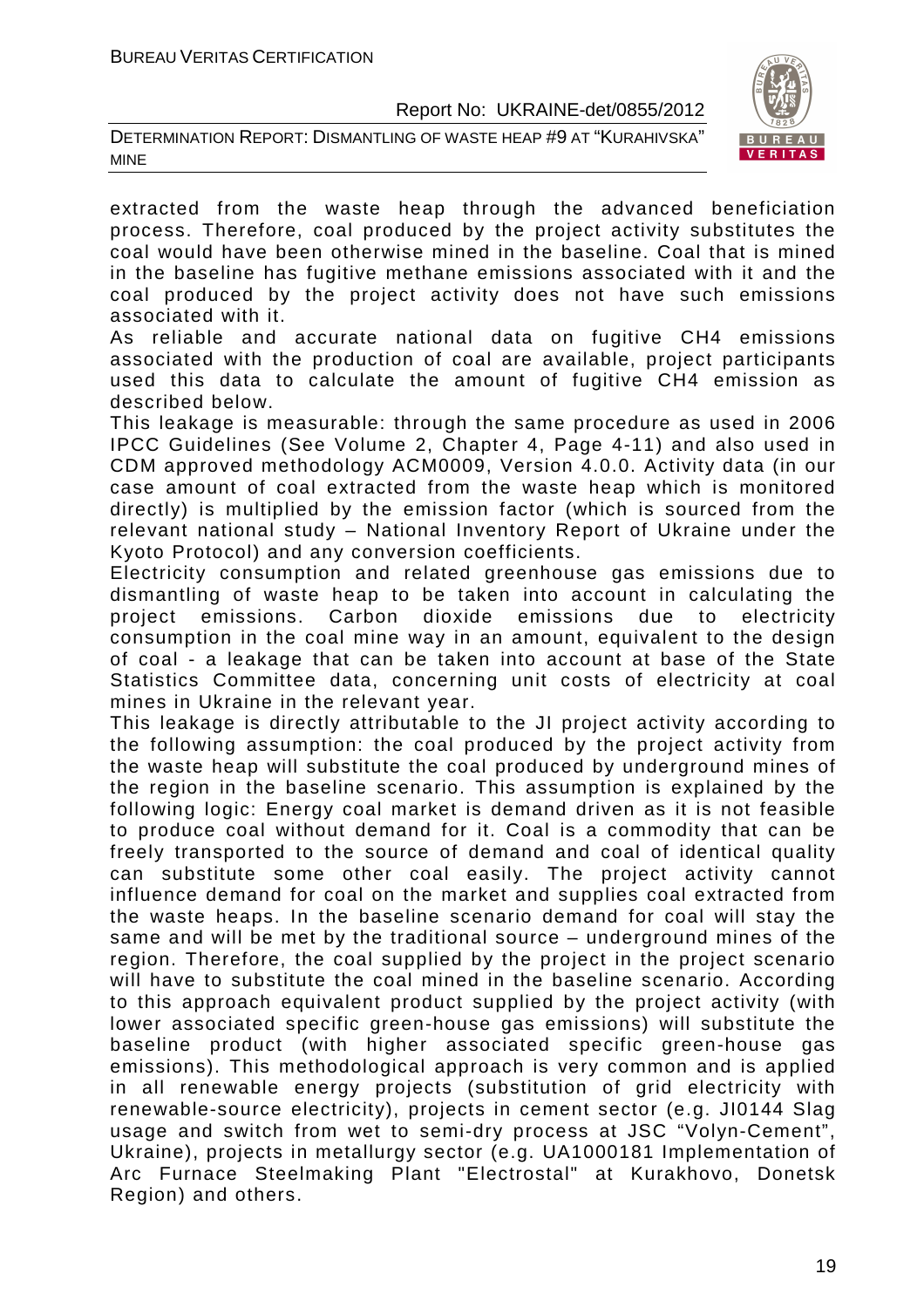DETERMINATION REPORT: DISMANTLING OF WASTE HEAP #9 AT "KURAHIVSKA" MINE



#### **4.9 Estimation of emission reductions or enhancements of net removals (42-47)**

The PDD indicates assessment of emissions or net removals in the baseline scenario and in the project scenario as the approach chosen to estimate the emission reductions or enhancement of net removals generated by the project.

The PDD provides the ex ante estimates of:

(a) Emissions or net removals for the project scenario (within the project boundary), which are 35 889 tonnes of CO2eq for period 05/05/2008-31/12/2012 and 44 502 tonnes of CO2eq for period 01/01/2013-31/12/2018;

(b) Leakage, as applicable, which are -504 369 tonnes of CO2eq for period 05/05/2008-31/12/2012 and -615 000 tonnes of CO2eq for period 01/01/2013- 31/12/2018;

(c) Emissions or net removals for the baseline scenario (within the project boundary), which are 1 841 717 tonnes of CO2eq for period 05/05/2008-31/12/2012 and 2 268 108 tonnes of CO2eq for period 01/01/2013-31/12/2018;

(d) Emission reductions or enhancements of net removals adjusted by leakage (based on (a)-(c) above), which are 2 310 197 tonnes of CO2eq for period 05/05/2008- 31/12/2012 and 2 839 206 tonnes of CO2eq for period 01/01/2013-31/12/2018.

The PDD provides the ex ante estimates of:

The estimates referred to above are given:

- (a) On a yearly basis;
- (b) From 05/05/2008 to 31/12/2018, covering the whole crediting period;
- (c) On a source-by-source/sink-by-sink basis;
- (d) For each GHG gas, which is CO2, СН4

(e) In tonnes of CO2 equivalent, using global warming potentials defined by decision 2/CP.3 or as subsequently revised in accordance with Article 5 of the Kyoto Protocol;

The formula used for calculating the estimates referred above, which are described in the section 4.7 of this Determination Report, are consistent throughout the PDD.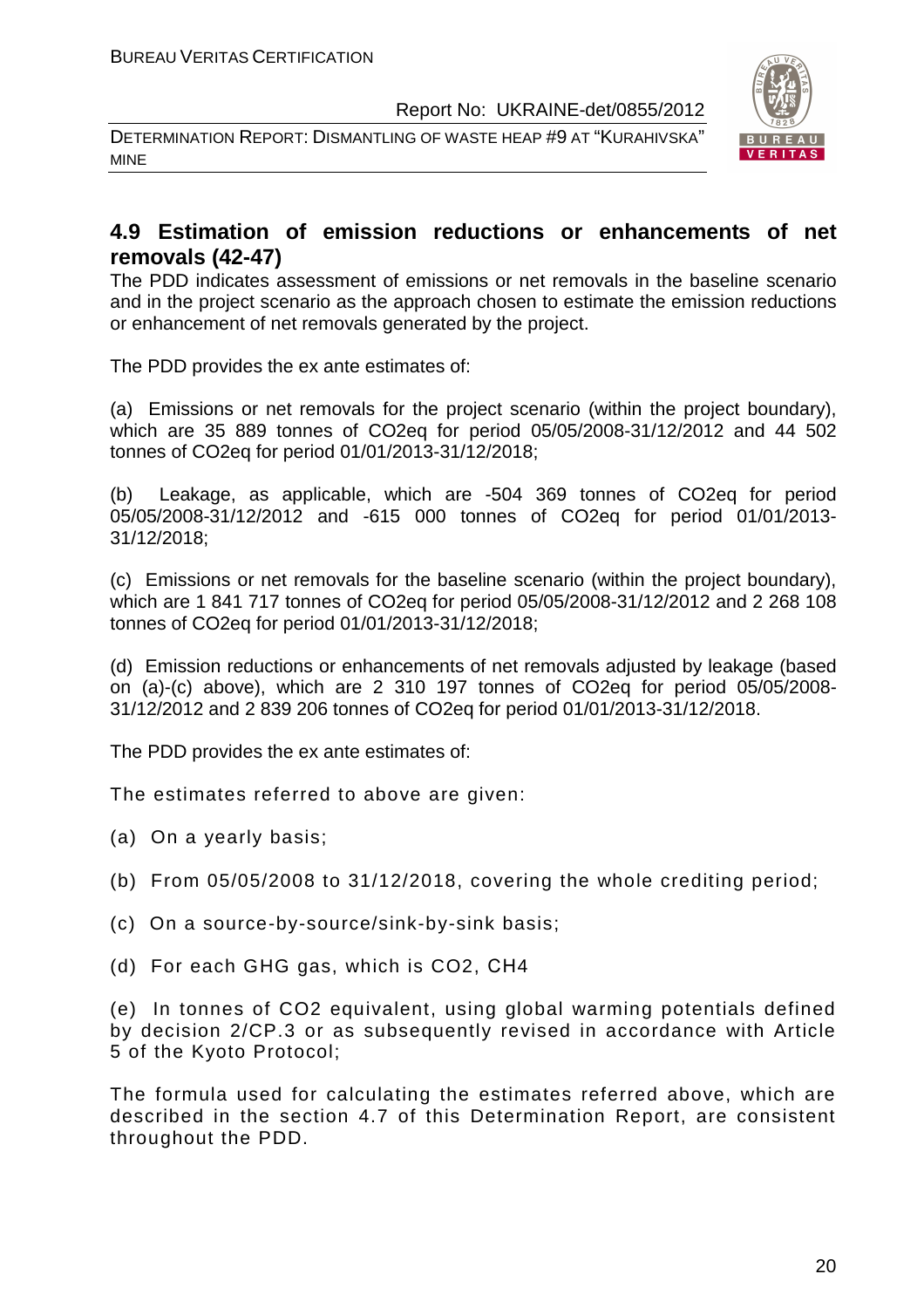DETERMINATION REPORT: DISMANTLING OF WASTE HEAP #9 AT "KURAHIVSKA" MINE



For calculating the estimates referred to above, key factors, e.g. local prices for electricity, coal and diesel fuel, available production resources, influencing the baseline emissions or removals and the activity level of the project and the emissions or net removals as well as risks associated with the project were taken into account, as appropriate.

Data sources used for calculating the estimates referred to above, such as work and laboratory logbooks, work and laboratory monthly and yearly reports, production sailing invoices are clearly identified, reliable and transparent.

Emission factors, such as emission factor for electricity consumption, Carbon Oxidation Factor of Coal, Carbon Oxidation Factor of Diesel Fuel, etc, were selected by carefully balancing accuracy and reasonableness, and appropriately justified of the choice.

The estimation referred to above is based on conservative assumptions and the most plausible scenarios in a transparent manner.

The estimates referred to above are consistent throughout the PDD.

The annual average of estimated emission reductions or enhancements of net removals over the crediting period is calculated by dividing the total estimated emission reductions or enhancements of net removals over the crediting period by the total months of the crediting period, and multiplying by twelve.

Identified problem areas for project monitoring plan, project participants' responses and conclusions of Bureau Veritas Certification are described in Annex A to the Determination Report (refer to CAR15)

#### **4.10 Environmental impacts (48)**

The PDD lists and attaches documentation on the analysis of the environmental impacts of the project, including transboundary impacts, in accordance with procedures as determined by the host Party, such as permit on pollutant by stationary sources, analysis of the environmental impacts, a part of separation fabric work project which is mentioned in the PDD.

The PDD provides conclusion and all references to supporting documentation of an environmental impact assessment undertaken in accordance with the procedures as required by the host Party, if the analysis referred to above indicates that the environmental impacts are considered significant by the project participants or the host Party.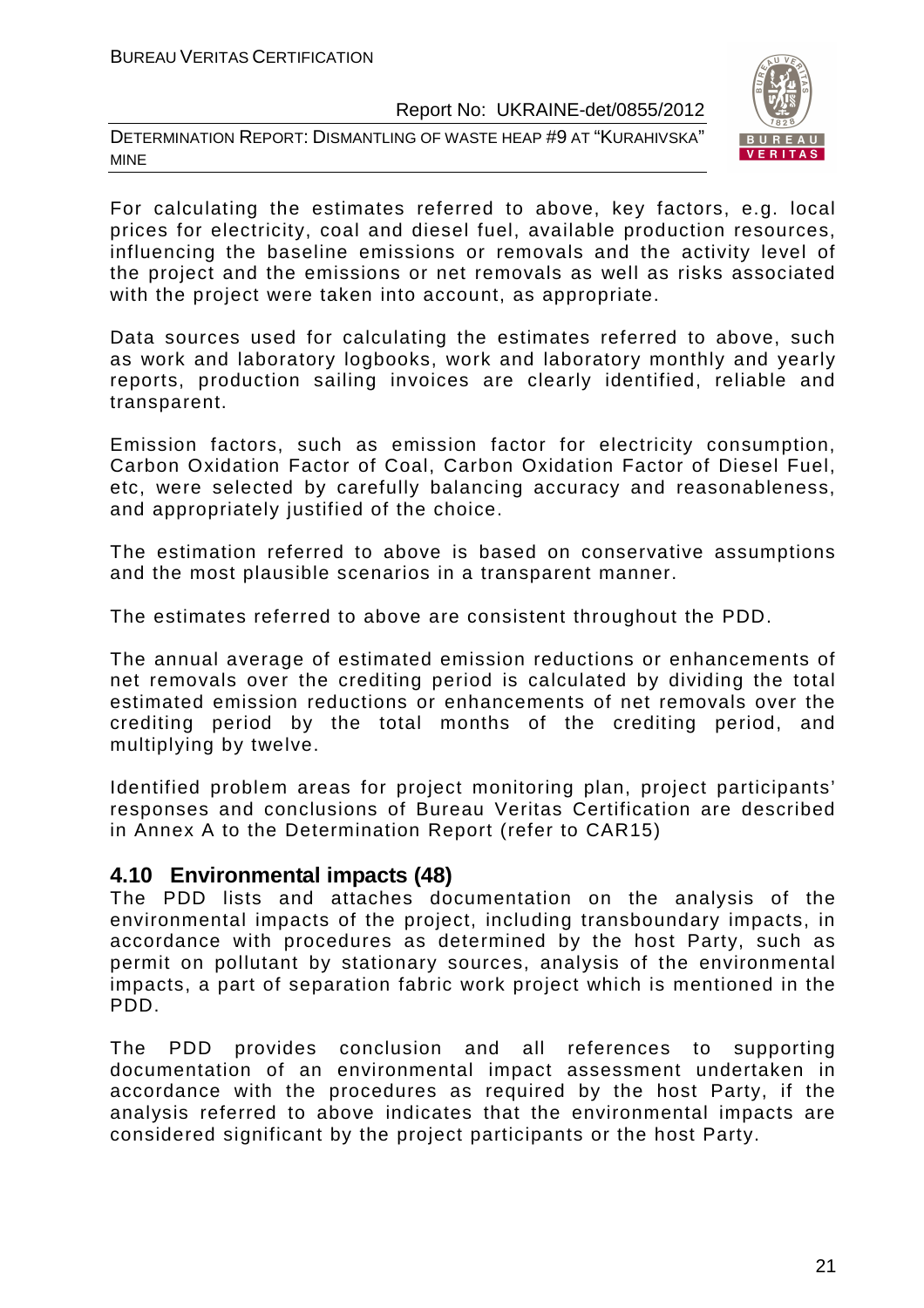DETERMINATION REPORT: DISMANTLING OF WASTE HEAP #9 AT "KURAHIVSKA" MINE



The problem areas for environmental impacts of the project were not identified

#### **4.11 Stakeholder consultation (49)**

The host Party for the project is Ukraine. The project meets the applicable standards and requirements, set forth in Ukraine. The Host Party does not put forward the requirement to consult with stakeholders to JI projects. The project was presented to the local authorities, and was approved (approval on building, etc).

Any comments from local authorities or stakeholders were not obtained.

#### **4.12 Determination regarding small scale projects (50-57)**

"Not applicable"

#### **4.13 Determination regarding land use, land-use change and forestry (LULUCF) projects (58-64)**

"Not applicable"

#### **4.14 Determination regarding programmes of activities (65-73)**  "Not applicable"

#### **5 SUMMARY AND REPORT OF HOW DUE ACCOUNT WAS TAKEN OF COMMENTS RECEIVED PURSUANT TO PARAGRAPH 32 OF THE JI GUIDELINES**

No comments, pursuant to paragraph 32 of the JI Guidelines, were received

#### **6 DETERMINATION OPINION**

Bureau Veritas Certification has performed a determination of the "Dismantling of waste heap #9 at "Kurahivska" mine" Project in Tsukurine village, Mariinskiy district, Donetsk Region, Ukraine. The determination was performed on the basis of UNFCCC criteria and host country criteria and also on the criteria given to provide for consistent project operations, monitoring and reporting.

The determination consisted of the following three phases: i) a desk review of the project design and the baseline and monitoring plan; ii) follow-up interviews with project stakeholders; iii) the resolution of outstanding issues and the issuance of the final determination report and opinion.

Project participant/s used the latest tool for demonstration of the additionality. In line with this tool, the PDD provides barrier analysis AND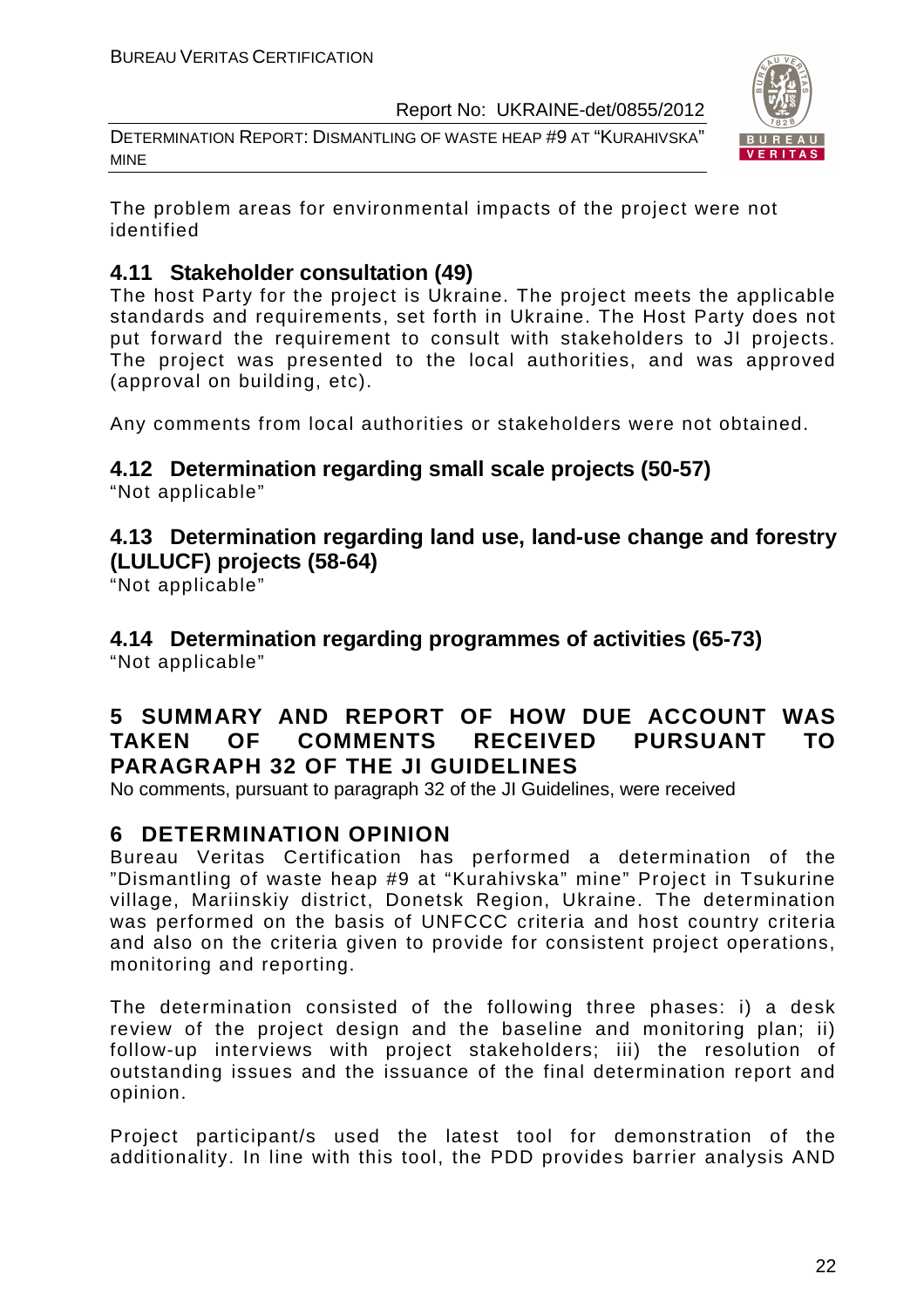DETERMINATION REPORT: DISMANTLING OF WASTE HEAP #9 AT "KURAHIVSKA" MINE



common practice analysis, to determine that the project activity itself is not the baseline scenario.

Emission reductions attributable to the project are hence additional to any that would occur in the absence of the project activity. Given that the project is implemented and maintained as designed, the project is likely to achieve the estimated amount of emission reductions.

The determination revealed two pending issues related to the current determination stage of the project: the issue of the written approval of the project and the authorization of the project participant by the host Party. If the written approval and the authorization by the host Party are awarded, it is our opinion that the project as described in the Project Design Document, Version 2.0 meets all the relevant UNFCCC requirements for the determination stage and the relevant host Party criteria.

The review of the project design documentation (version 2.0) and the subsequent follow-up interviews have provided Bureau Veritas Certification with sufficient evidence to determine the fulfillment of stated criteria. In our opinion, the project correctly applies and meets the relevant UNFCCC requirements for the JI and the relevant host country criteria.

The determination is based on the information made available to us and the engagement conditions detailed in this report.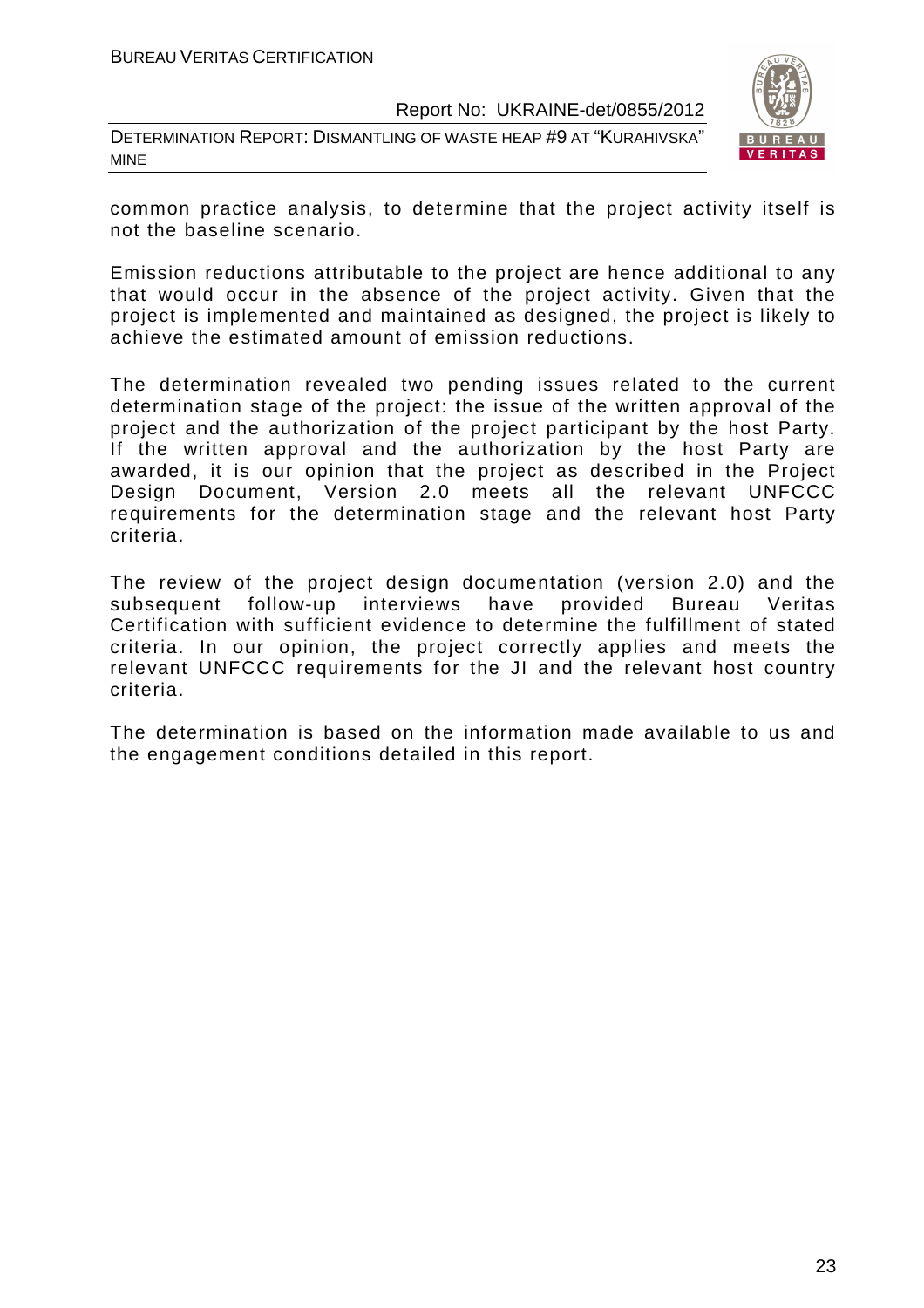DETERMINATION REPORT: DISMANTLING OF WASTE HEAP #9 AT "KURAHIVSKA" MINE



#### **7 REFERENCES**

#### **Category 1 Documents:**

Documents provided by SIA "Vidzeme Eko" that relate directly to the GHG components of the project.

- /1/ Project Design Document "Dismantling of waste heap #9 at "Kurahivska" mine" version 1.0 dated 11/10/2012
- /2/ Project Design Document "Dismantling of waste heap #9 at "Kurahivska" mine" version 2.0 dated 30/11/2012
- /3/ ERUs calculation Excel-file "Calculation\_T28.xls"
- /4/ Letter of Endorsement #3001/23/7 dated 11/10/2012 issued by State Environment Investment Agency of Ukraine

#### **Category 2 Documents:**

Background documents related to the design and/or methodologies employed in the design or other reference documents.

- /1/ Delivery Agreement #752 from 10/03/08 between "Stulnevskyy Granite Quarry" Ltd. and PE "Donvugillyapostachannya".
- /2/ Subcontract #248 from 10/03/08 between "Stulnevskyy Granite Quarry" Ltd. and "Donvuglezbagachennya" Ltd.
- /3/ Contract for work #785 from 10/03/08 between PJSC "Krasnoperekopsky glass factory" and "Stulnevskyy Granite Quarry" Ltd.
- /4/ Attestation Certificate # 295 of chemical laboratory, "Enrichment plant #105" Ltd.
- /5/ Verification Certificate of measuring technique#06/03-/004 from 13/07/08, mechanical Stopwatch.
- /6/ Verification Certificate of measuring technique #151 from 10/07/12, electronic scales.
- /7/ Verification Certificate of measuring technique #150 from 10/07/12, electronic scales.
- /8/ Verification Certificate of measuring technique #153 from 10/07/12, electronic scales.
- /9/ Verification Certificate of measuring technique #1576 from 15/08/12, electronic scales.
- /10/ Verification Certificate of measuring technique #1574 from 15/08/12, electronic scales.
- /11/ Verification Certificate of measuring technique #1575 from 15/08/12, electronic scales.
- /12/ Certificate #51 of laboratory furnace of resistance, valid till 19/09/14
- /13/ Certificate #52 of laboratory furnace of resistance, valid till 16/09/14
- /14/ Certificate #49 of low temperature laboratory furnace, valid till 16/09/14
- /15/ Certificate #48 of low temperature laboratory furnace, valid till 16/09/14
- /16/ Certificate #46 of low temperature laboratory furnace, valid till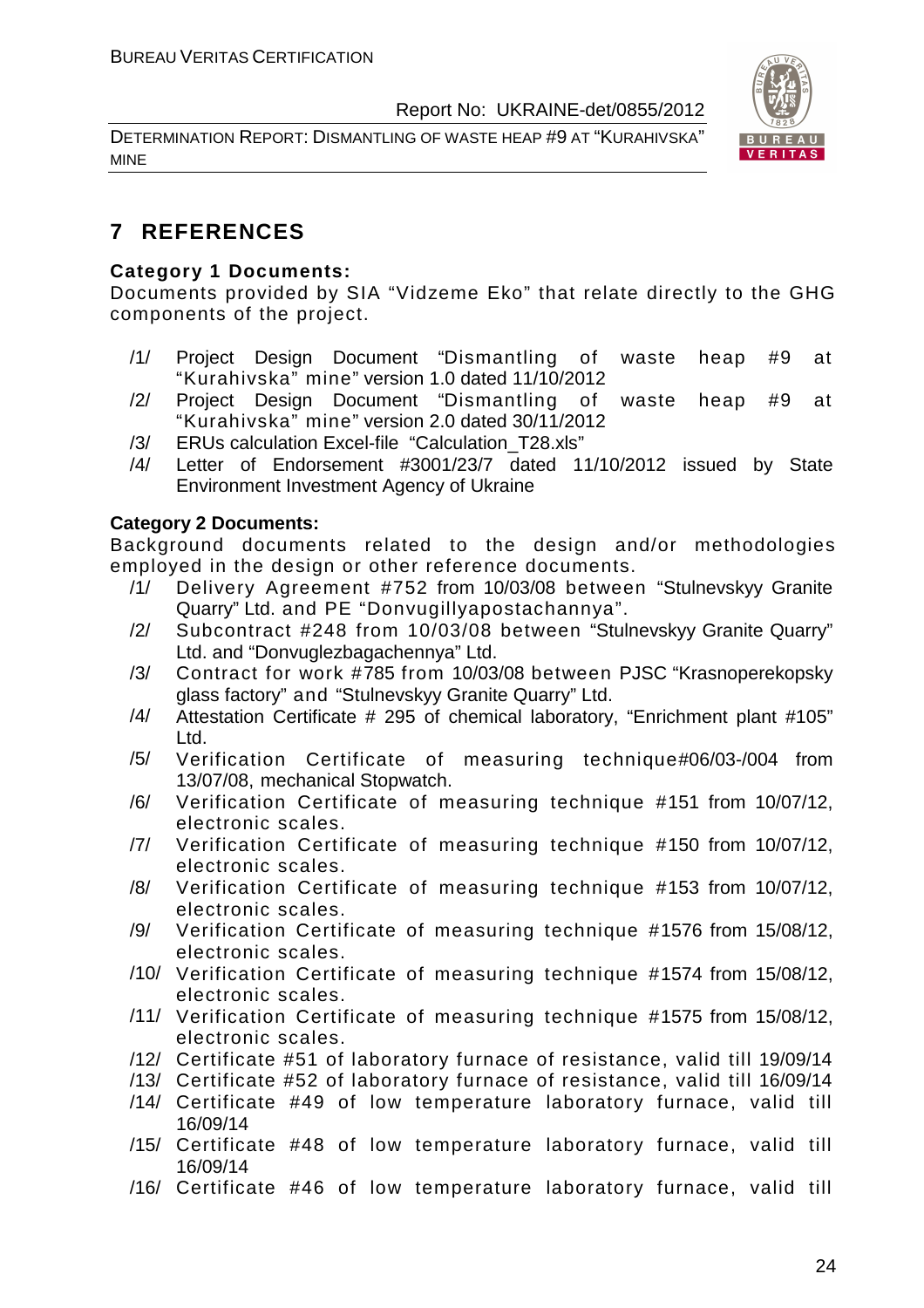DETERMINATION REPORT: DISMANTLING OF WASTE HEAP #9 AT "KURAHIVSKA" MINE



16/09/14

- /17/ Certificate #47 of low temperature laboratory furnace, valid till 16/09/14
- /18/ Certificate #654 of laboratory sieve, valid till 10.07.13
- /19/ Certificate #652 of laboratory sieve, valid till 10.07.13
- /20/ Certificate #653 of laboratory sieve, valid till 10.07.13
- /21/ Passport on dismantled waste heap
- /22/ Coal quality certificates for 2008-2012 years
- /23/ Sale invoices on diesel fuel for 2008-2012 years
- /24/ Sale invoices on coal for 2008-2012 years
- /25/ Statements on coal weighting for 2008-2012 years
- /26/ Technological scheme of enrichment plant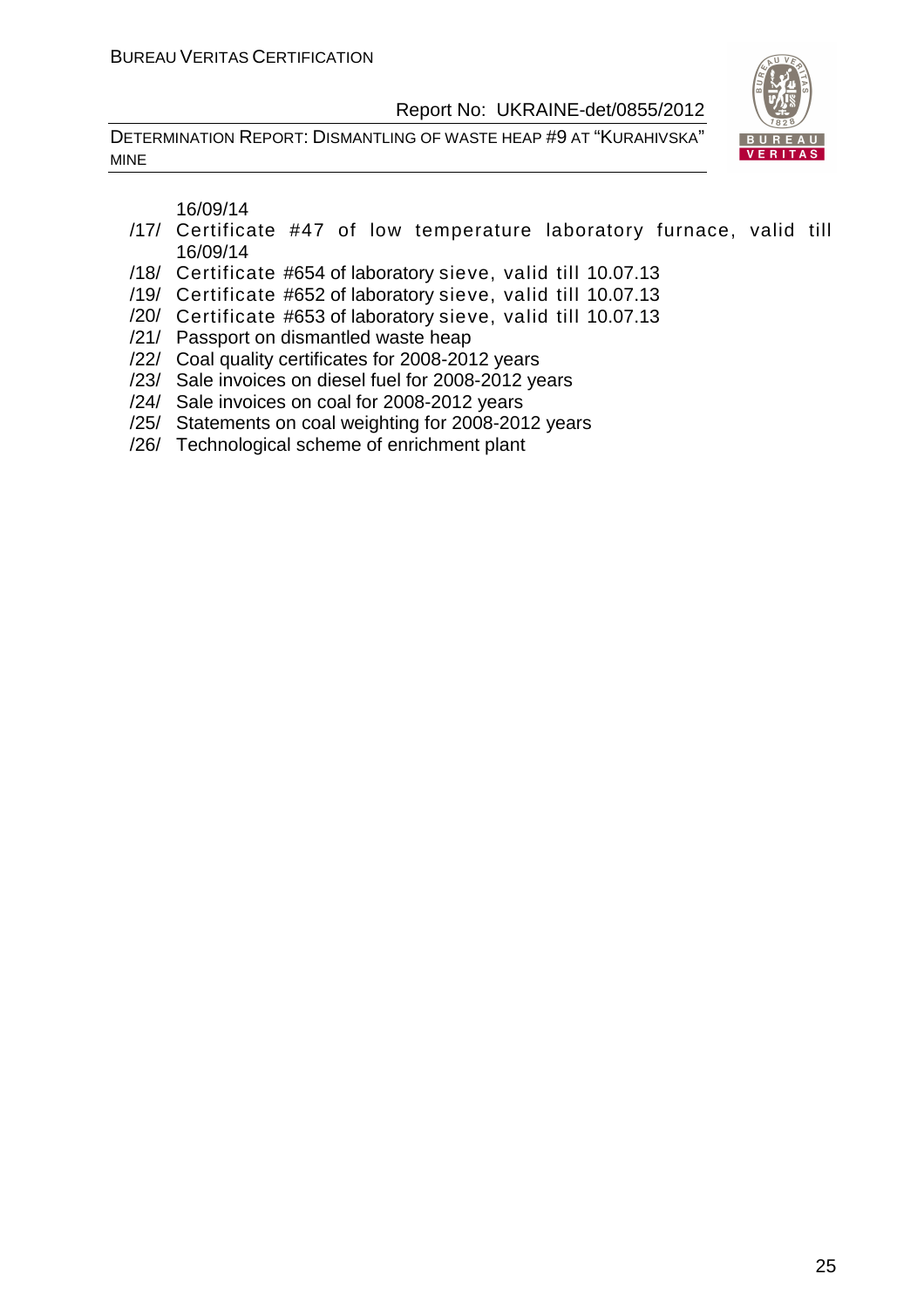DETERMINATION REPORT: DISMANTLING OF WASTE HEAP #9 AT "KURAHIVSKA" MINE



#### **Persons interviewed:**

List persons interviewed during the determination or persons that contributed with other information that are not included in the documents listed above.

- /1/ Gints KIavinsh SIA "Vidzeme Eko" JI Project Manager
- /2/ Stah Yuri Mykhailovych SIA "Vidzeme Eko" JI Consultant
- /3/ Ivan Petrovych Gushcha manager of industrial site, "Donvuglezbagachennya" Ltd
- /4/ Kateryna Ivanivna Novytska Manager of TCD, "Stulnevskyy Granite Quarry" Ltd
- /5/ Vadym Olehovych Mikulonok director of PJSC "Krasnoperekopsk glass factory"

1. o0o -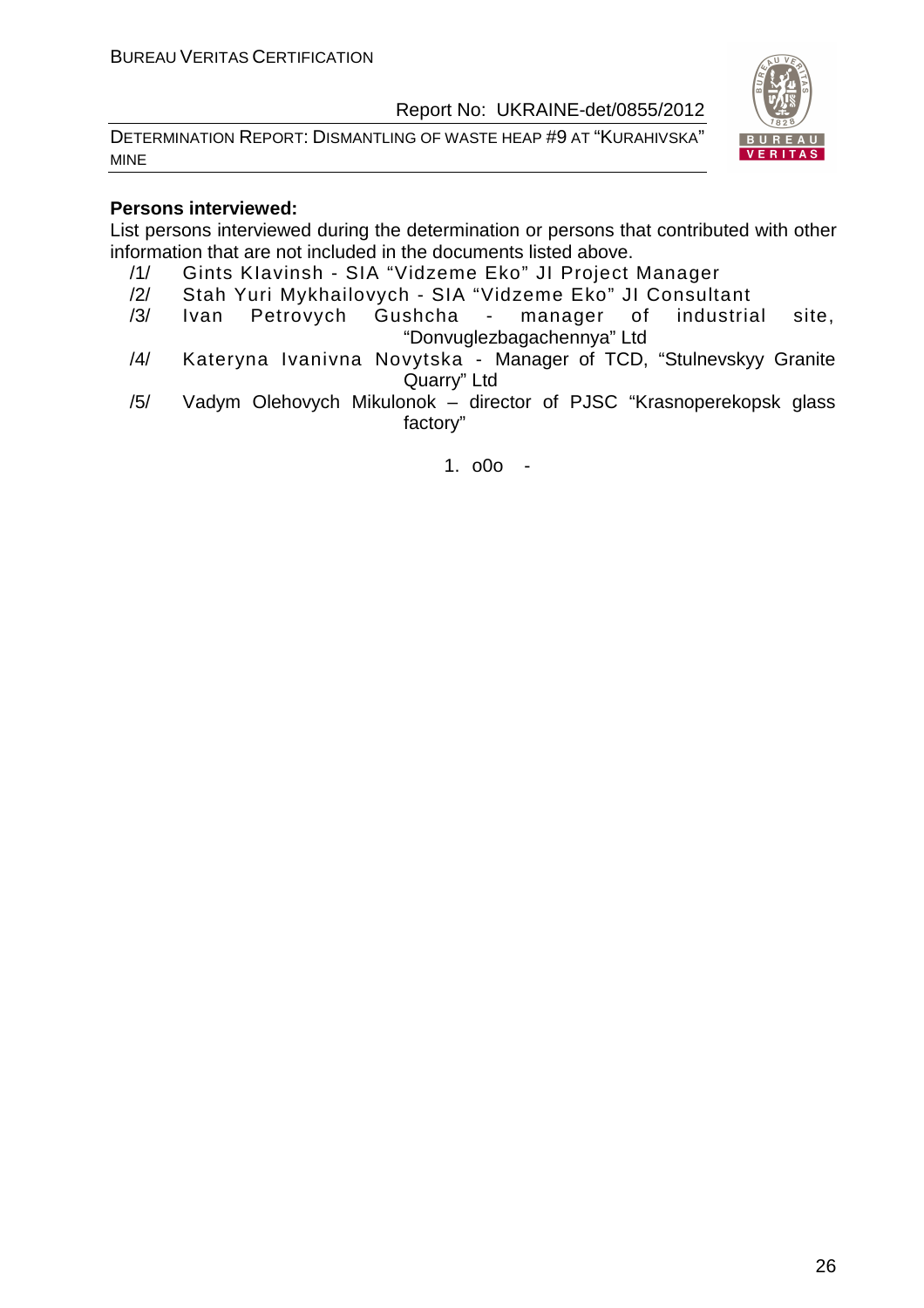



#### APPENDIX A: DETERMINATION PROTOCOL

#### **Check list for determination, according JOINT IMPLEMENTATION DETERMINATION AND VERIFICATION MANUAL (Version 01)**

| <b>DVM</b><br>Paragrap | <b>Check Item</b>                                                                                                                                                                                                                                                                                  | <b>Initial finding</b>                                                                                                                                                                                                                                                                                                                                                                                                                                                                                                                                                                                                             | <b>Draft</b><br><b>Conclusion</b> | <b>Final</b><br><b>Conclusion</b> |
|------------------------|----------------------------------------------------------------------------------------------------------------------------------------------------------------------------------------------------------------------------------------------------------------------------------------------------|------------------------------------------------------------------------------------------------------------------------------------------------------------------------------------------------------------------------------------------------------------------------------------------------------------------------------------------------------------------------------------------------------------------------------------------------------------------------------------------------------------------------------------------------------------------------------------------------------------------------------------|-----------------------------------|-----------------------------------|
| h                      | <b>General description of the project</b>                                                                                                                                                                                                                                                          |                                                                                                                                                                                                                                                                                                                                                                                                                                                                                                                                                                                                                                    |                                   |                                   |
| Title of the project   |                                                                                                                                                                                                                                                                                                    |                                                                                                                                                                                                                                                                                                                                                                                                                                                                                                                                                                                                                                    |                                   |                                   |
|                        | Is the title of the project presented?                                                                                                                                                                                                                                                             | The title of project is "DISMANTLING OF WASTE<br>HEAP #9 AT "KURAHIVSKA" MINE"                                                                                                                                                                                                                                                                                                                                                                                                                                                                                                                                                     | <b>OK</b>                         | <b>OK</b>                         |
|                        | Is the sectoral scope to which the project<br>pertains presented?                                                                                                                                                                                                                                  | The sectoral scope is 8. Mining/mineral production                                                                                                                                                                                                                                                                                                                                                                                                                                                                                                                                                                                 | <b>OK</b>                         | OK                                |
|                        | Is the current version number of the<br>document presented?                                                                                                                                                                                                                                        | The current version number is 1.0                                                                                                                                                                                                                                                                                                                                                                                                                                                                                                                                                                                                  | <b>OK</b>                         | OK                                |
|                        | Is the date when the document was<br>completed presented?                                                                                                                                                                                                                                          | The date when the document is completed is<br>11/10/2012                                                                                                                                                                                                                                                                                                                                                                                                                                                                                                                                                                           | <b>OK</b>                         | <b>OK</b>                         |
|                        | <b>Description of the project</b>                                                                                                                                                                                                                                                                  |                                                                                                                                                                                                                                                                                                                                                                                                                                                                                                                                                                                                                                    |                                   |                                   |
|                        | Is the purpose of the project included with<br>a concise, summarizing explanation (max.<br>1-2 pages) of the:<br>a) Situation existing prior to the starting<br>date of the project;<br>b) Baseline scenario; and<br>c) Project scenario (expected outcome,<br>including a technical description)? | The situation existing prior to the starting date of the<br>project<br>Very often it was not economically feasible to extract all<br>100% of coal from the rock mass. Therefore, waste<br>heaps of Donbass region contains a large amount of<br>coal, which is self-ignited later on. All the waste heaps<br>that were self-ignited or the ones that are close to self-<br>ignition are the centre of uncontrolled pollutants and<br>greenhouse gas emissions<br>The baseline scenario assumed that the common<br>practice will be continued – heap can be spontaneously<br>ignited with a certain probability, and the process of | CAR01                             | OK                                |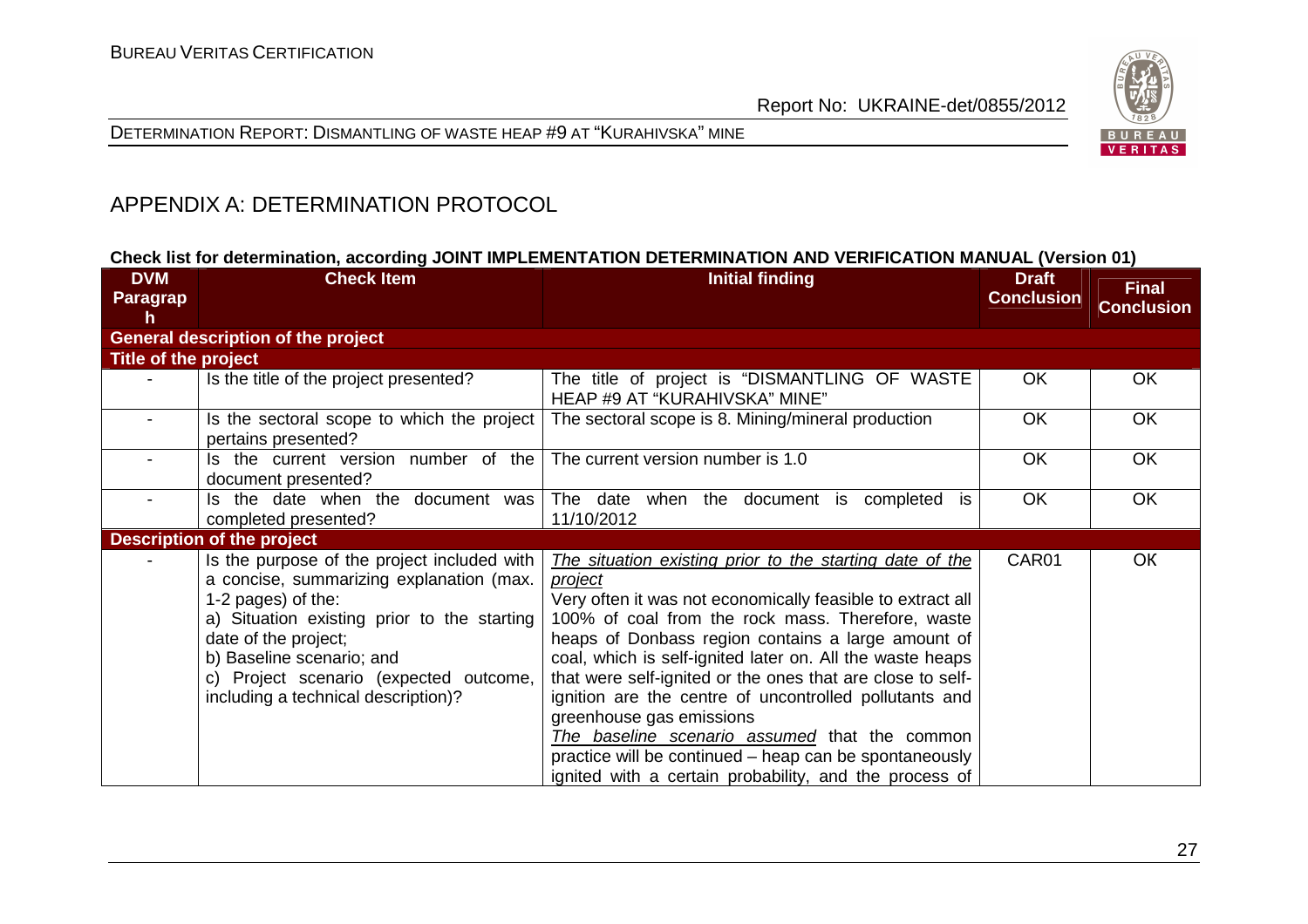

| <b>DVM</b><br><b>Paragrap</b><br>$\mathsf{h}$ | <b>Check Item</b>                                                             | <b>Initial finding</b>                                                                                                                                                                                                                                                                                                                                                                                                                                                                                                                                                                                                                                                                                                                                                                                                                                                                                                                                                | <b>Draft</b><br><b>Conclusion</b> | <b>Final</b><br><b>Conclusion</b> |
|-----------------------------------------------|-------------------------------------------------------------------------------|-----------------------------------------------------------------------------------------------------------------------------------------------------------------------------------------------------------------------------------------------------------------------------------------------------------------------------------------------------------------------------------------------------------------------------------------------------------------------------------------------------------------------------------------------------------------------------------------------------------------------------------------------------------------------------------------------------------------------------------------------------------------------------------------------------------------------------------------------------------------------------------------------------------------------------------------------------------------------|-----------------------------------|-----------------------------------|
|                                               |                                                                               | burning will continue till all coal, contained there, will be<br>burned. The process of combustion is accompanied by<br>release the carbon dioxide into atmosphere.<br><b>Project scenario-provides complete dismantling of the</b><br>dump. During dismantling of the dump, the rocks will be<br>divided into fractions, which will be used for blending<br>with steam coal and subsequently supplied to heat<br>power plants and boiler houses for burning as fuel.<br>After sorting, the large fractions will be used for building<br>and repairing of roads. As the result, rock mass of the<br>dump will be fully utilized, and the received coal will<br>replace coal, which otherwise would have had to be<br>mined. As the result of the project, the opportunity of<br>self-ignition of heap will be eliminated<br>CAR01<br>Please<br>add<br>data<br>subcontractors<br>of<br>on<br>"Krasnoperekopsky glass factory" Ltd involved to the<br>project activity. |                                   |                                   |
|                                               | Is the history of the project (incl. its JI<br>component) briefly summarized? | The history of project JI component is briefly<br>summarized<br>CAR02<br>Please add history of waste heaps dismantled in<br>project frames. According to "Моделювання<br>температурного поля згасаючих териконів, В.В.<br>Попович, А.Д. Кузик, канд. фіз.-мат. наук, доцент,<br>О.О. Карабин, канд. фіз.-мат. наук, доцент, О.Ю.<br>Чмир, канд. фіз.-мат. наук (Львівський державний<br>університет безпеки життєдіяльності)" time of<br>waste heap burning is about 15-20 years after finishing                                                                                                                                                                                                                                                                                                                                                                                                                                                                      | CAR02                             | OK                                |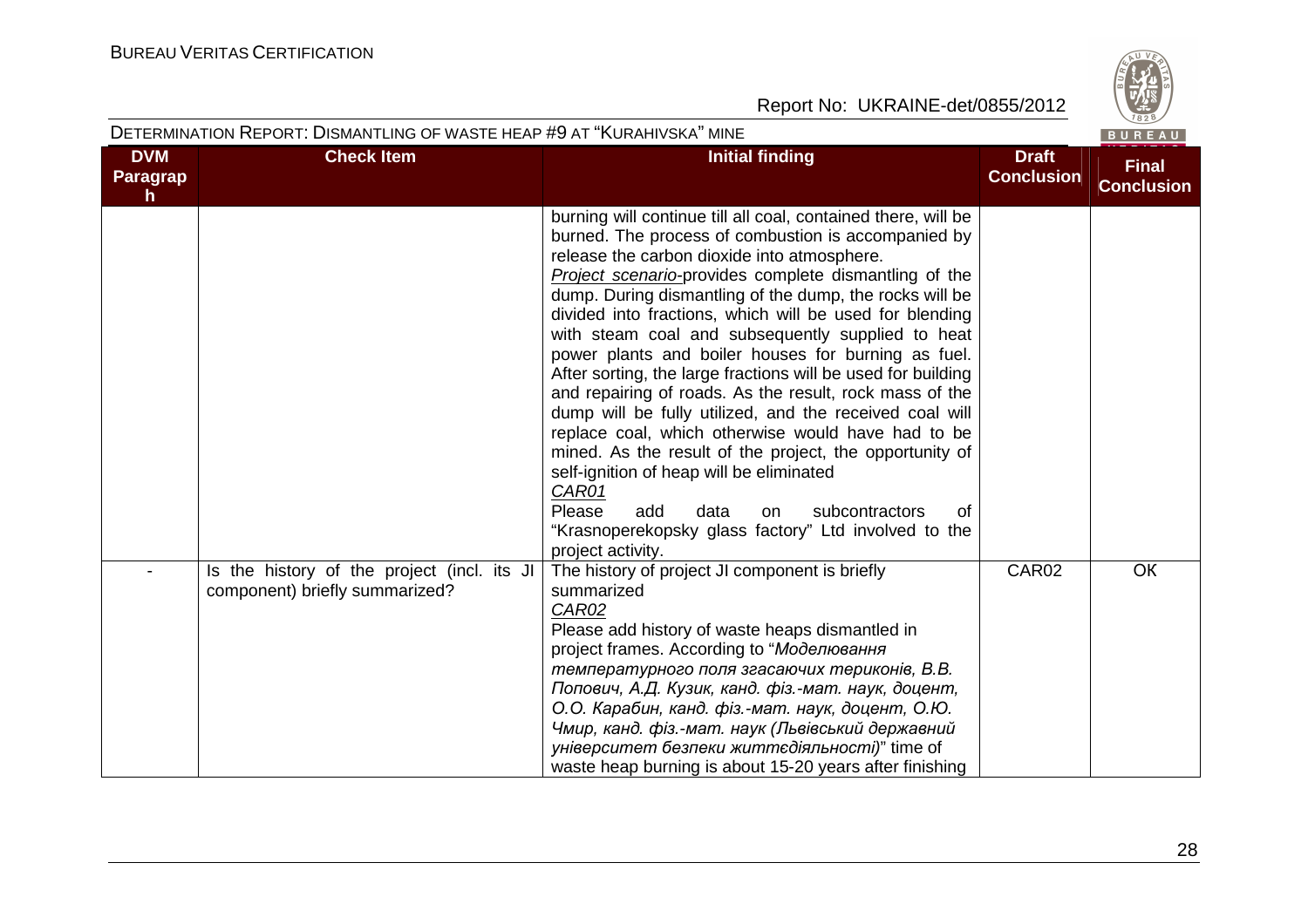|                              | DETERMINATION REPORT: DISMANTLING OF WASTE HEAP #9 AT "KURAHIVSKA" MINE                                                                                                                                                |                                                                                                                                                                                |                                   | BUREAU                            |
|------------------------------|------------------------------------------------------------------------------------------------------------------------------------------------------------------------------------------------------------------------|--------------------------------------------------------------------------------------------------------------------------------------------------------------------------------|-----------------------------------|-----------------------------------|
| <b>DVM</b><br>Paragrap<br>h. | <b>Check Item</b>                                                                                                                                                                                                      | <b>Initial finding</b>                                                                                                                                                         | <b>Draft</b><br><b>Conclusion</b> | <b>Final</b><br><b>Conclusion</b> |
|                              |                                                                                                                                                                                                                        | of waste heap mantling                                                                                                                                                         |                                   |                                   |
| <b>Project participants</b>  |                                                                                                                                                                                                                        |                                                                                                                                                                                |                                   |                                   |
|                              | Are project participants and Party(ies)<br>involved in the project listed?                                                                                                                                             | "Krasnoperekopsky glass factory" Ltd and SIA<br>"Vidzeme Eko" is indicated as the project participants<br>and Ukraine and Republic Latvia are indicated as<br>Parties involved | <b>OK</b>                         | OK                                |
|                              | Is the data of the project participants<br>presented in tabular format?                                                                                                                                                | The data of the project participants are presented in<br>tabular format                                                                                                        | <b>OK</b>                         | <b>OK</b>                         |
| $\blacksquare$               | Is contact information provided in Annex 1<br>of the PDD?                                                                                                                                                              | The contact information on project participants are<br>indicated in the Annex 1                                                                                                | OK                                | OK                                |
|                              | Is it indicated, if it is the case, if the Party<br>involved is a host Party?                                                                                                                                          | The Host Party Ukraine is indicated as the Party<br>Involved                                                                                                                   | OK                                | OK                                |
|                              | <b>Technical description of the project</b>                                                                                                                                                                            |                                                                                                                                                                                |                                   |                                   |
|                              | <b>Location of the project</b>                                                                                                                                                                                         |                                                                                                                                                                                |                                   |                                   |
|                              | Host Party(ies)                                                                                                                                                                                                        | Ukraine                                                                                                                                                                        | <b>OK</b>                         | <b>OK</b>                         |
|                              | Region/State/Province etc.                                                                                                                                                                                             | Donets Region, Selidovskyi District<br>CAR03<br>Please correct location district of proposed project                                                                           | CAR <sub>03</sub>                 | <b>OK</b>                         |
| $\overline{\phantom{a}}$     | City/Town/Community etc.                                                                                                                                                                                               | Tsukurine village                                                                                                                                                              | <b>OK</b>                         | OK                                |
|                              | Detail of the physical location, including<br>information<br>allowing<br>the<br>unique<br>identification of the project. (This section<br>should not exceed one page)                                                  | Geographical coordinates of the waste heaps and<br>enrichment plant are provided in the section A.4.1.4<br>CAR04<br>Please clarify source of project geographical data         | CAR04                             | <b>OK</b>                         |
|                              |                                                                                                                                                                                                                        | Technologies to be employed, or measures, operations or actions to be implemented by the project                                                                               |                                   |                                   |
|                              | Are the technology (ies) to be employed, or<br>measures, operations or actions to be<br>implemented by the project, including all<br>technical<br>data<br>relevant<br>the<br>and<br>implementation schedule described? | Technology used in this project may be described in<br>the section A.4.2 of the PDD                                                                                            | OK                                | OK                                |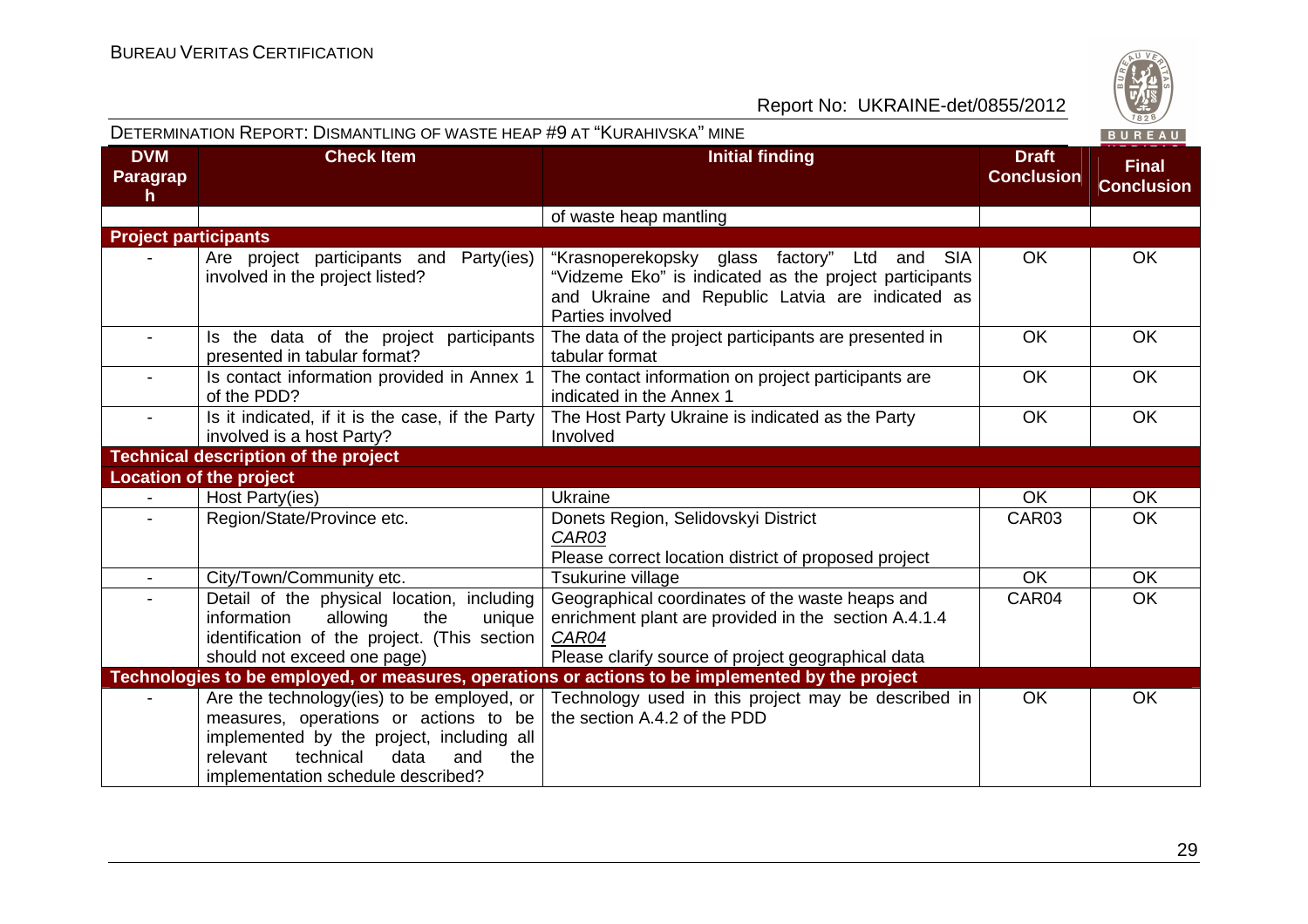

| DETERMINATION REPORT: DISMANTLING OF WASTE HEAP #9 AT "KURAHIVSKA" MINE<br>BUREAU |                                                                                                                            |                                                                                                                                                                                                                                                                                                                                                                                                                                                                                                                     |                                   |                                   |
|-----------------------------------------------------------------------------------|----------------------------------------------------------------------------------------------------------------------------|---------------------------------------------------------------------------------------------------------------------------------------------------------------------------------------------------------------------------------------------------------------------------------------------------------------------------------------------------------------------------------------------------------------------------------------------------------------------------------------------------------------------|-----------------------------------|-----------------------------------|
| <b>DVM</b><br>Paragrap<br>h                                                       | <b>Check Item</b>                                                                                                          | <b>Initial finding</b>                                                                                                                                                                                                                                                                                                                                                                                                                                                                                              | <b>Draft</b><br><b>Conclusion</b> | <b>Final</b><br><b>Conclusion</b> |
|                                                                                   | sectoral policies and circumstances                                                                                        | Brief explanation of how the anthropogenic emissions of greenhouse gases by sources are to be reduced by the proposed JI project,<br>including why the emission reductions would not occur in the absence of the proposed project, taking into account national and/or                                                                                                                                                                                                                                              |                                   |                                   |
|                                                                                   | Is it stated how anthropogenic GHG<br>emission reductions are to be achieved?<br>(This section should not exceed one page) | The<br>proposed<br>project is aimed<br>at reducing<br>anthropogenic emissions. Emission reductions created<br>by:<br>- Elimination of greenhouse gases sources associated<br>with burning waste heaps, by extracting coal from the<br>rock dumps;<br>- Reduction of uncontrolled methane emissions due to<br>replacement of coal that would have been extracted<br>through mining;<br>- Reduction of electricity consumption at waste heap<br>dismantling in comparison to electricity consumption at<br>coal mine. | OK                                | <b>OK</b>                         |
|                                                                                   | Is it provided the estimation of emission<br>reductions over the crediting period?                                         | The estimation of emission reduction over crediting<br>period 05/05/2008-31/12/2012 is 2 310 197 tonnes of<br>CO2 equivalent and 2 839 206 tonnes of CO2 for<br>01/01/2013-31/12/2018                                                                                                                                                                                                                                                                                                                               | <b>OK</b>                         | OK                                |
|                                                                                   | Is it provided the estimated annual<br>reduction for the chosen credit period in<br>tCO <sub>2e</sub> ?                    | The estimated annual reduction for chosen crediting<br>period is 495 042 tonnes of CO2 equivalent for<br>05/05/2008-31/12/2012 and 473 201 tonnes of CO2<br>equivalent for 01/01/2013-31/12/2018.                                                                                                                                                                                                                                                                                                                   | <b>OK</b>                         | OK                                |
|                                                                                   | data from questions<br>Are the<br>above<br>presented in tabular format?                                                    | The data from questions above is presented in tabular<br>format                                                                                                                                                                                                                                                                                                                                                                                                                                                     | OK                                | OK                                |
|                                                                                   | Estimated amount of emission reductions over the crediting period                                                          |                                                                                                                                                                                                                                                                                                                                                                                                                                                                                                                     |                                   |                                   |
|                                                                                   | Is the length of the crediting period<br>Indicated?                                                                        | The length of crediting period is 4 years and 8 months<br>from 05/05/2008 till 31/12/2012                                                                                                                                                                                                                                                                                                                                                                                                                           | <b>OK</b>                         | OK                                |
|                                                                                   |                                                                                                                            | Are estimates of total as well as annual The estimates of total as well as annual and average                                                                                                                                                                                                                                                                                                                                                                                                                       | OK                                | OK                                |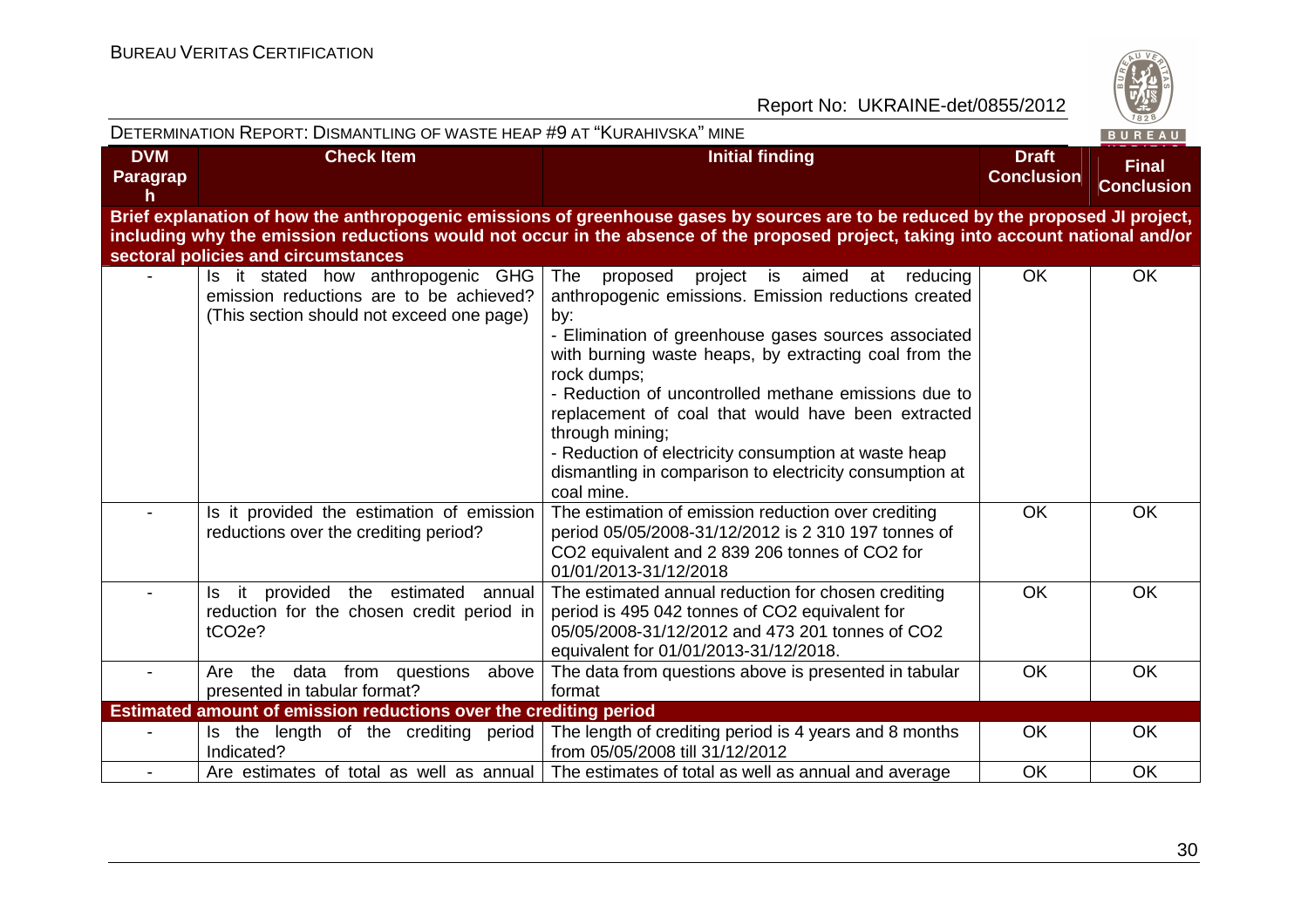| DETERMINATION REPORT: DISMANTLING OF WASTE HEAP #9 AT "KURAHIVSKA" MINE |                                                                                                                                                                                                                                                                                                                                                                                                                  |                                                                                                                                                                                                                         | BUREAU                            |                                   |
|-------------------------------------------------------------------------|------------------------------------------------------------------------------------------------------------------------------------------------------------------------------------------------------------------------------------------------------------------------------------------------------------------------------------------------------------------------------------------------------------------|-------------------------------------------------------------------------------------------------------------------------------------------------------------------------------------------------------------------------|-----------------------------------|-----------------------------------|
| <b>DVM</b><br>Paragrap<br>h                                             | <b>Check Item</b>                                                                                                                                                                                                                                                                                                                                                                                                | <b>Initial finding</b>                                                                                                                                                                                                  | <b>Draft</b><br><b>Conclusion</b> | <b>Final</b><br><b>Conclusion</b> |
|                                                                         | and average annual emission reductions in<br>tonnes of CO2 equivalent provided?                                                                                                                                                                                                                                                                                                                                  | annual emission reductions are provided in tonnes of<br>CO <sub>2</sub> equivalent                                                                                                                                      |                                   |                                   |
|                                                                         | <b>Project approvals by Parties</b>                                                                                                                                                                                                                                                                                                                                                                              |                                                                                                                                                                                                                         |                                   |                                   |
| 19                                                                      | Have the DFPs of all Parties listed as<br>"Parties involved" in the PDD provided<br>written project approvals?                                                                                                                                                                                                                                                                                                   | The project obtained Letter of Endorsement #3001/23/7<br>dated 11/10/2012 from State Environment Investment<br>Agency of Ukraine<br>CAR05<br>Please provide written project approvals from the both<br>Parties Involved | CAR05                             | <b>OK</b>                         |
| 19                                                                      | Does the PDD identify at least the host<br>Party as a "Party involved"?                                                                                                                                                                                                                                                                                                                                          | The Host party Ukraine is indicated as the Party<br>Involved                                                                                                                                                            | OK                                | <b>OK</b>                         |
| 19                                                                      | Has the DFP of the host Party issued a<br>written project approval?                                                                                                                                                                                                                                                                                                                                              | See CAR05                                                                                                                                                                                                               | Pending                           | Pending                           |
| 20                                                                      | Are all the written project approvals by<br>Parties involved unconditional?                                                                                                                                                                                                                                                                                                                                      | See CAR05                                                                                                                                                                                                               | Pending                           | Pending                           |
|                                                                         | Authorization of project participants by Parties involved                                                                                                                                                                                                                                                                                                                                                        |                                                                                                                                                                                                                         |                                   |                                   |
| 21                                                                      | Is each of the legal entities listed as project  <br>participants in the PDD authorized by a<br>Party<br>involved, which is also listed in the PDD,<br>through:<br>- A written project approval by a Party<br>involved, explicitly indicating the name of<br>the legal entity? or<br>- Any other form of project participant<br>authorization in writing, explicitly indicating<br>the name of the legal entity? | See CAR05                                                                                                                                                                                                               | Pending                           | Pending                           |
| <b>Baseline setting</b>                                                 |                                                                                                                                                                                                                                                                                                                                                                                                                  |                                                                                                                                                                                                                         |                                   |                                   |
| 22                                                                      | Does the PDD explicitly indicate which of                                                                                                                                                                                                                                                                                                                                                                        | The PDD explicitly indicates that JI specific approach   OK                                                                                                                                                             |                                   | <b>OK</b>                         |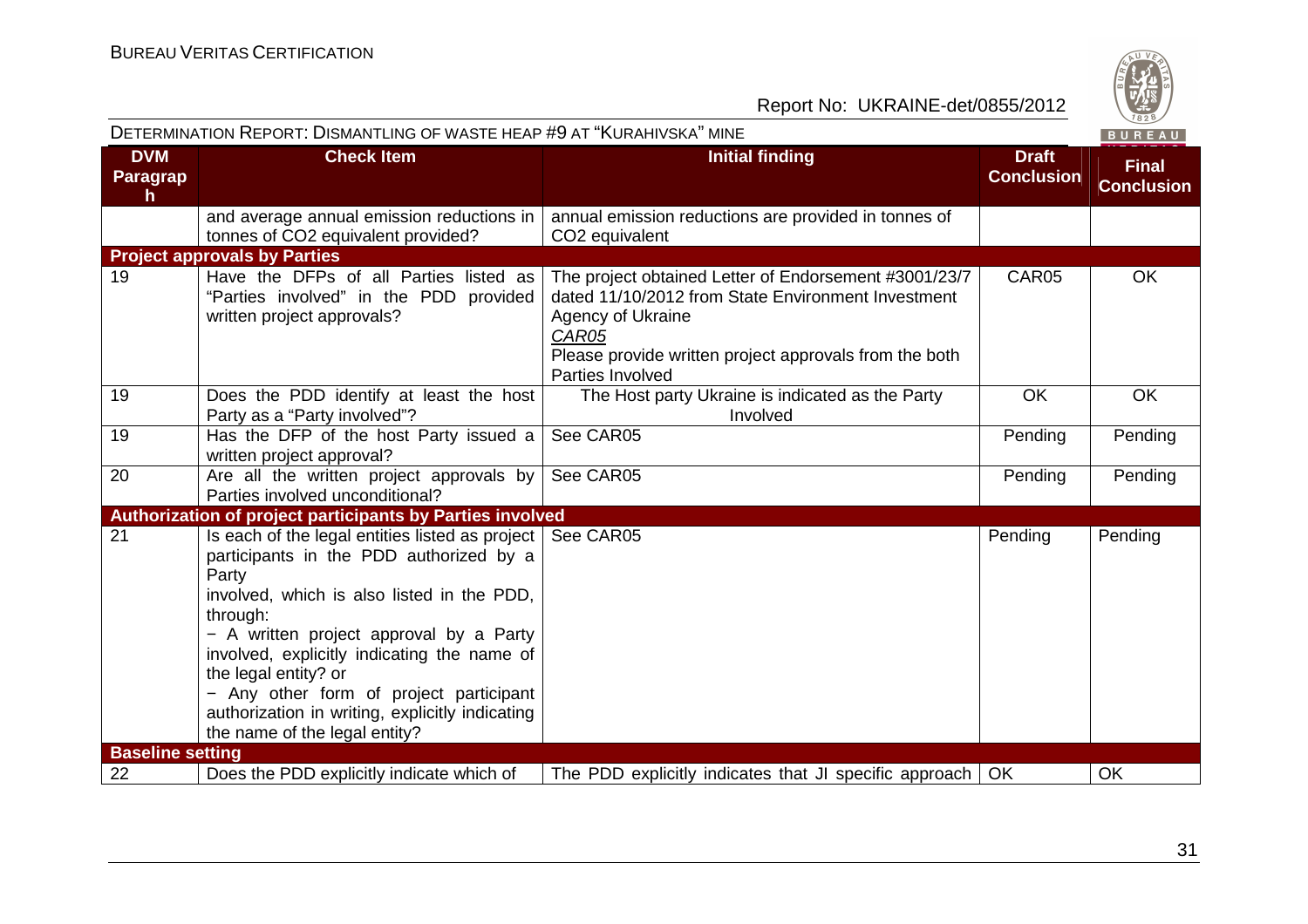|                             | DETERMINATION REPORT: DISMANTLING OF WASTE HEAP #9 AT "KURAHIVSKA" MINE<br>BUREAU                                                                                                                                                                                                                                                                                                                                                                                                                                                                                                                                                                                                                                                                                                                                       |                                                                                                                                                                                                                                                                                                                                                                                                                                                                                                                                                                                                                                                                                                                                                                                                                                                                                                                                          |                                   |                                   |
|-----------------------------|-------------------------------------------------------------------------------------------------------------------------------------------------------------------------------------------------------------------------------------------------------------------------------------------------------------------------------------------------------------------------------------------------------------------------------------------------------------------------------------------------------------------------------------------------------------------------------------------------------------------------------------------------------------------------------------------------------------------------------------------------------------------------------------------------------------------------|------------------------------------------------------------------------------------------------------------------------------------------------------------------------------------------------------------------------------------------------------------------------------------------------------------------------------------------------------------------------------------------------------------------------------------------------------------------------------------------------------------------------------------------------------------------------------------------------------------------------------------------------------------------------------------------------------------------------------------------------------------------------------------------------------------------------------------------------------------------------------------------------------------------------------------------|-----------------------------------|-----------------------------------|
| <b>DVM</b><br>Paragrap<br>h | <b>Check Item</b>                                                                                                                                                                                                                                                                                                                                                                                                                                                                                                                                                                                                                                                                                                                                                                                                       | <b>Initial finding</b>                                                                                                                                                                                                                                                                                                                                                                                                                                                                                                                                                                                                                                                                                                                                                                                                                                                                                                                   | <b>Draft</b><br><b>Conclusion</b> | <b>Final</b><br><b>Conclusion</b> |
|                             | the following approaches is used for<br>identifying the baseline?<br>- JI specific approach<br>- Approved CDM methodology approach                                                                                                                                                                                                                                                                                                                                                                                                                                                                                                                                                                                                                                                                                      | was used for baseline establishing                                                                                                                                                                                                                                                                                                                                                                                                                                                                                                                                                                                                                                                                                                                                                                                                                                                                                                       |                                   |                                   |
|                             | <b>JI specific approach only</b>                                                                                                                                                                                                                                                                                                                                                                                                                                                                                                                                                                                                                                                                                                                                                                                        |                                                                                                                                                                                                                                                                                                                                                                                                                                                                                                                                                                                                                                                                                                                                                                                                                                                                                                                                          |                                   |                                   |
| 23                          | Does the PDD<br>provide a detailed<br>theoretical description in a complete and<br>transparent manner?                                                                                                                                                                                                                                                                                                                                                                                                                                                                                                                                                                                                                                                                                                                  | The PDD contains a detailed theoretical description of<br>proposed baseline                                                                                                                                                                                                                                                                                                                                                                                                                                                                                                                                                                                                                                                                                                                                                                                                                                                              | OK.                               | <b>OK</b>                         |
| 23                          | Does the PDD provide justification that the<br>baseline is established:<br>(a) By listing and describing plausible<br>future scenarios on the basis of<br>conservative assumptions and selecting<br>the most plausible one?<br>(b) Taking into account relevant national<br>and/or sectoral policies and circumstance?<br>- Are key factors that affect a baseline<br>taken into account?<br>(c) In a transparent manner with regard to<br>the choice of approaches, assumptions,<br>methodologies, parameters, date sources<br>and key factors?<br>(d) Taking into account of uncertainties and<br>using conservative assumptions?<br>(e) In such a way that ERUs cannot be<br>earned for decreases in activity levels<br>outside the project or due to force<br>majeure?<br>By drawing on the list of standard<br>(f) | The PDD provides justification of baseline establishing<br>(a) By listing and describing five plausible future<br>scenarious<br>(b) Taking into account national and sectoral<br>policies. Ukrainian policies doesn't require or<br>encourage waste heaps dismantling<br>(c) In transparent manner, with regard to the<br>approaches, methodologies, parameters, data<br>sources and key factors<br>(d) Uncertaintites and conservative assumptions<br>are taken into account<br>(e) ERUs cannot be earned for decreasing in<br>activity levels outside the project, because in<br>case of projects stop, generation of emission<br>reduction will be stopped also.<br>(f) Variables used for baseline calculations in line<br>within appendix B to "Guidance on criteria for<br>baseline setting and monitoring"<br>CAR06<br>Please provide more detailed description of barriers for<br>scenario 3. Wastes of coal production uses for | CAR06<br>CAR07                    | <b>OK</b><br>OK                   |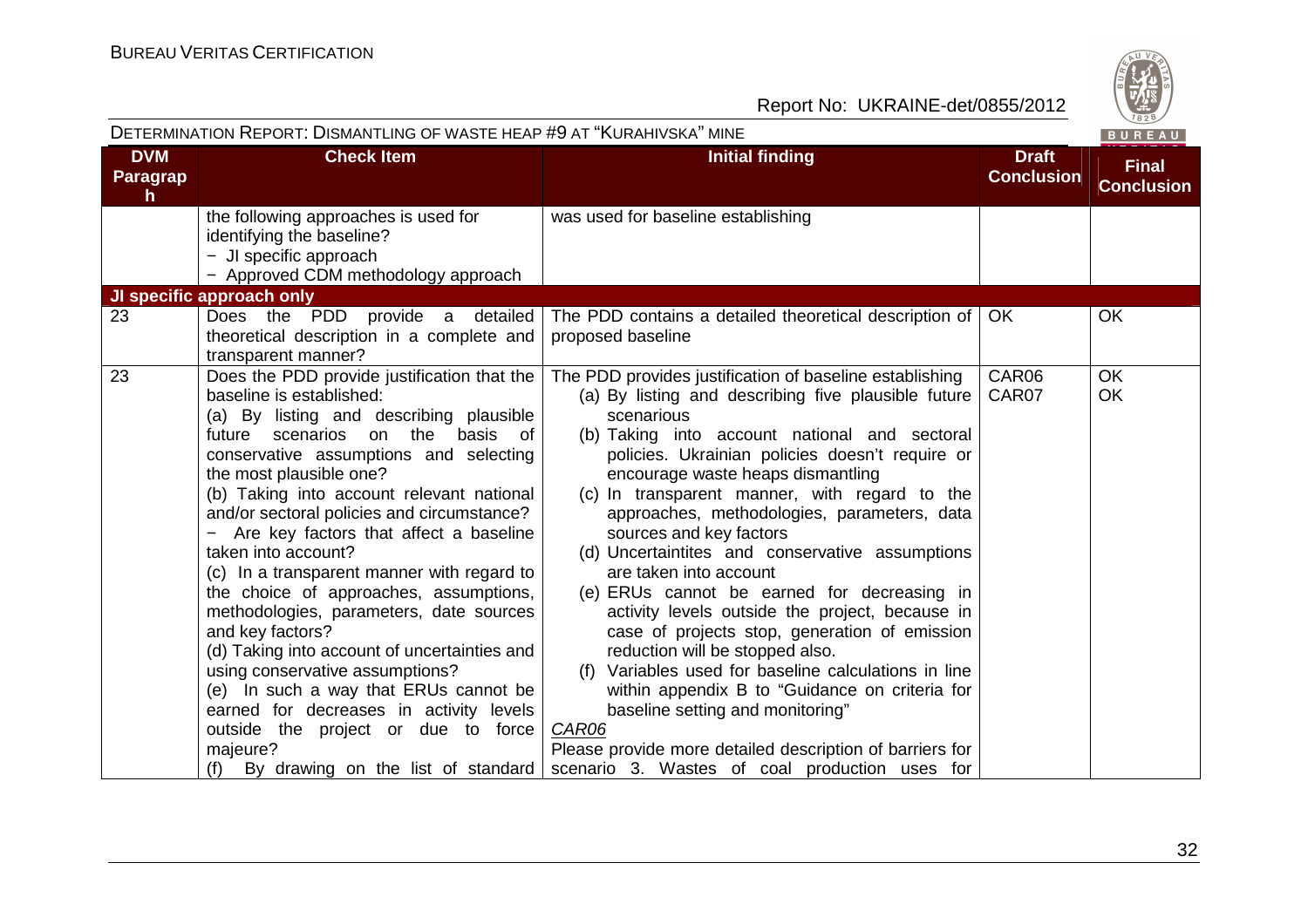

|                                       | DETERMINATION REPORT: DISMANTLING OF WASTE HEAP #9 AT "KURAHIVSKA" MINE                                                                                                                                                                                                                                                                                                            |                                                                                                                                                                                                                                                                                                            |                                   | BUREAU                            |
|---------------------------------------|------------------------------------------------------------------------------------------------------------------------------------------------------------------------------------------------------------------------------------------------------------------------------------------------------------------------------------------------------------------------------------|------------------------------------------------------------------------------------------------------------------------------------------------------------------------------------------------------------------------------------------------------------------------------------------------------------|-----------------------------------|-----------------------------------|
| <b>DVM</b><br>Paragrap<br>$\mathbf h$ | <b>Check Item</b>                                                                                                                                                                                                                                                                                                                                                                  | <b>Initial finding</b>                                                                                                                                                                                                                                                                                     | <b>Draft</b><br><b>Conclusion</b> | <b>Final</b><br><b>Conclusion</b> |
|                                       | variables contained in appendix B to<br>"Guidance on criteria for baseline setting<br>and monitoring", as appropriate?                                                                                                                                                                                                                                                             | concrete production.<br>CAR07<br>Please provide analysis of the two next scenarios:<br>(a) process of empty rock mass dumping to empty<br>mines' caves<br>(b) forestation of waste heap with usage of green mass<br>as source of CO2 enhancement                                                           |                                   |                                   |
| 24                                    | If selected elements or combinations of<br>approved<br><b>CDM</b><br>methodologies<br>or<br>methodological tools for baseline setting<br>are used, are the selected elements or<br>combinations together with the elements<br>supplementary developed by the project<br>participants in line with 23 above?                                                                        | CAR08<br>Please correctly indicate name and the latest version of<br>CDM methodology ACM0009 ver. 4.0.0, which<br>elements are used for leakages estimation                                                                                                                                                | CAR08                             | <b>OK</b>                         |
| 25                                    | If a multi-project emission factor is used,<br>PDD provide appropriate<br>does the<br>justification?                                                                                                                                                                                                                                                                               | The multi-project emission factors used in line with<br>National GHG Inventory Report for 1990-2010 years,<br>approved by SEIA                                                                                                                                                                             | OK                                | <b>OK</b>                         |
|                                       | Approved CDM methodology approach only_Paragraphs 26(a) - 26(d)_Not applicable                                                                                                                                                                                                                                                                                                     |                                                                                                                                                                                                                                                                                                            |                                   |                                   |
| <b>Additionality</b>                  |                                                                                                                                                                                                                                                                                                                                                                                    |                                                                                                                                                                                                                                                                                                            |                                   |                                   |
|                                       | JI specific approach only                                                                                                                                                                                                                                                                                                                                                          |                                                                                                                                                                                                                                                                                                            |                                   |                                   |
| 28                                    | Does the PDD indicate which of the<br>following approaches for demonstrating<br>additionality is used?<br>(a) Provision of traceable and transparent<br>information showing the baseline was<br>identified on the basis of conservative<br>assumptions, that the project scenario is<br>not part of the identified baseline scenario<br>and that the project will lead to emission | The PDD indicates that approach (b) Provision of $\sqrt{OK}$<br>traceable and transparent information that an AIE has<br>already positively determined that a comparable project<br>(to be) implemented under comparable circumstances<br>has additionality; was used for demonstration of<br>addtionality |                                   | <b>OK</b>                         |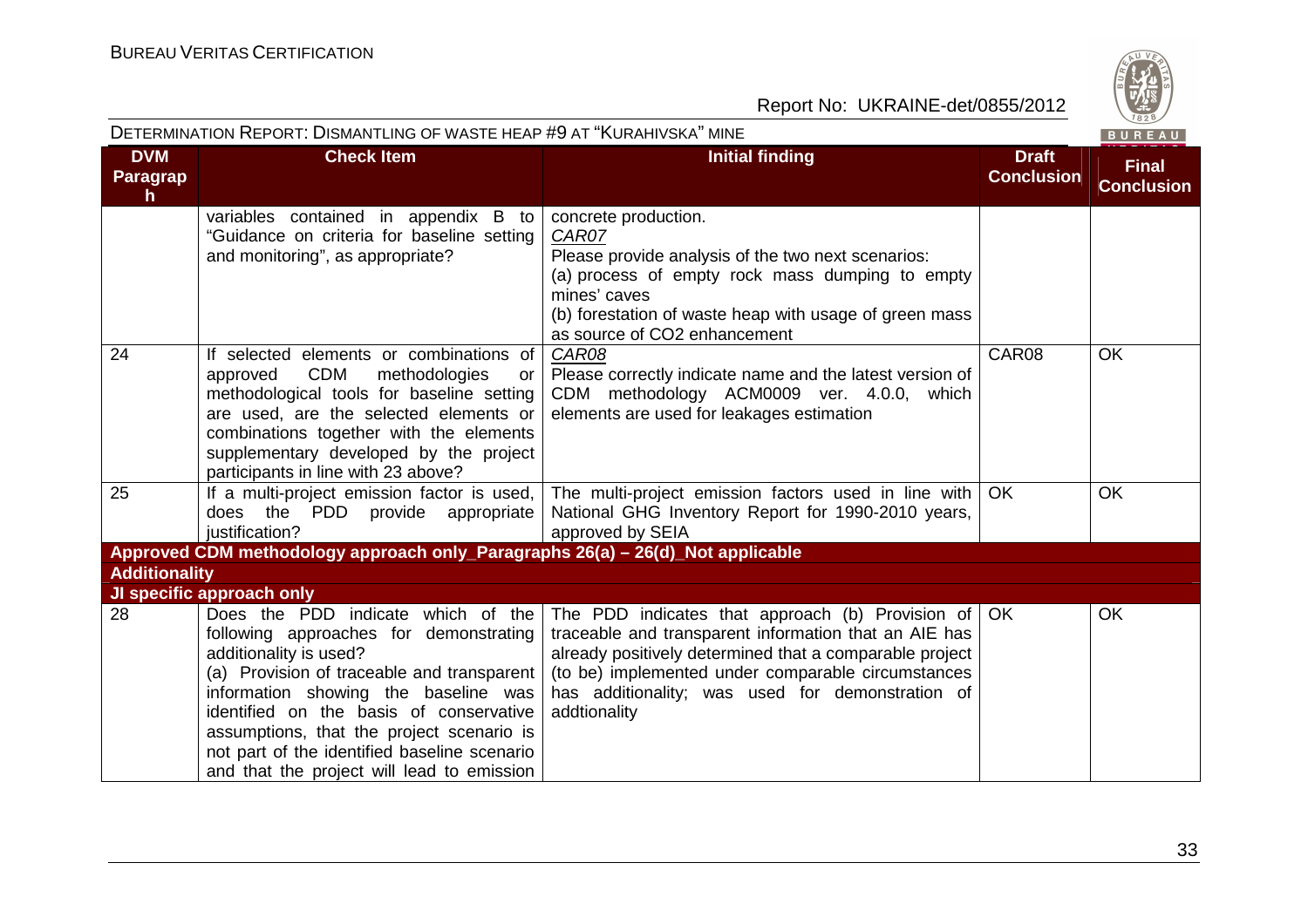

| DETERMINATION REPORT: DISMANTLING OF WASTE HEAP #9 AT "KURAHIVSKA" MINE |                                                                                                                                                                                                                                                                                                                                                                                                                                                                                                                                         |                                                                                                                                                                                                                                                                                                                                                                                                                                                                                                                                                                                                        |                                   | $\vee$ 829/<br>BUREAU             |
|-------------------------------------------------------------------------|-----------------------------------------------------------------------------------------------------------------------------------------------------------------------------------------------------------------------------------------------------------------------------------------------------------------------------------------------------------------------------------------------------------------------------------------------------------------------------------------------------------------------------------------|--------------------------------------------------------------------------------------------------------------------------------------------------------------------------------------------------------------------------------------------------------------------------------------------------------------------------------------------------------------------------------------------------------------------------------------------------------------------------------------------------------------------------------------------------------------------------------------------------------|-----------------------------------|-----------------------------------|
| <b>DVM</b><br>Paragrap<br>h                                             | <b>Check Item</b>                                                                                                                                                                                                                                                                                                                                                                                                                                                                                                                       | <b>Initial finding</b>                                                                                                                                                                                                                                                                                                                                                                                                                                                                                                                                                                                 | <b>Draft</b><br><b>Conclusion</b> | <b>Final</b><br><b>Conclusion</b> |
|                                                                         | reductions or enhancements of removals;<br>(b) Provision of traceable and transparent<br>information that an AIE has already<br>positively determined that a comparable<br>be) implemented<br>project (to<br>under<br>comparable<br>circumstances<br>has<br>additionality;<br>(c) Application of the most recent version<br>of the "Tool for the demonstration and<br>assessment of additionality. (allowing for a<br>two-month grace period) or any other<br>method for proving additionality approved<br>by the CDM Executive Board". |                                                                                                                                                                                                                                                                                                                                                                                                                                                                                                                                                                                                        |                                   |                                   |
| 29(a)                                                                   | Does the PDD provide a justification of the<br>applicability of the approach with a clear<br>and transparent description?                                                                                                                                                                                                                                                                                                                                                                                                               | The justification of proposed approach applicability is<br>provided                                                                                                                                                                                                                                                                                                                                                                                                                                                                                                                                    | <b>OK</b>                         | <b>OK</b>                         |
| 29(b)                                                                   | Are additionality proofs provided?                                                                                                                                                                                                                                                                                                                                                                                                                                                                                                      | <b>GHG mitigation measure</b> . The project boundary<br>a)<br>is virtually identical, the expected annual<br>average GHG emission reduction is differ less<br>than 50%. Criteria is satisfied<br>Geography and time. Both projects is<br>b)<br>implemented in Ukraine, starting date are<br>divided less than 1 year. Criteria is satisfied<br>c) Scale. The projects envisage production of the<br>same product (coal).<br>Regulatory framework.<br>There<br>d)<br>were<br>no<br>significant changes in regulatory framework<br>between the starting dates of two projects.<br>Criteria is satisfied. | <b>OK</b>                         | <b>OK</b>                         |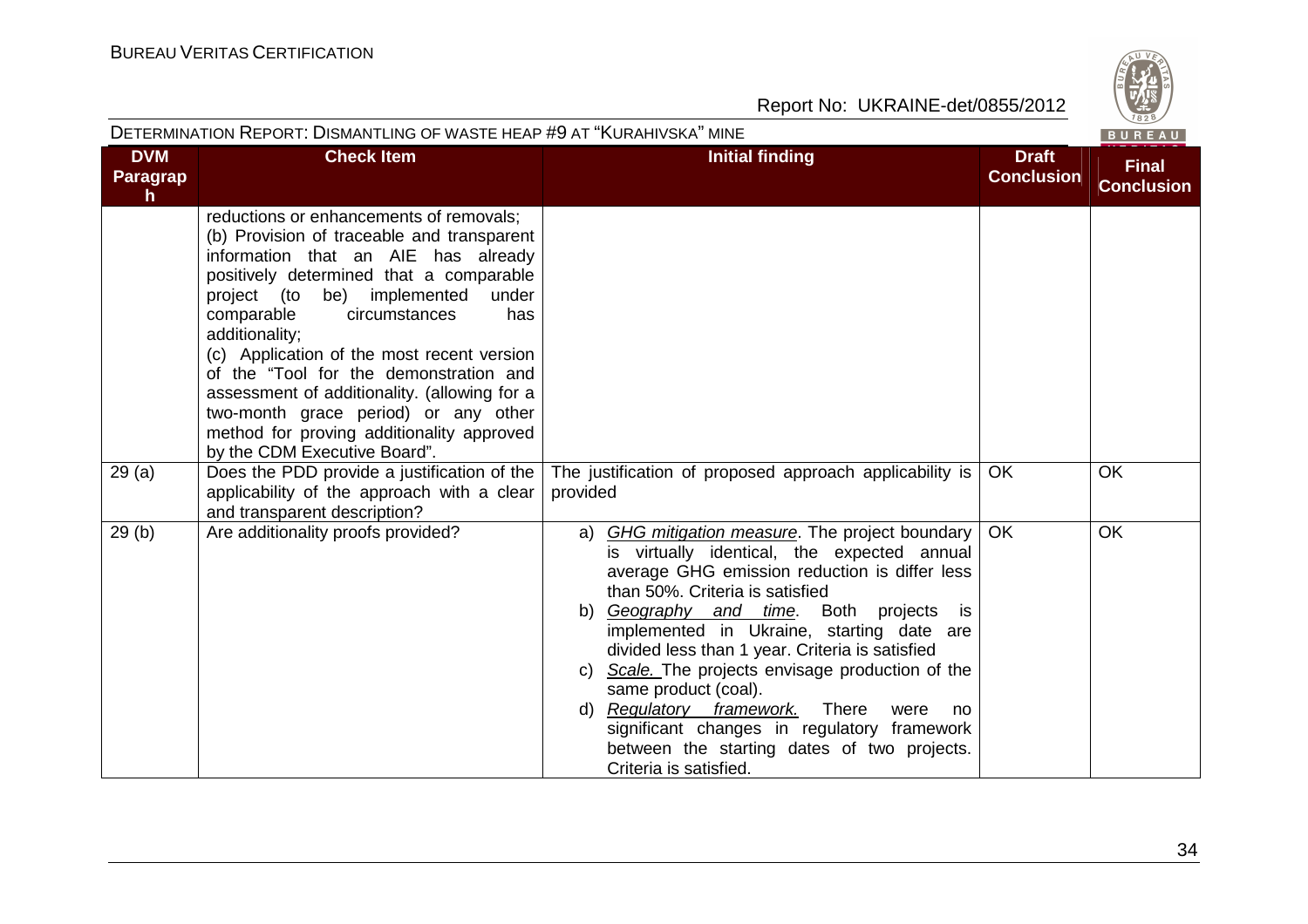

|                                               | DETERMINATION REPORT: DISMANTLING OF WASTE HEAP #9 AT "KURAHIVSKA" MINE                                                                                                                                                                                           |                                                                                                                                                                                                                                                                                                                                                                                                                                                                                                                                           |                                   | BUREAU                            |
|-----------------------------------------------|-------------------------------------------------------------------------------------------------------------------------------------------------------------------------------------------------------------------------------------------------------------------|-------------------------------------------------------------------------------------------------------------------------------------------------------------------------------------------------------------------------------------------------------------------------------------------------------------------------------------------------------------------------------------------------------------------------------------------------------------------------------------------------------------------------------------------|-----------------------------------|-----------------------------------|
| <b>DVM</b><br><b>Paragrap</b><br>$\mathsf{h}$ | <b>Check Item</b>                                                                                                                                                                                                                                                 | <b>Initial finding</b>                                                                                                                                                                                                                                                                                                                                                                                                                                                                                                                    | <b>Draft</b><br><b>Conclusion</b> | <b>Final</b><br><b>Conclusion</b> |
|                                               |                                                                                                                                                                                                                                                                   |                                                                                                                                                                                                                                                                                                                                                                                                                                                                                                                                           |                                   |                                   |
| 29 <sub>(c)</sub>                             | the<br>additionality<br>demonstrated<br>ls.<br>appropriately as a result?                                                                                                                                                                                         | The additionality is demonstrated in appropriate way                                                                                                                                                                                                                                                                                                                                                                                                                                                                                      | <b>OK</b>                         | <b>OK</b>                         |
| 30                                            | If the approach 28 (c) is chosen, are all<br>explanations, descriptions and analyses<br>made in accordance with the selected tool<br>or method?                                                                                                                   | The Approach 28(b) was chosen                                                                                                                                                                                                                                                                                                                                                                                                                                                                                                             | <b>OK</b>                         | <b>OK</b>                         |
|                                               | Approved CDM methodology approach only_ Paragraphs 31(a) - 31(e)_Not applicable                                                                                                                                                                                   |                                                                                                                                                                                                                                                                                                                                                                                                                                                                                                                                           |                                   |                                   |
|                                               | Project boundary (applicable except for JI LULUCF projects                                                                                                                                                                                                        |                                                                                                                                                                                                                                                                                                                                                                                                                                                                                                                                           |                                   |                                   |
|                                               | JI specific approach only                                                                                                                                                                                                                                         |                                                                                                                                                                                                                                                                                                                                                                                                                                                                                                                                           |                                   |                                   |
| 32(a)                                         | Does the project boundary defined in the<br>all anthropogenic<br>PDD.<br>encompass<br>emissions<br>by sources of GHGs that are:<br>Under the control of the project<br>(i)<br>participants?<br>(ii) Reasonably attributable to the project?<br>(iii) Significant? | The project boundaries defined in the PDD encompass<br>all anthropogenic emissions by GHG sources that are<br>Under control of the project participants,<br>(i)<br>such as emissions of electricity and diesel<br>fuel consumption during waste<br>heap<br>dismantling<br>Reasonably attributable to the project, such<br>(ii)<br>as emissions from waste heap burning or<br>methane emissions as result of coal industry<br>Significant<br>(iii)<br>CAR09<br>Please correct baseline scenario in the section B.3<br>(under the table 14) | CAR09                             | OК                                |
| 32(b)                                         | Is the project boundary defined on the<br>basis of a case-by-case assessment with<br>regard to the criteria referred to in 32 (a)<br>above?                                                                                                                       | The project boundary is defined on the basis of a case-<br>by-case assessment with regard to the criteria in 32(a)<br>above                                                                                                                                                                                                                                                                                                                                                                                                               | OK.                               | <b>OK</b>                         |
| 32(c)                                         | Are the delineation of the project boundary<br>and the gases and sources included                                                                                                                                                                                 | The delineation of project boundaries and gases and<br>sources excluded is clearly described in the PDD,                                                                                                                                                                                                                                                                                                                                                                                                                                  | <b>OK</b>                         | OK                                |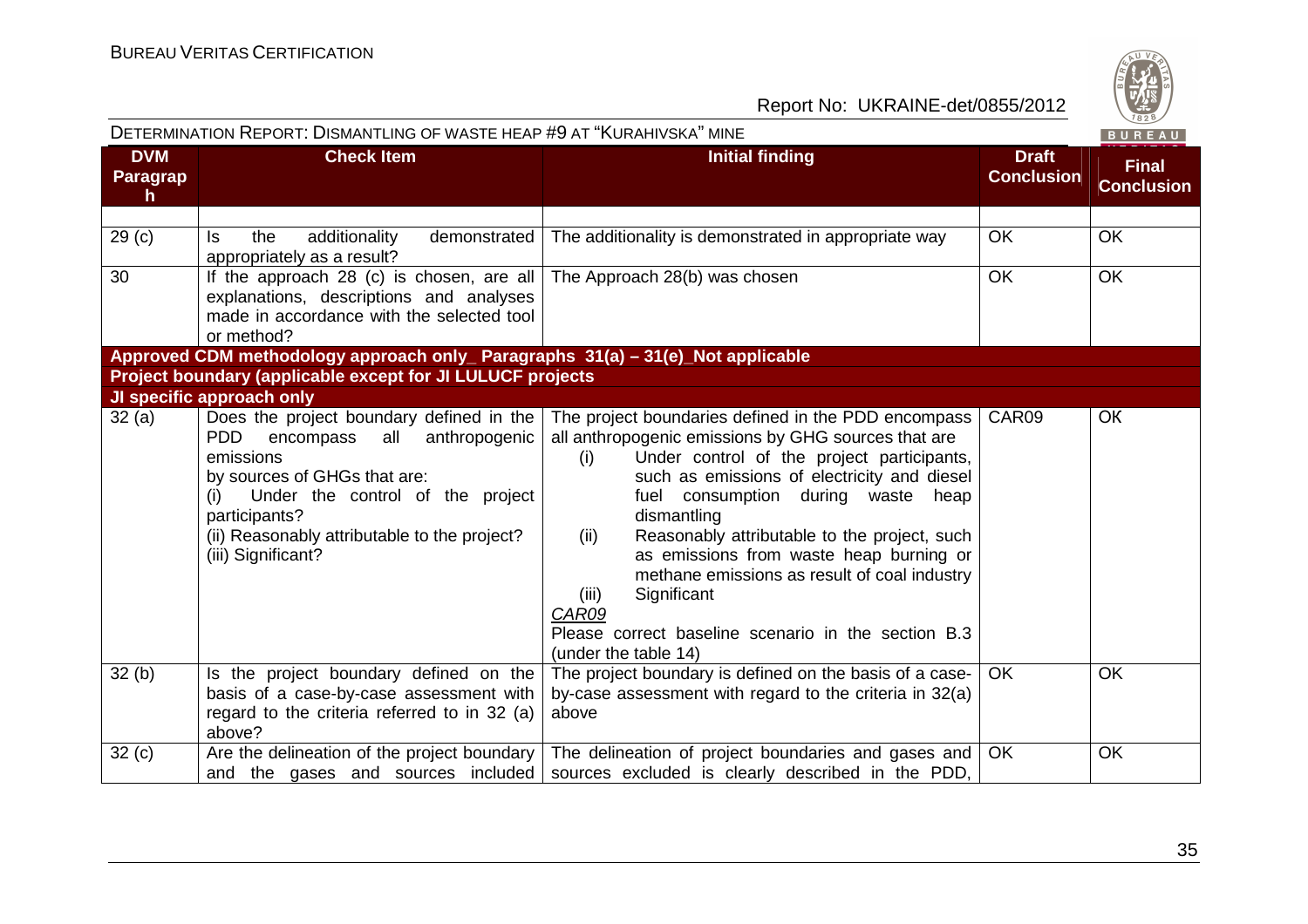

| DETERMINATION REPORT: DISMANTLING OF WASTE HEAP #9 AT "KURAHIVSKA" MINE<br>BUREAU |                                                                                                                                                                                   |                                                                                                                                                                               |                                   |                                   |
|-----------------------------------------------------------------------------------|-----------------------------------------------------------------------------------------------------------------------------------------------------------------------------------|-------------------------------------------------------------------------------------------------------------------------------------------------------------------------------|-----------------------------------|-----------------------------------|
| <b>DVM</b><br>Paragrap<br>$\mathsf{h}$                                            | <b>Check Item</b>                                                                                                                                                                 | <b>Initial finding</b>                                                                                                                                                        | <b>Draft</b><br><b>Conclusion</b> | <b>Final</b><br><b>Conclusion</b> |
|                                                                                   | appropriately described and justified in the<br>PDD by using a figure or flow chart as<br>appropriate?                                                                            | using flow charts.                                                                                                                                                            |                                   |                                   |
| 32 <sub>(d)</sub>                                                                 | Are all gases and sources included<br>explicitly stated, and the exclusions of any<br>sources related to the baseline or the<br>project are appropriately justified?              | All gases and sources inclusions are explicitly stated in<br>the project and baseline scenarios                                                                               | <b>OK</b>                         | <b>OK</b>                         |
|                                                                                   | Approved CDM methodology approach only_Paragraph 33_ Not applicable                                                                                                               |                                                                                                                                                                               |                                   |                                   |
| <b>Crediting period</b>                                                           |                                                                                                                                                                                   |                                                                                                                                                                               |                                   |                                   |
| 34(a)                                                                             | Does the PDD state the starting date of the<br>project as the date on which the<br>implementation or construction or real<br>action of the project will begin or began?           | The project starting date is stated in 05/05/2008 the<br>day when the project equipment installation begun.                                                                   | <b>OK</b>                         | <b>OK</b>                         |
| 34(a)                                                                             | Is the starting date after the beginning of<br>2000?                                                                                                                              | The starting date is after beginning of 2000                                                                                                                                  | <b>OK</b>                         | <b>OK</b>                         |
| 34(b)                                                                             | Does the PDD state the expected<br>operational lifetime of the project in years<br>and months?                                                                                    | The project equipment expected operational lifetime is<br>indicated in 10 years 8 months (128 months)<br><b>CAR10</b><br>Please correctly indicate project operation lifetime | CAR10                             | <b>OK</b>                         |
| 34(c)                                                                             | Does the PDD state the length of the<br>crediting period in years and months?                                                                                                     | The length of crediting period is 4 years 8 months (56<br>months)                                                                                                             | <b>OK</b>                         | <b>OK</b>                         |
| 34 <sub>(c)</sub>                                                                 | Is the starting date of the crediting period<br>on or after the date of the first emission<br>enhancements of net<br>reductions<br>$\alpha$<br>removals generated by the project? | The starting date of crediting period is 05/05/2008, the<br>date when the waste heap dismantling begun and first<br>emission reductions were generated                        | <b>OK</b>                         | <b>OK</b>                         |
| 34(d)                                                                             | Does the PDD state that the crediting<br>period for issuance of ERUs starts only<br>after the beginning of 2008 and does not<br>extend beyond the operational lifetime of         | Yes, the crediting period starts after the 2008 year<br>beginning and doesn't extend the project operational<br>lifetime.                                                     | <b>OK</b>                         | <b>OK</b>                         |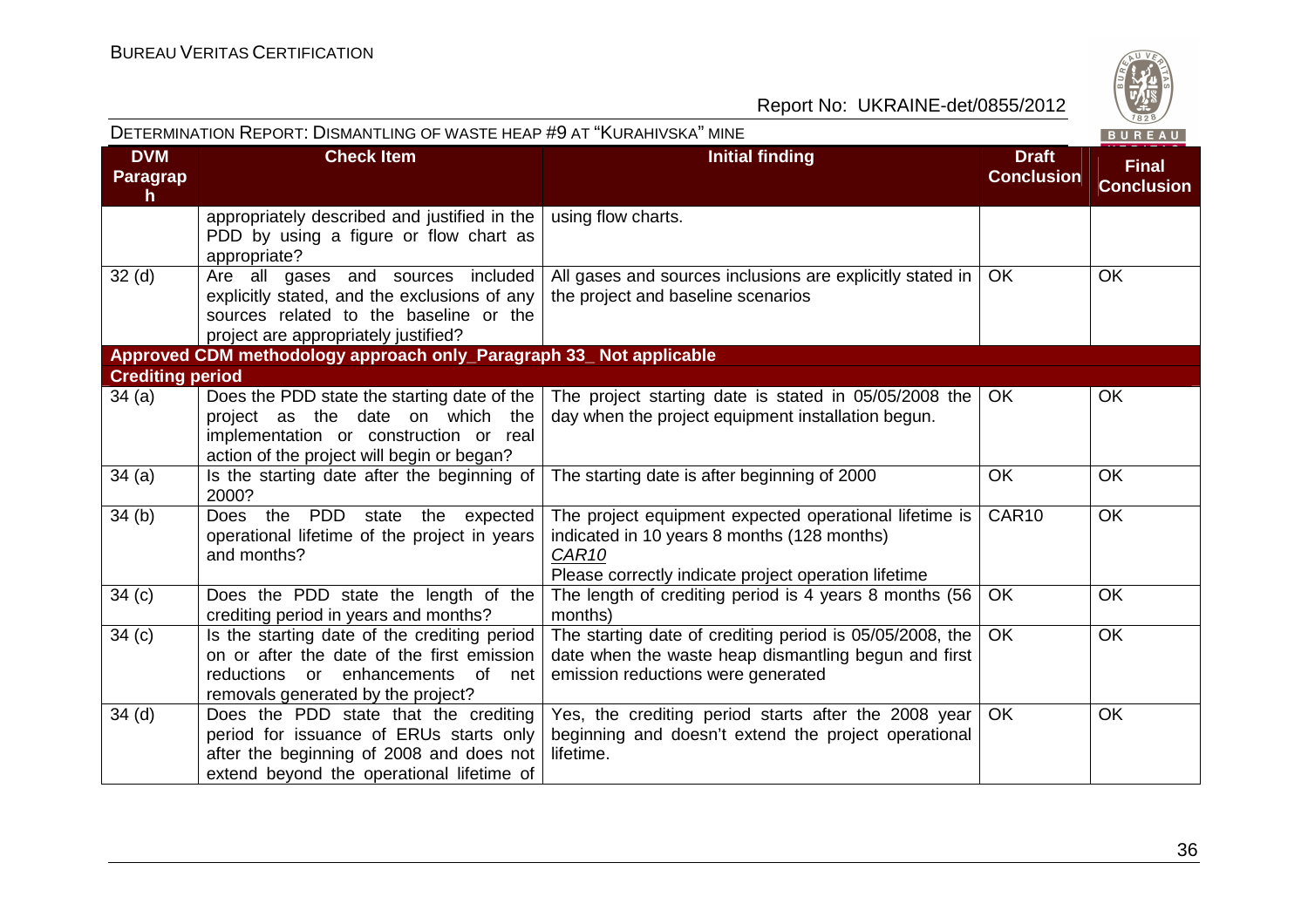| DETERMINATION REPORT: DISMANTLING OF WASTE HEAP #9 AT "KURAHIVSKA" MINE |                                                                                                                                                                                                                                                                                         |                                                                                                                                                                                                                                                                                                                                                                                                                                                                |                                   | BUREAU                            |
|-------------------------------------------------------------------------|-----------------------------------------------------------------------------------------------------------------------------------------------------------------------------------------------------------------------------------------------------------------------------------------|----------------------------------------------------------------------------------------------------------------------------------------------------------------------------------------------------------------------------------------------------------------------------------------------------------------------------------------------------------------------------------------------------------------------------------------------------------------|-----------------------------------|-----------------------------------|
| <b>DVM</b><br><b>Paragrap</b><br>$\mathsf{h}$                           | <b>Check Item</b>                                                                                                                                                                                                                                                                       | <b>Initial finding</b>                                                                                                                                                                                                                                                                                                                                                                                                                                         | <b>Draft</b><br><b>Conclusion</b> | <b>Final</b><br><b>Conclusion</b> |
|                                                                         | the project?                                                                                                                                                                                                                                                                            |                                                                                                                                                                                                                                                                                                                                                                                                                                                                |                                   |                                   |
| 34 <sub>(d)</sub>                                                       | If the crediting period extends beyond<br>2012, does the PDD state that the<br>extension is subject to the host Party<br>approval?<br>Are the estimates of emission reductions or<br>enhancements of net removals presented<br>separately for those until 2012 and those<br>after 2012? | The crediting period extends beyond 2012 in case of<br><b>Host Party Approval</b>                                                                                                                                                                                                                                                                                                                                                                              | <b>OK</b>                         | <b>OK</b>                         |
| <b>Monitoring plan</b>                                                  |                                                                                                                                                                                                                                                                                         |                                                                                                                                                                                                                                                                                                                                                                                                                                                                |                                   |                                   |
| 35                                                                      | Does the PDD explicitly indicate which of<br>the following approaches is used?<br>- JI specific approach<br>- Approved CDM methodology approach                                                                                                                                         | The JI specific approach was used for monitoring plan<br>identification                                                                                                                                                                                                                                                                                                                                                                                        | <b>OK</b>                         | <b>OK</b>                         |
|                                                                         | JI specific approach only                                                                                                                                                                                                                                                               |                                                                                                                                                                                                                                                                                                                                                                                                                                                                |                                   |                                   |
| 36(a)                                                                   | Does the monitoring plan describe:<br>All<br>relevant<br>factors<br>key<br>and<br>characteristics that will be monitored?<br>The period in which they will be<br>$\qquad \qquad -$<br>monitored?<br>- All decisive factors for the control and<br>reporting of project performance?     | The monitoring plan describes all relevant factors and<br>key characteristics that will be monitored, such as:<br>electricity and fuel consumed in project activity;<br>value of extracted coal concentrate, its ash<br>content and moisture.<br>The period in which they will be monitored are<br>indicated, frequency of measuring procedures is<br>identified<br>All decisive factors for the control and reporting of<br>project performance are described | <b>OK</b>                         | OK                                |
| 36 <sub>(b)</sub>                                                       | Does the monitoring plan specify the<br>indicators, constants and variables used<br>reliable,<br>valid<br>and<br>provide<br>that are<br>transparent picture of<br>the emission                                                                                                          | The monitoring plan specify the indicators, constants<br>and variables used, that are reliable, valid and provide<br>transparent picture of the emission reductions to be<br>monitored                                                                                                                                                                                                                                                                         | CAR11                             | <b>OK</b>                         |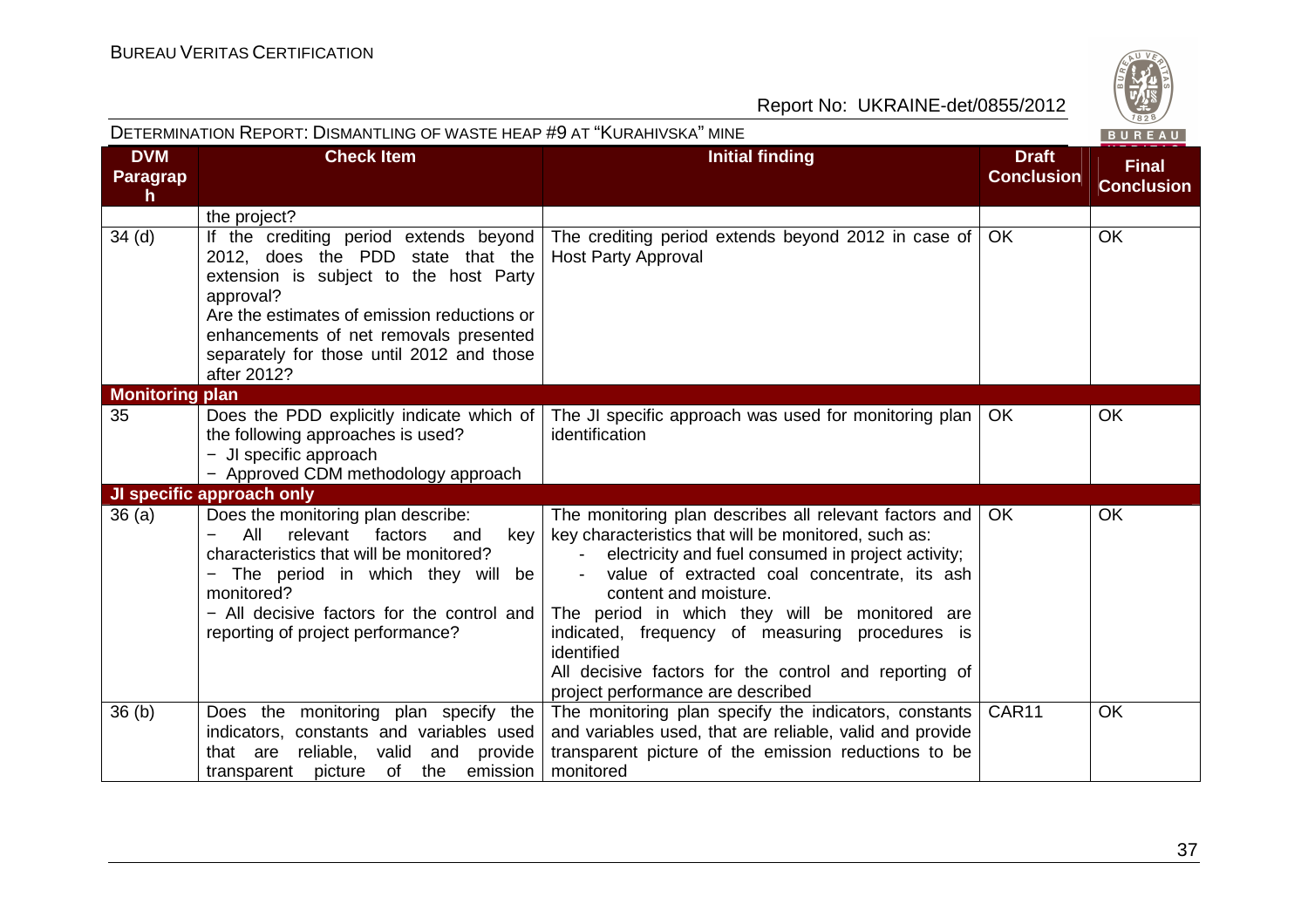

| DETERMINATION REPORT: DISMANTLING OF WASTE HEAP #9 AT "KURAHIVSKA" MINE<br>BUREAU |                                                                                                                                                                                                                                                                                                                                                         |                                                                                                                                                                                                                                                                                                                                                                                                                   |                                   |                                   |
|-----------------------------------------------------------------------------------|---------------------------------------------------------------------------------------------------------------------------------------------------------------------------------------------------------------------------------------------------------------------------------------------------------------------------------------------------------|-------------------------------------------------------------------------------------------------------------------------------------------------------------------------------------------------------------------------------------------------------------------------------------------------------------------------------------------------------------------------------------------------------------------|-----------------------------------|-----------------------------------|
| <b>DVM</b><br><b>Paragrap</b><br>$\mathsf{h}$                                     | <b>Check Item</b>                                                                                                                                                                                                                                                                                                                                       | <b>Initial finding</b>                                                                                                                                                                                                                                                                                                                                                                                            | <b>Draft</b><br><b>Conclusion</b> | <b>Final</b><br><b>Conclusion</b> |
|                                                                                   | enhancements<br>reductions<br>of<br>net<br>or<br>removals to be monitored?                                                                                                                                                                                                                                                                              | CAR11<br>Please provide to AIE documents, that describe project<br>key parameters, such as<br>sale invoices on delivered coal concentrate<br>invoices on consumed diesel fuel<br>monthly acts on electric energy consumptions                                                                                                                                                                                     |                                   |                                   |
| 36(b)                                                                             | If default values are used:<br>Are accuracy and reasonableness<br>carefully balanced in their selection?<br>- Do the default values originate from<br>recognized sources?<br>- Are the default values supported by<br>statistical analyses providing reasonable<br>confidence levels?<br>- Are the default values presented in a<br>transparent manner? | The default values, such as:<br>global warming potential of methane<br>methane density in standard conditions<br>carbon<br>emission<br>electricity<br>factors<br>for<br>consumption<br>carbon oxidation factors for coal and diesel fuel<br>carbon content of diesel fuel and coal, etc<br>these default values is in line within National GHG<br>inventory Report developed and approved by Ukraine<br>DFP(SEIA) | <b>OK</b>                         | OK                                |
| 36 (b) (i)                                                                        | For those values that are to be provided by<br>project participants,<br>does the<br>the<br>monitoring plan clearly indicate how the<br>values are to be selected and justified?                                                                                                                                                                         | For monitored data provided by the project participants<br>monitoring plan identify selection and justification                                                                                                                                                                                                                                                                                                   | <b>OK</b>                         | OK                                |
| 36 (b) (ii)                                                                       | For other values,<br>- Does the monitoring plan clearly indicate<br>the precise references from which these<br>values are taken?<br>- Is the conservativeness of the values<br>provided justified?                                                                                                                                                      | References on values obtained from sources another<br>from indicated above is provided. Conservativeness of<br>this value is justified                                                                                                                                                                                                                                                                            | <b>OK</b>                         | <b>OK</b>                         |
| 36 (b) (iii)                                                                      | For all data sources, does the monitoring<br>plan specify the procedures to be followed<br>if expected data are unavailable?                                                                                                                                                                                                                            | procedures following<br>if expected<br>data is<br>The<br>unavailable are described in the section D.1 of the PDD                                                                                                                                                                                                                                                                                                  | <b>OK</b>                         | OK                                |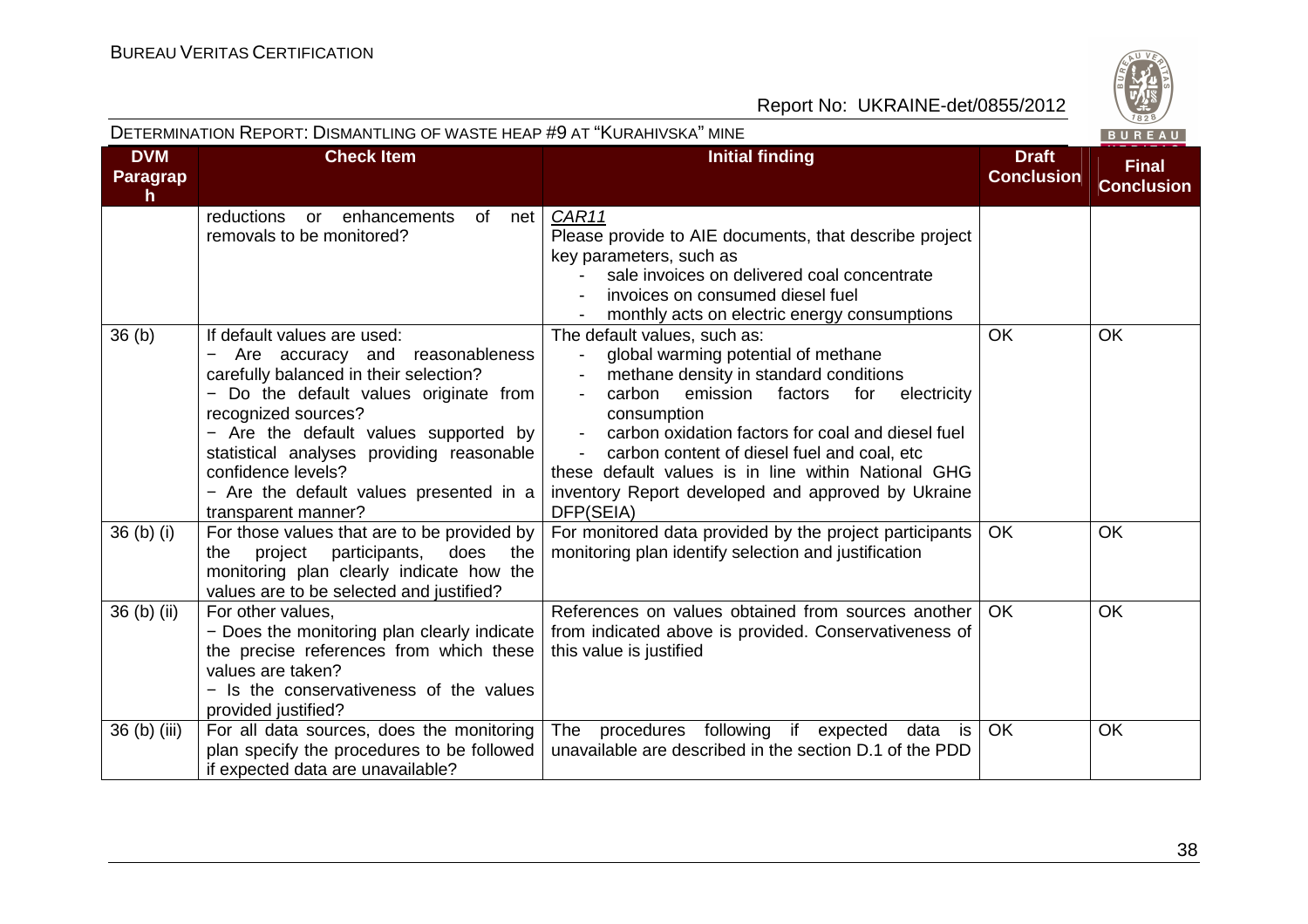

|                                        | DETERMINATION REPORT: DISMANTLING OF WASTE HEAP #9 AT "KURAHIVSKA" MINE<br>BUREAU                                                                                                                                                                                                      |                                                                                                                                                                                                                                                                                                                                                                                                                                                                                                                                |                                   |                                   |  |
|----------------------------------------|----------------------------------------------------------------------------------------------------------------------------------------------------------------------------------------------------------------------------------------------------------------------------------------|--------------------------------------------------------------------------------------------------------------------------------------------------------------------------------------------------------------------------------------------------------------------------------------------------------------------------------------------------------------------------------------------------------------------------------------------------------------------------------------------------------------------------------|-----------------------------------|-----------------------------------|--|
| <b>DVM</b><br>Paragrap<br>$\mathsf{h}$ | <b>Check Item</b>                                                                                                                                                                                                                                                                      | <b>Initial finding</b>                                                                                                                                                                                                                                                                                                                                                                                                                                                                                                         | <b>Draft</b><br><b>Conclusion</b> | <b>Final</b><br><b>Conclusion</b> |  |
| $36$ (b) (iv)                          | Are International System Unit (SI units)<br>used?                                                                                                                                                                                                                                      | Some units from International System Unit are used                                                                                                                                                                                                                                                                                                                                                                                                                                                                             | <b>OK</b>                         | <b>OK</b>                         |  |
| 36 <sub>(b)</sub> <sub>(v)</sub>       | Does the monitoring plan note<br>any<br>parameters, coefficients, variables, etc.<br>that are used to calculate baseline<br>emissions or net removals but are obtained<br>through monitoring?                                                                                          | The monitoring plan clearly indicate next parameters<br>that obtained through monitoring but used for baseline<br>calculations:<br>amount of coal that has been mined in the<br>baseline scenario and combusted for energy<br>use, equivalent to the amount of coal extracted<br>from the waste heap because of the project<br>activity<br>net Calorific Value of coal<br>carbon Oxidation factor of coal<br>carbon content of coal<br>the average ash content of sorted fractions<br>the average humidity of sorted fractions | <b>OK</b>                         | <b>OK</b>                         |  |
| 36 <sub>(b)</sub> <sub>(v)</sub>       | Is the use of parameters, coefficients,<br>variables, etc. consistent between the<br>baseline and monitoring plan?                                                                                                                                                                     | The use of parameters, coefficients, variables is<br>consistent between the baseline and the monitoring<br>plan                                                                                                                                                                                                                                                                                                                                                                                                                | <b>OK</b>                         | OK                                |  |
| 36 <sub>(c)</sub>                      | Does the monitoring plan draw on the list<br>variables<br>of standard<br>contained<br>in<br>appendix B of "Guidance on criteria for<br>baseline setting and monitoring"?                                                                                                               | The monitoring plan was drawn in accordance with the<br>list of standard variables contained in appendix B of<br>"Guidance on criteria for baseline setting and<br>monitoring"                                                                                                                                                                                                                                                                                                                                                 | OK                                | <b>OK</b>                         |  |
| 36 <sub>(d)</sub>                      | Does the monitoring plan explicitly and<br>clearly distinguish:<br>(i) Data and parameters that are not<br>monitored throughout the crediting period,<br>but are determined only once (and thus<br>remain fixed throughout the crediting<br>period), and that are available already at | The monitoring plan explicitly and clearly distinguish:<br>Data and parameters that are not monitored<br>(i)<br>throughout the crediting period, but are determined<br>only once (and thus remain fixed throughout the<br>crediting period), and that are available already at the<br>stage of determination?<br>(ii) Data and parameters that are not monitored                                                                                                                                                               | <b>OK</b>                         | OK                                |  |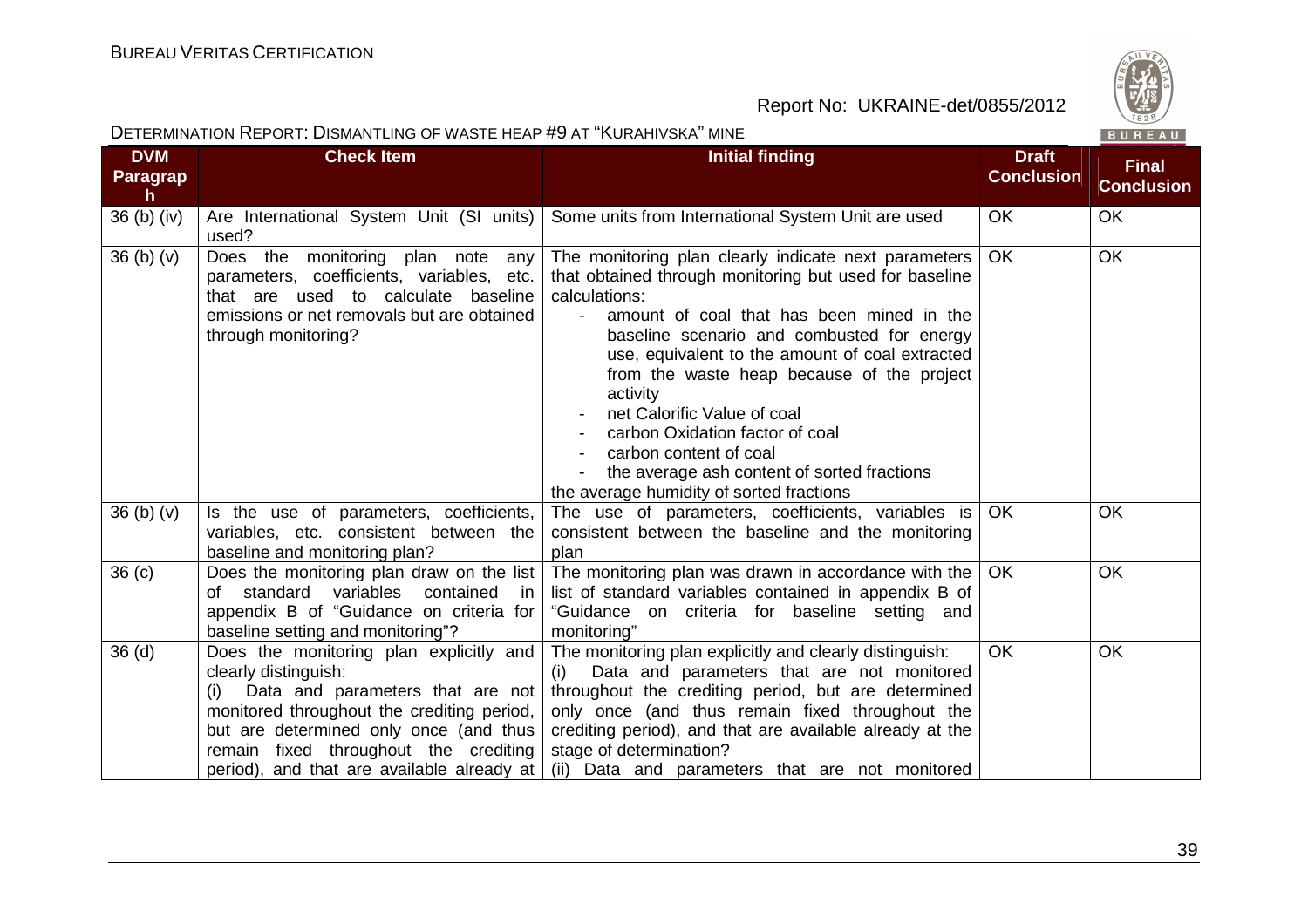

|                             | DETERMINATION REPORT: DISMANTLING OF WASTE HEAP #9 AT "KURAHIVSKA" MINE<br>BUREAU                                                                                                                                                                                                                                                                                             |                                                                                                                                                                                                                                                                                                                                                                                                        |                                   |                                   |  |
|-----------------------------|-------------------------------------------------------------------------------------------------------------------------------------------------------------------------------------------------------------------------------------------------------------------------------------------------------------------------------------------------------------------------------|--------------------------------------------------------------------------------------------------------------------------------------------------------------------------------------------------------------------------------------------------------------------------------------------------------------------------------------------------------------------------------------------------------|-----------------------------------|-----------------------------------|--|
| <b>DVM</b><br>Paragrap<br>h | <b>Check Item</b>                                                                                                                                                                                                                                                                                                                                                             | <b>Initial finding</b>                                                                                                                                                                                                                                                                                                                                                                                 | <b>Draft</b><br><b>Conclusion</b> | <b>Final</b><br><b>Conclusion</b> |  |
|                             | the stage of determination?<br>(ii) Data and parameters that are not<br>monitored throughout the crediting period,<br>but are determined only once (and thus<br>remain fixed throughout the crediting<br>period), but that are not already available<br>at the stage of determination?<br>Data and parameters that are<br>(iii)<br>monitored throughout the crediting period? | throughout the crediting period, but are determined<br>only once (and thus remain fixed throughout the<br>crediting period), but that are not already available at<br>the stage of determination?<br>(iii) Data and parameters that are monitored throughout<br>the crediting period.                                                                                                                  |                                   |                                   |  |
| 36(e)                       | Does the monitoring plan describe the<br>methods employed for data monitoring<br>(including its frequency) and recording?                                                                                                                                                                                                                                                     | The monitoring plan clearly describes the methods<br>employed for data monitored, such as direct measuring<br>with metering devices and laboratory samples, account<br>from bookkeeper invoices; frequency of monitoring<br>procedures and recording.<br>CAR12<br>Please add in the section D.1 sub-section Measuring<br>devices reference on Annex 3 contained data on<br>project measuring equipment | CAR <sub>12</sub>                 | <b>OK</b>                         |  |
| 36(f)                       | Does the monitoring plan elaborate all<br>algorithms and formulae used for the<br>estimation/calculation<br>baseline<br>0f<br>emissions/removals<br>project<br>and<br>emissions/removals or direct monitoring of<br>emission reductions from the project,<br>leakage, as appropriate?                                                                                         | The monitoring plan elaborates all formulae required to<br>baseline and project emissions adjusted by leakages<br>calculation                                                                                                                                                                                                                                                                          | <b>OK</b>                         | <b>OK</b>                         |  |
| 36 (f) (i)                  | Is the underlying rationale<br>for<br>the<br>algorithms/formulae explained?                                                                                                                                                                                                                                                                                                   | The underlying rationale for the formulae is explained                                                                                                                                                                                                                                                                                                                                                 | OK                                | OK                                |  |
| 36 (f) (ii)                 | Are consistent variables, equation formats,<br>subscripts etc. used?                                                                                                                                                                                                                                                                                                          | All variables, equation formats, subscripts are used in<br>consistent way                                                                                                                                                                                                                                                                                                                              | <b>OK</b>                         | OK                                |  |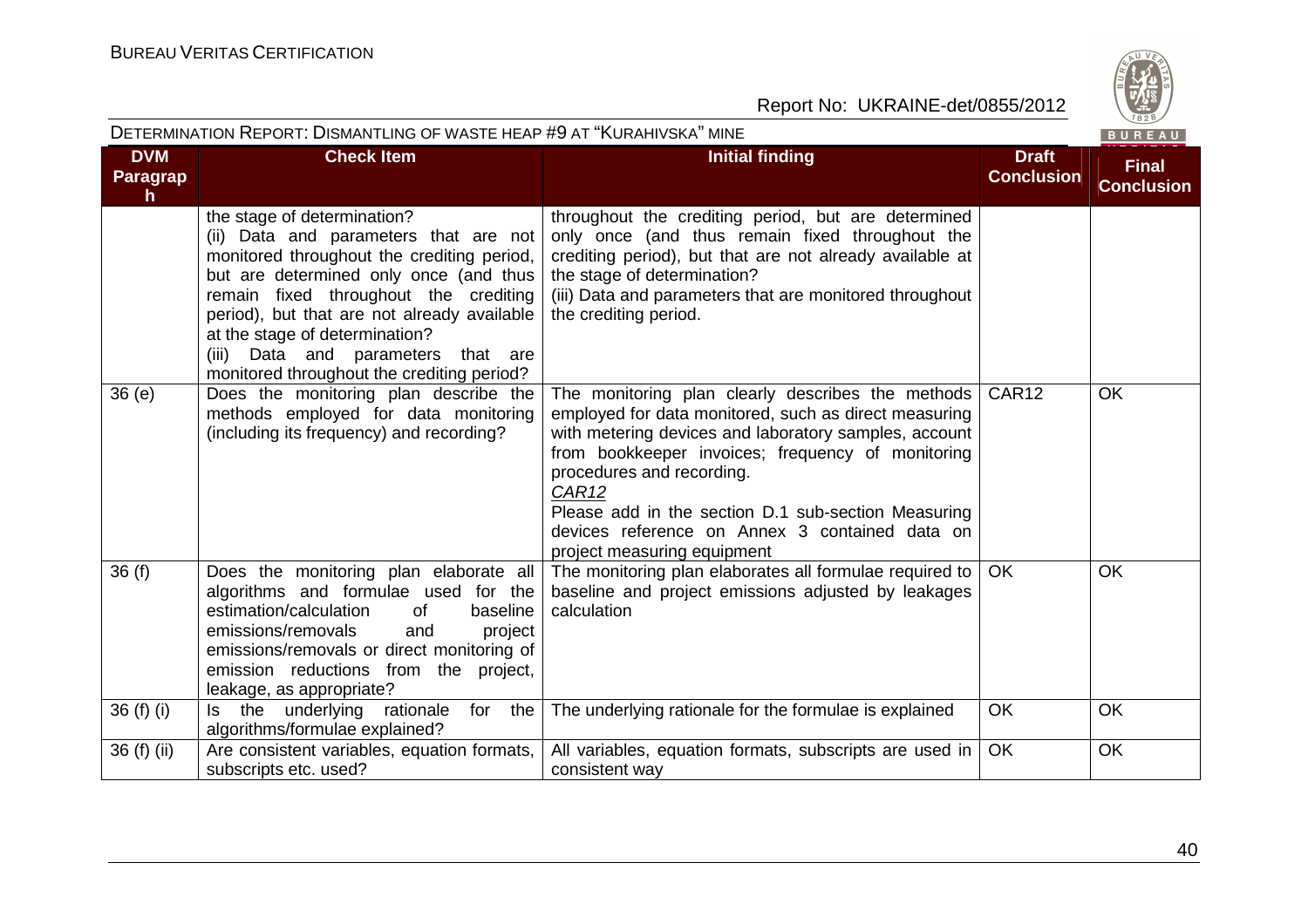

|                             | DETERMINATION REPORT. DISMANTLING OF WASTE HEAP #9 AT INURAHIVSKA IMINE<br>  B U R E A U                                                                             |                                                                                                                                                                                                                                                              |                                   |                                   |  |
|-----------------------------|----------------------------------------------------------------------------------------------------------------------------------------------------------------------|--------------------------------------------------------------------------------------------------------------------------------------------------------------------------------------------------------------------------------------------------------------|-----------------------------------|-----------------------------------|--|
| <b>DVM</b><br>Paragrap<br>h | <b>Check Item</b>                                                                                                                                                    | <b>Initial finding</b>                                                                                                                                                                                                                                       | <b>Draft</b><br><b>Conclusion</b> | <b>Final</b><br><b>Conclusion</b> |  |
| 36 (f) (iii)                | Are all equations numbered?                                                                                                                                          | All equations are numbered                                                                                                                                                                                                                                   | OK                                | OK                                |  |
| 36 (f) (iv)                 | indicated<br>Are all variables, with units<br>defined?                                                                                                               | All variables with units are indentified                                                                                                                                                                                                                     | <b>OK</b>                         | <b>OK</b>                         |  |
| 36(f)(v)                    | ls.<br>the<br>conservativeness<br>of<br>the<br>algorithms/procedures justified?                                                                                      | CAR <sub>13</sub><br>Please add information how values of coal concentrate<br>will be crosschecked                                                                                                                                                           | CAR13                             | <b>OK</b>                         |  |
| 36(f)(v)                    | To the extent possible, are methods to<br>quantitatively account for uncertainty in key<br>parameters included?                                                      | Uncertainty level of Key parameters is indicated as low<br>in the section D.2 of the PDD. Only uncertainty level of<br>probability of waste heap self-ignition is indicated as<br>medium                                                                     | <b>OK</b>                         | <b>OK</b>                         |  |
| 36 (f) (vi)                 | Is consistency between the elaboration of<br>the<br>baseline scenario and the procedure for<br>calculating the emissions or net removals<br>of the baseline ensured? | The consistency between the elaboration of the<br>baseline scenario and the procedure for calculating the<br>emissions or net removals of the baseline is ensured                                                                                            | <b>OK</b>                         | OK                                |  |
| 36 (f) (vii)                | Are any parts of the algorithms or formulae<br>that are not self-evident explained?                                                                                  | The monitoring plan contains detailed explanation of<br>each part of formulae                                                                                                                                                                                | OK                                | <b>OK</b>                         |  |
| 36 (f) (vii)                | Is it justified that the procedure is<br>with<br>consistent<br>standard<br>technical<br>procedures in the relevant sector?                                           | The proposed monitoring plan is similar with monitoring<br>plans of JI projects implemented at SIA "Antracit", SIA<br>"Monolit", "Temp" LLC etc, determined by Global<br>Carbon B.V.                                                                         | <b>OK</b>                         | <b>OK</b>                         |  |
| 36 (f) (vii)                | Are references provided as necessary?                                                                                                                                | The references are provided in relevant points                                                                                                                                                                                                               | <b>OK</b>                         | OK                                |  |
| 36 (f) (vii)                | Are implicit and explicit key assumptions<br>explained in a transparent manner?                                                                                      | The explicit and implicit key assumptions are explained<br>in transparent manner                                                                                                                                                                             | OK                                | OK                                |  |
| 36 (f) (vii)                | Is it clearly stated which assumptions and<br>procedures have significant uncertainty<br>associated with them, and how such<br>uncertainty is to be addressed?       | The project participants describe uncertainty level of<br>key factors as low. Key project parameters monitoring<br>equipment is calibrated/verified in accordance with<br>state rules and approved methodologies of quality<br>control and quality assurance | <b>OK</b>                         | <b>OK</b>                         |  |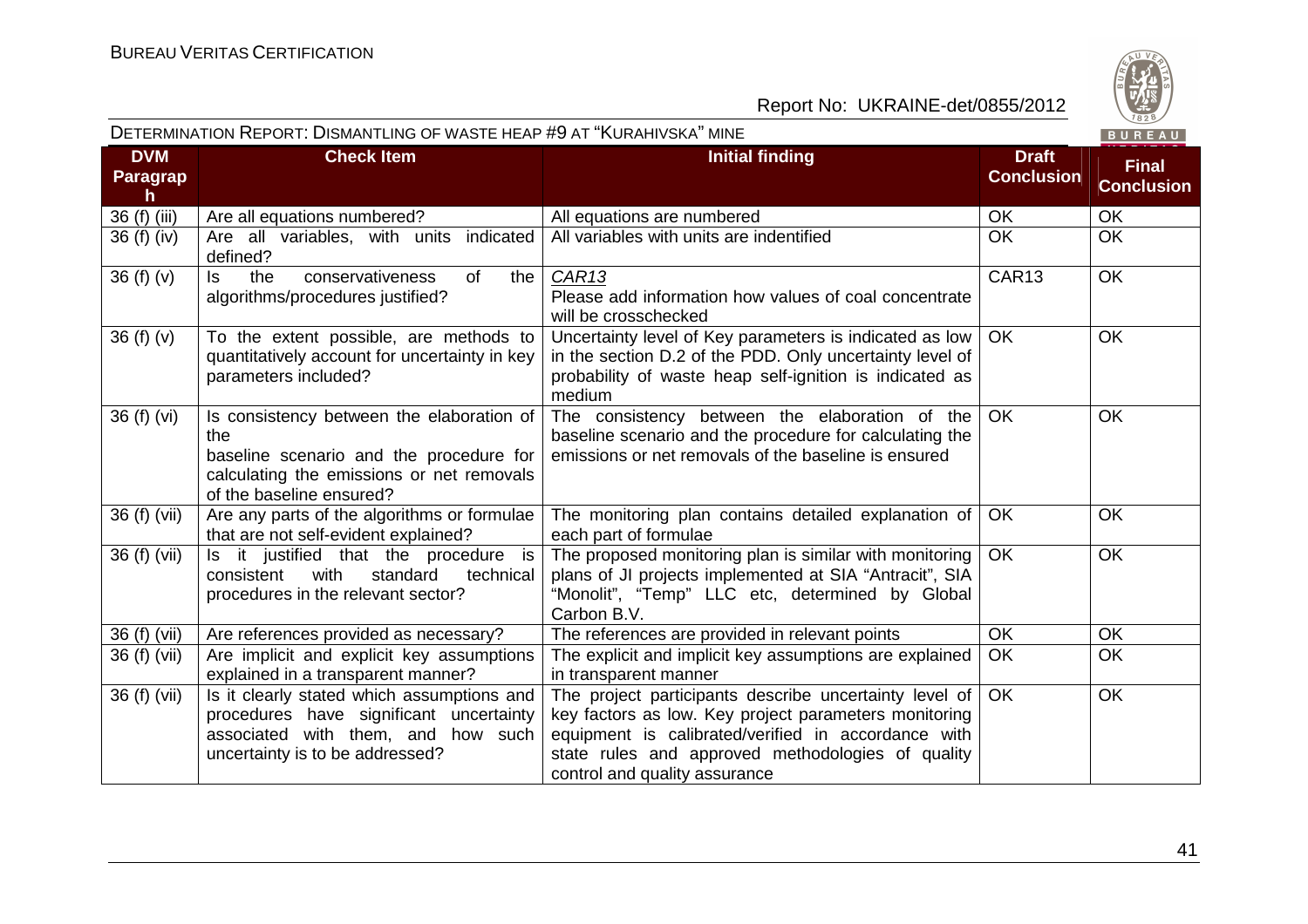

|                                        | DETERMINATION REPORT: DISMANTLING OF WASTE HEAP #9 AT "KURAHIVSKA" MINE<br>BUREAU                                                                                                                                                                                                                    |                                                                                                                                                                                                                                                                                  |                                   |                                   |  |
|----------------------------------------|------------------------------------------------------------------------------------------------------------------------------------------------------------------------------------------------------------------------------------------------------------------------------------------------------|----------------------------------------------------------------------------------------------------------------------------------------------------------------------------------------------------------------------------------------------------------------------------------|-----------------------------------|-----------------------------------|--|
| <b>DVM</b><br>Paragrap<br>$\mathsf{h}$ | <b>Check Item</b>                                                                                                                                                                                                                                                                                    | <b>Initial finding</b>                                                                                                                                                                                                                                                           | <b>Draft</b><br><b>Conclusion</b> | <b>Final</b><br><b>Conclusion</b> |  |
| 36 (f) (vii)                           | Is the uncertainty of key parameters<br>described and, where possible, is an<br>uncertainty range at 95% confidence level<br>for key parameters for the calculation of<br>emission reductions or enhancements of<br>net removals provided?                                                           | The uncertainty level of parameters monitored is<br>indicated in the section D.2, quality control and quality<br>assurance procedures. The uncertainty level of<br>parameters monitored is indicated as low, only<br>Probability of waste heap burning is indicated as<br>medium | <b>OK</b>                         | <b>OK</b>                         |  |
| 36(9)                                  | Does the monitoring plan identify a national<br>or international monitoring standard if such<br>standard has to be and/or is applied to<br>certain aspects of the project?<br>Does the monitoring plan provide a<br>as to where a detailed<br>reference<br>description of the standard can be found? | The monitoring plan identifies next state ruling<br>documents:<br>GOST 11022-95 and GOST 11014-2001 for<br>(a)<br>sampling analysis process<br>(b)<br>GOST 305-82 on diesel fuel parameters<br>References on detailed description of mentioned<br>standard are provided          | OK                                | OK                                |  |
| 36(h)                                  | Does the monitoring plan document<br>techniques, if<br>statistical<br>used<br>for<br>monitoring, and that they are used in a<br>conservative manner?                                                                                                                                                 | The monitoring plan uses some statistical data sources<br>such as researches of waste heap self-ignition<br>probability from Scientific Centre "Respirator", data<br>from Ukrainian State Statistic Service                                                                      | <b>OK</b>                         | <b>OK</b>                         |  |
| 36 (i)                                 | Does the monitoring plan present the<br>quality assurance and control procedures<br>for the monitoring process, including, as<br>appropriate, information on calibration and<br>on how records on data and/or method<br>validity and accuracy are kept and made<br>available upon request?           | The quality control and quality assurance procedures of<br>monitoring process are presented. Information on<br>project measuring devices calibration is provided                                                                                                                 | <b>OK</b>                         | OK                                |  |
| 36(j)                                  | Does the monitoring plan clearly identify<br>the responsibilities and the authority<br>regarding the monitoring activities?                                                                                                                                                                          | identifies<br><b>The</b><br>monitoring<br>plan<br>clearly<br>the<br>responsibilities and the authorities regarding<br>the<br>monitoring activities, see please figure 9, section D.3 of<br>the PDD                                                                               | OK                                | <b>OK</b>                         |  |
| 36(k)                                  | Does the monitoring plan, on the whole,                                                                                                                                                                                                                                                              | The monitoring plan is identical to monitoring plans in                                                                                                                                                                                                                          | OK                                | OK                                |  |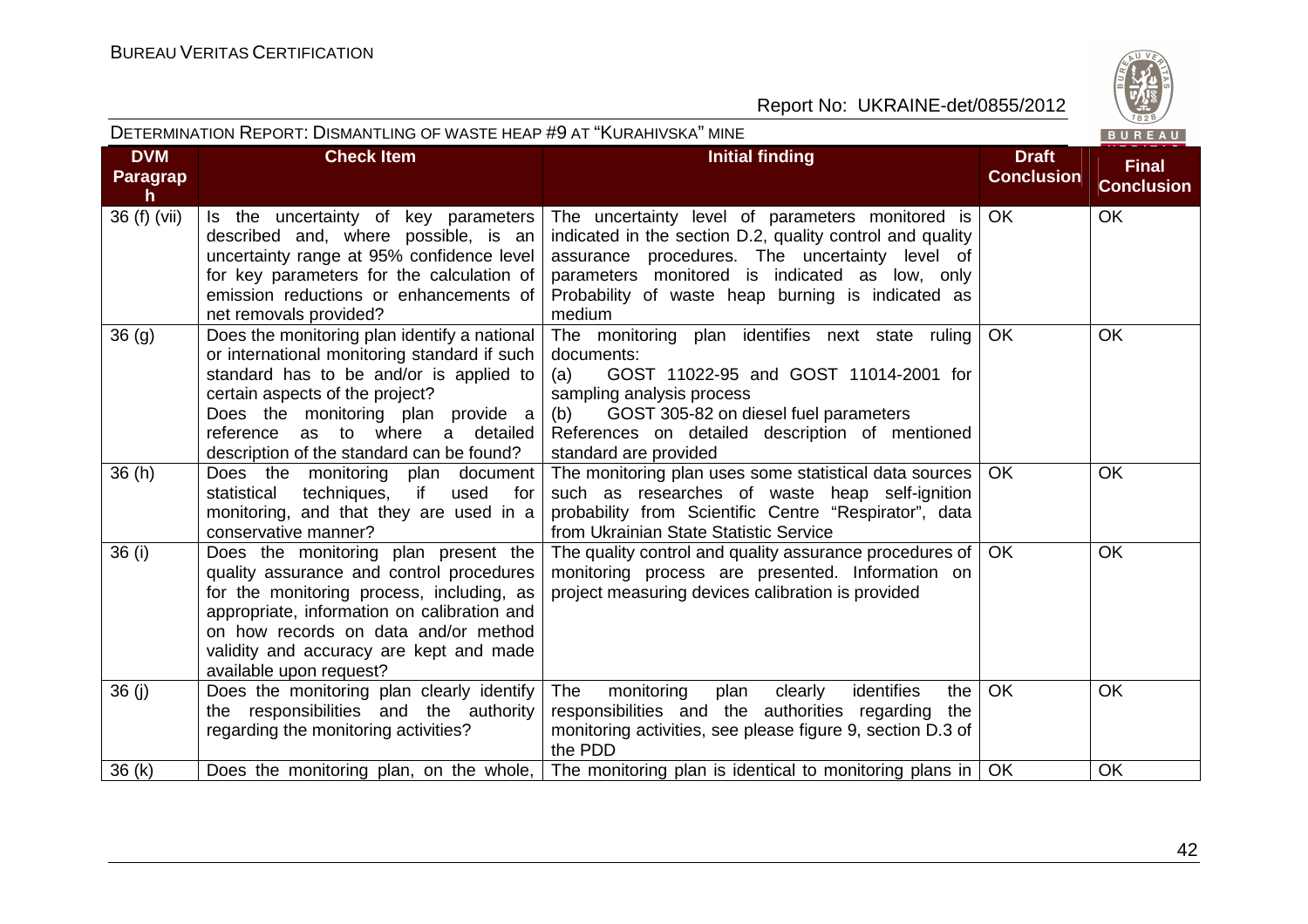|                              | DETERMINATION REPORT: DISMANTLING OF WASTE HEAP #9 AT "KURAHIVSKA" MINE                                                                                                                                                                                                                                                                             |                                                                                                                                                                                                                                                                                                                |                                   | BUREAU                            |
|------------------------------|-----------------------------------------------------------------------------------------------------------------------------------------------------------------------------------------------------------------------------------------------------------------------------------------------------------------------------------------------------|----------------------------------------------------------------------------------------------------------------------------------------------------------------------------------------------------------------------------------------------------------------------------------------------------------------|-----------------------------------|-----------------------------------|
| <b>DVM</b><br>Paragrap<br>h. | <b>Check Item</b>                                                                                                                                                                                                                                                                                                                                   | <b>Initial finding</b>                                                                                                                                                                                                                                                                                         | <b>Draft</b><br><b>Conclusion</b> | <b>Final</b><br><b>Conclusion</b> |
|                              | reflect<br>good<br>monitoring<br>practices<br>appropriate to the project type?<br>If it is a JI LULUCF project, is the good<br>practice guidance developed by IPCC<br>applied?                                                                                                                                                                      | JI projects implemented at SIA "Antracit", SIA "Monolit",<br>"Temp" LLC etc, determined by Global Carbon B.V.                                                                                                                                                                                                  |                                   |                                   |
| 36 (I)                       | Does the monitoring plan provide, in<br>tabular form, a complete compilation of the<br>data that need to be collected for its<br>application, including<br>data that are<br>measured or sampled and data that are<br>collected from other sources but not<br>including data that are calculated with<br>equations?                                  | The monitoring plan provides in tabular form a<br>complete compilation of the data collected and required<br>for emission reduction calculation, including data that<br>are measured or sampled and data that are collected<br>from other sources but not including data that are<br>calculated with equations | <b>OK</b>                         | OK                                |
| 36(m)                        | Does the monitoring plan indicate that the<br>data monitored and required for verification<br>are to be kept for two years after the last<br>transfer of ERUs for the project?                                                                                                                                                                      | The monitoring plan indicates that data monitored and<br>required for ERUs calculation will be kept two years<br>after the last ERUs transfer<br>CAR14<br>Please add reference on relevant order describing data<br>collecting and keeping procedures                                                          | CAR14                             | OK                                |
| 37                           | If selected elements or combinations of<br><b>CDM</b><br>methodologies<br>approved<br>or <sub>l</sub><br>methodological<br>tools<br>are<br>used<br>for<br>establishing the monitoring plan, are the<br>selected elements or combination, together<br>with elements supplementary developed by<br>the project participants in line with 36<br>above? | Selected<br><b>CDM</b><br>of<br>elements<br>methodology<br>ACM0009, Version 4.0.0 was used for leakages<br>estimations in line within the section 36 above                                                                                                                                                     | OK                                | <b>OK</b>                         |
|                              | Approved CDM methodology approach only_Paragraphs 38(a) - 38(d)_Not applicable                                                                                                                                                                                                                                                                      | Applicable to both JI specific approach and approved CDM methodology approach_Paragraph 39_Not applicable                                                                                                                                                                                                      |                                   |                                   |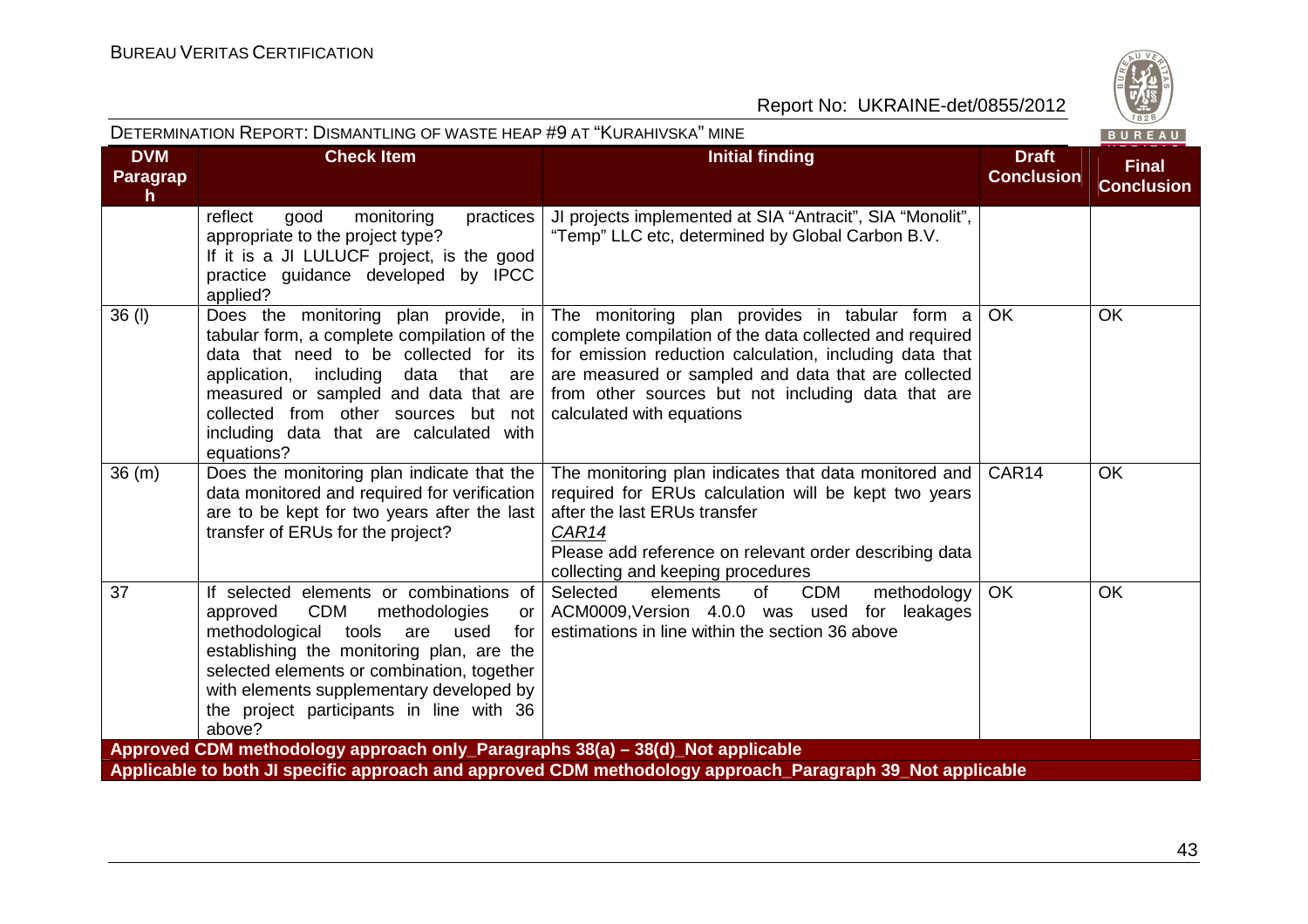

| DETERMINATION REPORT: DISMANTLING OF WASTE HEAP #9 AT "KURAHIVSKA" MINE |                                                                                                                                                                                                                                                                                                                                                                                                        |                                                                                                                                                                                                                                                                                                                                                                                                                                                                                                                                                                                                                                                                                               |                                   | BUREAU                            |
|-------------------------------------------------------------------------|--------------------------------------------------------------------------------------------------------------------------------------------------------------------------------------------------------------------------------------------------------------------------------------------------------------------------------------------------------------------------------------------------------|-----------------------------------------------------------------------------------------------------------------------------------------------------------------------------------------------------------------------------------------------------------------------------------------------------------------------------------------------------------------------------------------------------------------------------------------------------------------------------------------------------------------------------------------------------------------------------------------------------------------------------------------------------------------------------------------------|-----------------------------------|-----------------------------------|
| <b>DVM</b><br><b>Paragrap</b><br>h.                                     | <b>Check Item</b>                                                                                                                                                                                                                                                                                                                                                                                      | <b>Initial finding</b>                                                                                                                                                                                                                                                                                                                                                                                                                                                                                                                                                                                                                                                                        | <b>Draft</b><br><b>Conclusion</b> | <b>Final</b><br><b>Conclusion</b> |
| Leakage                                                                 |                                                                                                                                                                                                                                                                                                                                                                                                        |                                                                                                                                                                                                                                                                                                                                                                                                                                                                                                                                                                                                                                                                                               |                                   |                                   |
|                                                                         | JI specific approach only                                                                                                                                                                                                                                                                                                                                                                              |                                                                                                                                                                                                                                                                                                                                                                                                                                                                                                                                                                                                                                                                                               |                                   |                                   |
| 40 (a)                                                                  | Does the PDD appropriately describe an<br>assessment of the potential leakage of the<br>project and appropriately explain which<br>sources of leakage are to be calculated<br>and which can be neglected?                                                                                                                                                                                              | The PDD appropriately describe an assessment of<br>project leakages and explain which sources of leakage<br>are to be calculated or to be neglected                                                                                                                                                                                                                                                                                                                                                                                                                                                                                                                                           | OK.                               | OK                                |
| 40 (b)                                                                  | ex ante estimate of leakage?                                                                                                                                                                                                                                                                                                                                                                           | Does the PDD provide a procedure for an $\vert$ The procedure of ex ante leakages estimates are $\vert$<br>provided in the PDD                                                                                                                                                                                                                                                                                                                                                                                                                                                                                                                                                                | <b>OK</b>                         | <b>OK</b>                         |
|                                                                         | Approved CDM methodology approach only_Paragraph 41_Not applicable                                                                                                                                                                                                                                                                                                                                     |                                                                                                                                                                                                                                                                                                                                                                                                                                                                                                                                                                                                                                                                                               |                                   |                                   |
|                                                                         | <b>Estimation of emission reductions or enhancements of net removals</b>                                                                                                                                                                                                                                                                                                                               |                                                                                                                                                                                                                                                                                                                                                                                                                                                                                                                                                                                                                                                                                               |                                   |                                   |
| 42                                                                      | following approaches it chooses?<br>(a) Assessment of emissions or net<br>removals in the baseline scenario and in<br>the project scenario<br>(b) Direct assessment of emission<br>reductions                                                                                                                                                                                                          | Does the PDD indicate which of the The PDD indicates that assessment of emissions in the<br>baseline scenario and in the project scenario was<br>chosen                                                                                                                                                                                                                                                                                                                                                                                                                                                                                                                                       | OK.                               | <b>OK</b>                         |
| 43                                                                      | If the approach (a) in 42 is chosen, does<br>the PDD provide ex ante estimates of:<br>(a) Emissions or net removals for the<br>project scenario (within the<br>project<br>boundary)?<br>(b) Leakage, as applicable?<br>(c) Emissions or net removals for the<br>baseline scenario (within the project<br>boundary)?<br>(d) Emission reductions or enhancements<br>of net removals adjusted by leakage? | The PDD provides ex ante estimates for period<br>a) Emissions or net removals for the project scenario (within<br>the project boundary), which are 35 889 tonnes of CO2eq for<br>period 05/05/2008-31/12/2012 and 44 502 tonnes of CO2eq<br>for period 01/01/2013-31/12/2018;<br>(b) Leakage, as applicable, which are -504 369 tonnes of<br>CO2eq for period 05/05/2008-31/12/2012 and -615 000<br>tonnes of CO2eq for period 01/01/2013-31/12/2018;<br>(c) Emissions or net removals for the baseline scenario<br>(within the project boundary), which are 1 841 717 tonnes of<br>CO2eq for period 05/05/2008-31/12/2012 and 2 268 108<br>tonnes of CO2eq for period 01/01/2013-31/12/2018; | CAR15                             | OK                                |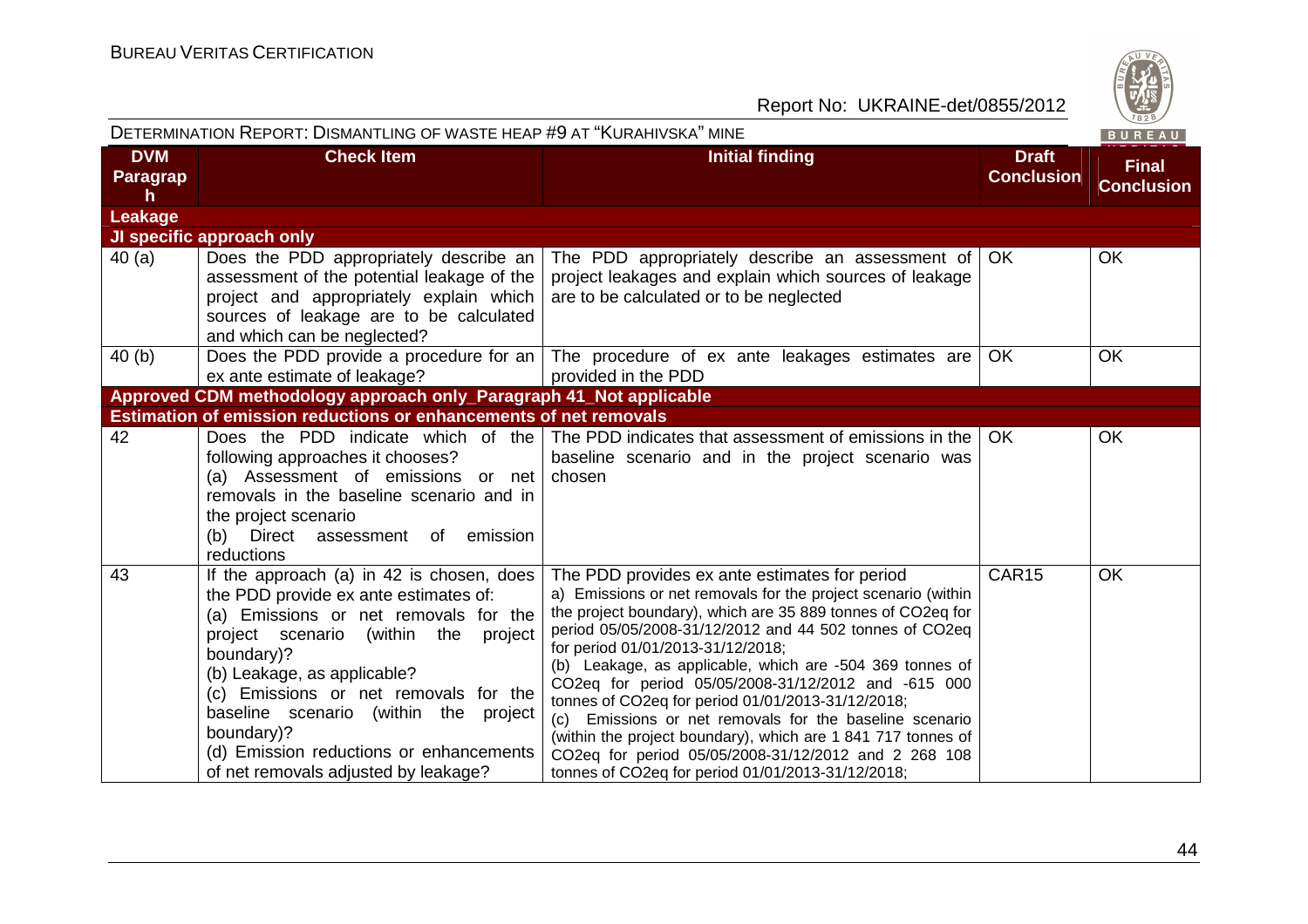

| DETERMINATION REPORT: DISMANTLING OF WASTE HEAP #9 AT "KURAHIVSKA" MINE<br>BUREAU |                                                                                                                                                                                                                                                                                                                                                                                                                                                                                                      |                                                                                                                                                                                                                                                                                                                                                                                                                                                                                                                                                                                                                 |                                   |                                   |
|-----------------------------------------------------------------------------------|------------------------------------------------------------------------------------------------------------------------------------------------------------------------------------------------------------------------------------------------------------------------------------------------------------------------------------------------------------------------------------------------------------------------------------------------------------------------------------------------------|-----------------------------------------------------------------------------------------------------------------------------------------------------------------------------------------------------------------------------------------------------------------------------------------------------------------------------------------------------------------------------------------------------------------------------------------------------------------------------------------------------------------------------------------------------------------------------------------------------------------|-----------------------------------|-----------------------------------|
| <b>DVM</b><br>Paragrap<br>h                                                       | <b>Check Item</b>                                                                                                                                                                                                                                                                                                                                                                                                                                                                                    | <b>Initial finding</b>                                                                                                                                                                                                                                                                                                                                                                                                                                                                                                                                                                                          | <b>Draft</b><br><b>Conclusion</b> | <b>Final</b><br><b>Conclusion</b> |
|                                                                                   |                                                                                                                                                                                                                                                                                                                                                                                                                                                                                                      | Emission reductions or enhancements of net removals<br>(d)<br>adjusted by leakage (based on (a)-(c) above), which are 2<br>310 197 tonnes of CO2eq for period 05/05/2008-31/12/2012<br>and 2 839 206 tonnes of CO2eq for period 01/01/2013-<br>31/12/2018.<br>CAR <sub>15</sub><br>Please correctly indicates value of leakages in 2013-<br>2018 years                                                                                                                                                                                                                                                          |                                   |                                   |
| 44                                                                                | If the approach (b) in 42 is chosen, does<br>the PDD provide ex ante estimates of:<br>(a) Emission reductions or enhancements<br>of net removals (within the project<br>boundary)?<br>(b) Leakage, as applicable?<br>(c) Emission reductions or enhancements<br>of net removals adjusted by leakage?                                                                                                                                                                                                 | The approach 42(a) was chosen                                                                                                                                                                                                                                                                                                                                                                                                                                                                                                                                                                                   | <b>OK</b>                         | <b>OK</b>                         |
| 45                                                                                | For both approaches in 42<br>(a) Are the estimates in 43 or 44 given:<br>(i) On a periodic basis?<br>(ii) At least from the beginning until the<br>end of the crediting period?<br>(iii) On a source-by-source/sink-by-sink<br>basis?<br>(iv) For each GHG?<br>(v) In tones of CO2 equivalent, using<br>global warming potentials defined by<br>decision 2/CP.3 or as subsequently<br>revised in accordance with Article 5 of the<br>Kyoto Protocol?<br>(b) Are the formula used for calculating the | a) The estimates are given on<br>(i) on a yearly basis<br>(ii) from 05/05/2008 till 31/12/2018<br>(iii) On a source-by-source/sink-by-sink basis<br>- for each GHG, which are CH4 and CO2<br>- in tonnes of CO2 equivalent<br>- using global warming potentials defined by decision<br>2/CP.3<br>(b) The formula used for calculating in 43 is consistent<br>throughout the PDD<br>(c) The key factors influencing the baseline emissions<br>and the activity level of the project and the emissions<br>as well as risks associated with the project were taken<br>into account for calculating estimates in 43 | <b>OK</b>                         | OK                                |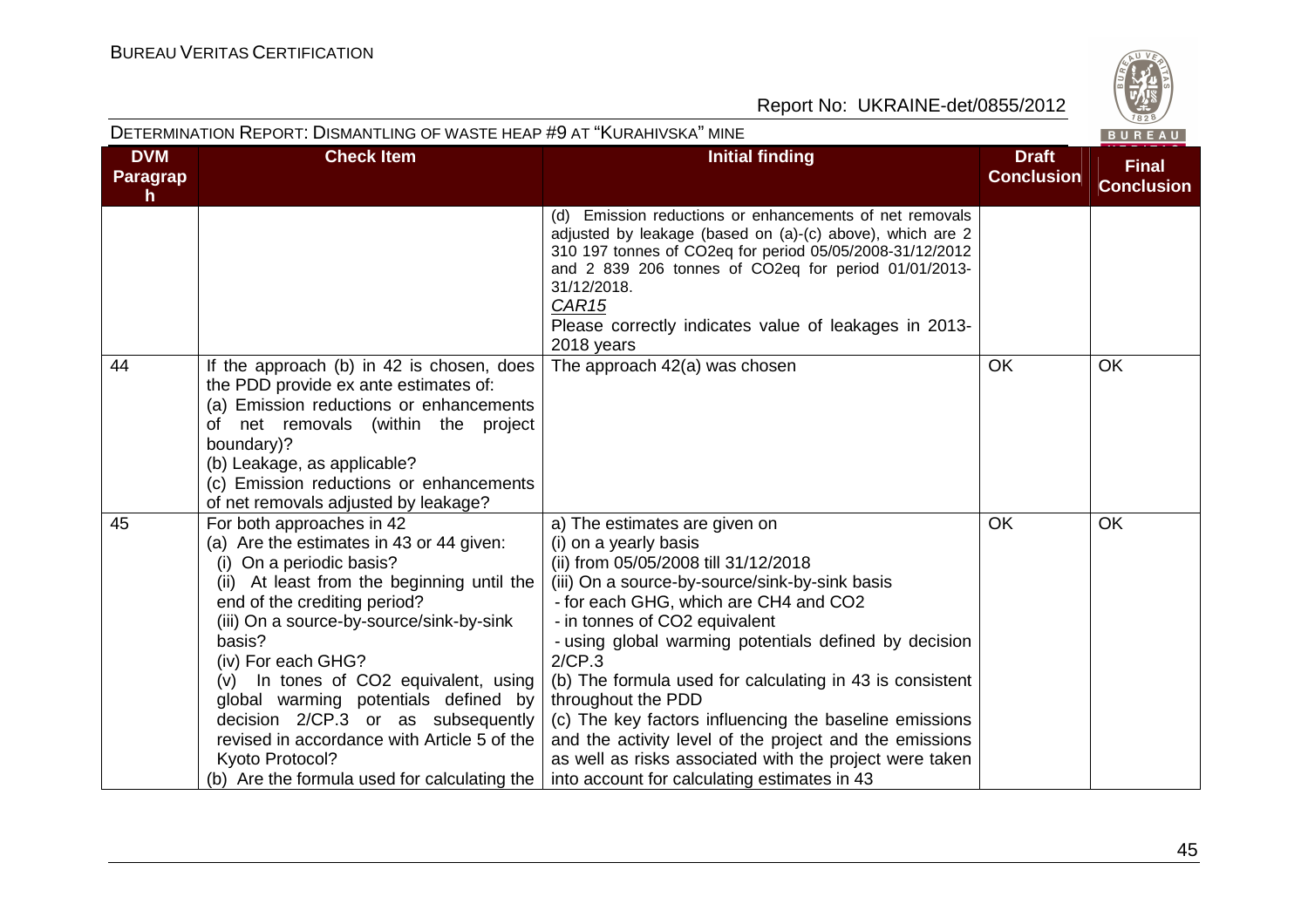

|                                              | DETERMINATION REPORT: DISMANTLING OF WASTE HEAP #9 AT "KURAHIVSKA" MINE                                                                                                                                                                                                                                                                                                                                                                                                                                                                                                                                                                                                                                                                                                                                                                                                                                                                                                                                                                                                                                                                                                                                   |                                                                                                                                                                                                                                                                                                                                                                                                                                                                                                                                                                                                                                                                                                                                                       |                                   | BUREAU                            |
|----------------------------------------------|-----------------------------------------------------------------------------------------------------------------------------------------------------------------------------------------------------------------------------------------------------------------------------------------------------------------------------------------------------------------------------------------------------------------------------------------------------------------------------------------------------------------------------------------------------------------------------------------------------------------------------------------------------------------------------------------------------------------------------------------------------------------------------------------------------------------------------------------------------------------------------------------------------------------------------------------------------------------------------------------------------------------------------------------------------------------------------------------------------------------------------------------------------------------------------------------------------------|-------------------------------------------------------------------------------------------------------------------------------------------------------------------------------------------------------------------------------------------------------------------------------------------------------------------------------------------------------------------------------------------------------------------------------------------------------------------------------------------------------------------------------------------------------------------------------------------------------------------------------------------------------------------------------------------------------------------------------------------------------|-----------------------------------|-----------------------------------|
| <b>DVM</b><br><b>Paragrap</b><br>$\mathbf h$ | <b>Check Item</b>                                                                                                                                                                                                                                                                                                                                                                                                                                                                                                                                                                                                                                                                                                                                                                                                                                                                                                                                                                                                                                                                                                                                                                                         | <b>Initial finding</b>                                                                                                                                                                                                                                                                                                                                                                                                                                                                                                                                                                                                                                                                                                                                | <b>Draft</b><br><b>Conclusion</b> | <b>Final</b><br><b>Conclusion</b> |
|                                              | estimates in 43 or 44 consistent throughout<br>the PDD?<br>(c) For calculating estimates in 43 or 44,<br>are key factors influencing the baseline<br>emissions or removals and the activity<br>level of the project and the emissions or<br>net removals as well as risks associated<br>with the project taken into account, as<br>appropriate?<br>(d) Are data sources used for calculating<br>the estimates in 43 or 44 clearly identified,<br>reliable and transparent?<br>(e) Are emission factors (including default<br>emission factors) if used for calculating the<br>estimates in 43 or 44 selected by carefully<br>balancing accuracy and reasonableness,<br>and appropriately justified of the choice?<br>(f) Is the estimation in 43 or 44 based on<br>conservative assumptions and the most<br>plausible scenarios in a transparent<br>manner?<br>(q)<br>Are the estimates in 43 or 44<br>consistent throughout the PDD?<br>Is the annual average of estimated<br>(h)<br>emission reductions or enhancements of<br>net removals calculated by dividing the<br>total estimated emission reductions or<br>enhancements of net removals over the<br>crediting period by the total months of the | (d) The data sources used for calculating the estimates<br>in 43 are clearly identified, reliable and transparent.<br>(e) emission factors used for calculations in 43 are in<br>line with National GHG Inventory Report approved by<br><b>Ukrainian DFP</b><br>(f) The estimations in 43 are based on conservative<br>assumptions and the most plausible scenarios in a<br>transparent manner<br>(g) the estimates in 43 are consistent throughout the<br><b>PDD</b><br>(h) the annual average value of estimated emission<br>reductions is calculated by dividing the total estimated<br>emission reductions or enhancements of net removals<br>over the crediting period by the total months of the<br>crediting period and multiplying by twelve. |                                   |                                   |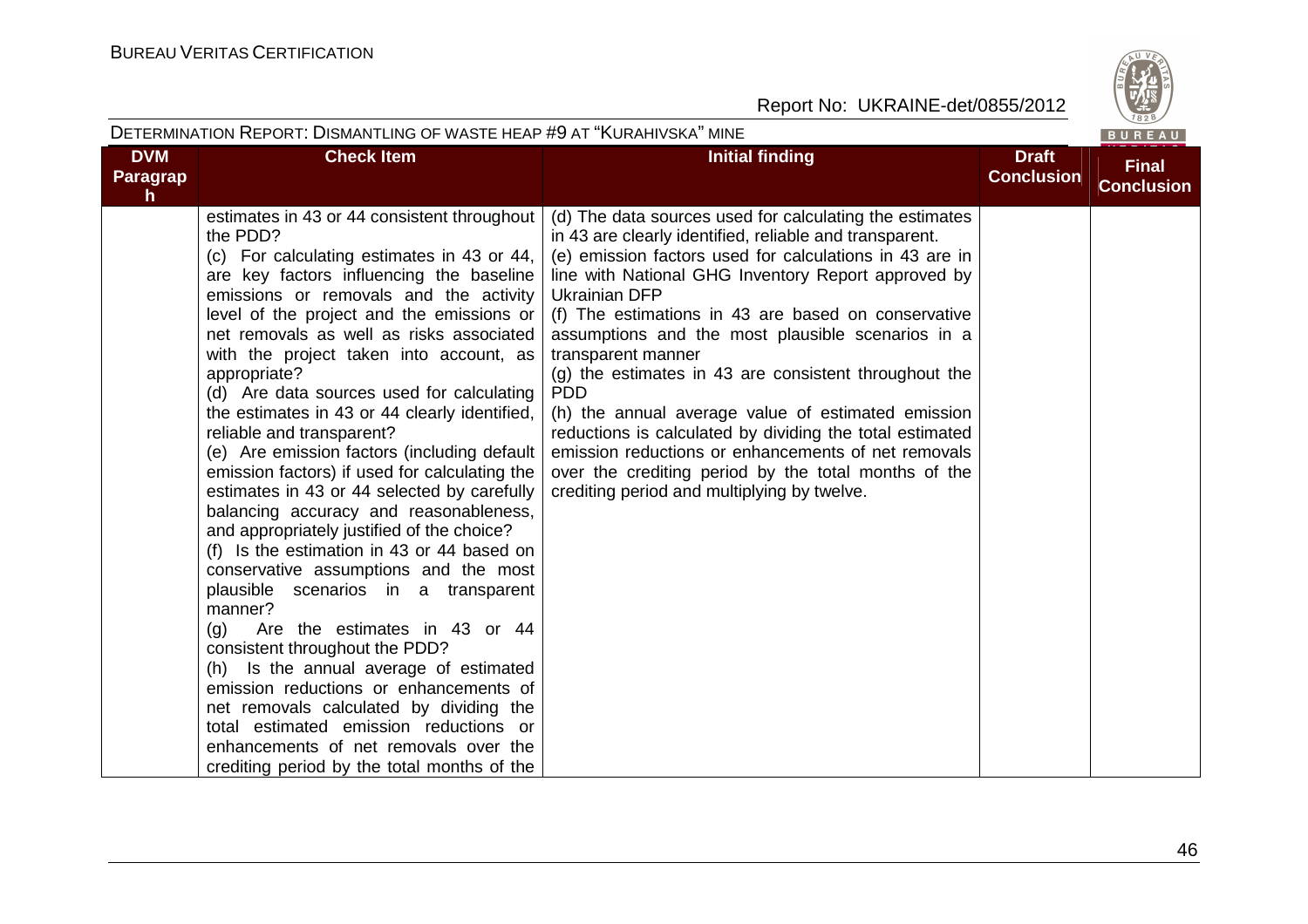| <b>DETERMINATION REPORT: DISMANTLING OF WASTE HEAP #9 AT "KURAHIVSKA" MINE</b><br>BUREAU |                                                                                                                                                                                                                                                                                                                                                                       |                                                                                                                                                                                                    |                                   |                                   |  |  |
|------------------------------------------------------------------------------------------|-----------------------------------------------------------------------------------------------------------------------------------------------------------------------------------------------------------------------------------------------------------------------------------------------------------------------------------------------------------------------|----------------------------------------------------------------------------------------------------------------------------------------------------------------------------------------------------|-----------------------------------|-----------------------------------|--|--|
| <b>DVM</b><br><b>Paragrap</b><br>h                                                       | <b>Check Item</b>                                                                                                                                                                                                                                                                                                                                                     | <b>Initial finding</b>                                                                                                                                                                             | <b>Draft</b><br><b>Conclusion</b> | <b>Final</b><br><b>Conclusion</b> |  |  |
|                                                                                          | crediting period and multiplying by twelve?                                                                                                                                                                                                                                                                                                                           |                                                                                                                                                                                                    |                                   |                                   |  |  |
| 46                                                                                       | If the calculation of the baseline emissions<br>or<br>net removals is to be performed ex post,<br>does the PDD include an illustrative ex<br>emissions<br>removals<br>ante<br>or<br>net<br>calculation?                                                                                                                                                               | PDD contains ex-post calculations for 2008-2011<br>years. Ex-ante calculations is provided for 2012 year                                                                                           | OK.                               | <b>OK</b>                         |  |  |
|                                                                                          | Approved CDM methodology approach only_Paragraphs 47(a) - 47(b)_Not applicable                                                                                                                                                                                                                                                                                        |                                                                                                                                                                                                    |                                   |                                   |  |  |
|                                                                                          | <b>Environmental impacts</b>                                                                                                                                                                                                                                                                                                                                          |                                                                                                                                                                                                    |                                   |                                   |  |  |
| 48(a)                                                                                    | <b>PDD</b><br><b>Does</b><br>the<br>list<br>attach<br>and<br>documentation on the analysis of the<br>environmental impacts of the project,<br>transboundary<br>including<br>impacts, in<br>accordance with procedures as determined<br>by the host Party?                                                                                                             | The PDD lists documentation on the project<br>environmental impact analysis in accordance with<br>actual Ukrainian legislation.                                                                    | OK.                               | OK                                |  |  |
| 48 (b)                                                                                   | If the analysis in 48 (a) indicates that the<br>environmental impacts are considered<br>significant by the project participants or the<br>host Party, does the PDD provide<br>conclusion and all references to supporting<br>documentation of an environmental impact<br>assessment undertaken in accordance with<br>the procedures as required by the host<br>Party? | The analysis mentioned in 48(a) indicates that impact<br>on air is significant. Assessment of impact on the<br>environment under the laws of Ukraine was held for the<br>proposed project in 2008. | <b>OK</b>                         | <b>OK</b>                         |  |  |
|                                                                                          | <b>Stakeholder consultation</b>                                                                                                                                                                                                                                                                                                                                       |                                                                                                                                                                                                    |                                   |                                   |  |  |
| 49                                                                                       | If stakeholder consultation was undertaken<br>$\mathsf{I}$<br>accordance with the procedure as required<br>by the host Party, does the PDD provide:                                                                                                                                                                                                                   | Actual Ukraine legislation doesn't require public<br>information for JI project. Any comments from local<br>stakeholders are obtained. Comments will be collect<br>during determination process    | <b>OK</b>                         | OK                                |  |  |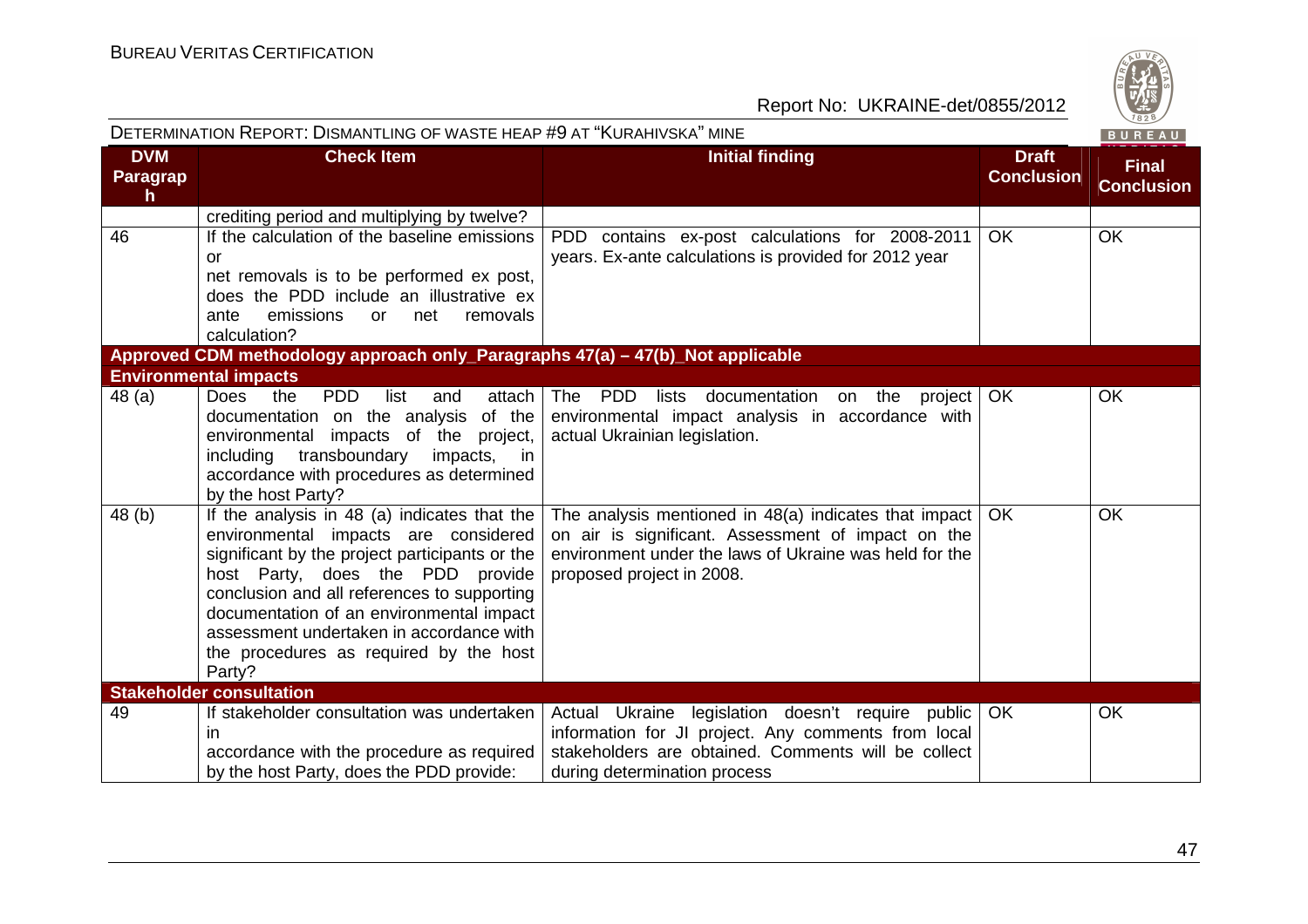

| DETERMINATION REPORT: DISMANTLING OF WASTE HEAP #9 AT "KURAHIVSKA" MINE<br>BUREAU                                                                                                                                                                                                                                          |                                                                                                                                                                                                                    |                 |                                   |                                   |  |  |  |
|----------------------------------------------------------------------------------------------------------------------------------------------------------------------------------------------------------------------------------------------------------------------------------------------------------------------------|--------------------------------------------------------------------------------------------------------------------------------------------------------------------------------------------------------------------|-----------------|-----------------------------------|-----------------------------------|--|--|--|
| <b>DVM</b><br>Paragrap<br><b>h</b>                                                                                                                                                                                                                                                                                         | <b>Check Item</b>                                                                                                                                                                                                  | Initial finding | <b>Draft</b><br><b>Conclusion</b> | <b>Final</b><br><b>Conclusion</b> |  |  |  |
|                                                                                                                                                                                                                                                                                                                            | A list of stakeholders from whom<br>(a)<br>comments on the projects have been<br>received, if any?<br>(b) The nature of the comments?<br>(c) A description on whether and how the<br>comments have been addressed? |                 |                                   |                                   |  |  |  |
| Determination regarding small-scale projects (additional elements for assessment)_Paragraphs 50 - 57_Not applicable<br>Determination regarding land use, land-use change and forestry projects _Paragraphs 58 - 64(d)_Not applicable<br>Determination regarding programmes of activities_Paragraphs 66 - 73_Not applicable |                                                                                                                                                                                                                    |                 |                                   |                                   |  |  |  |

#### **Table 2 Resolution of Corrective Action and Clarification Requests**

| report clarifications and<br><b>Draft</b><br>corrective  <br>action requests by validation team                                            | Ref. to<br>checklist<br>question<br>in table 1 | <b>Summary</b><br>response                                                                                                                                                                                                      | <b>of</b> | project | participant | Determination team conclusion |
|--------------------------------------------------------------------------------------------------------------------------------------------|------------------------------------------------|---------------------------------------------------------------------------------------------------------------------------------------------------------------------------------------------------------------------------------|-----------|---------|-------------|-------------------------------|
| CAR01<br>Please<br>add<br>data<br>subcontractors<br>of<br>on.<br>"Krasnoperekopsky glass factory" Ltd involved to<br>the project activity. |                                                | "Stulnevskyy Granite Quarry" Ltd. is the<br>contractor of waste heap sorting and<br>dismantling. Contract for work #83<br>from 10/03/08 between "Stulnevskyy<br>Granite Quarry" Ltd and<br>"Krasnoperekopsky glass factory" Ltd |           |         |             | The issue is closed           |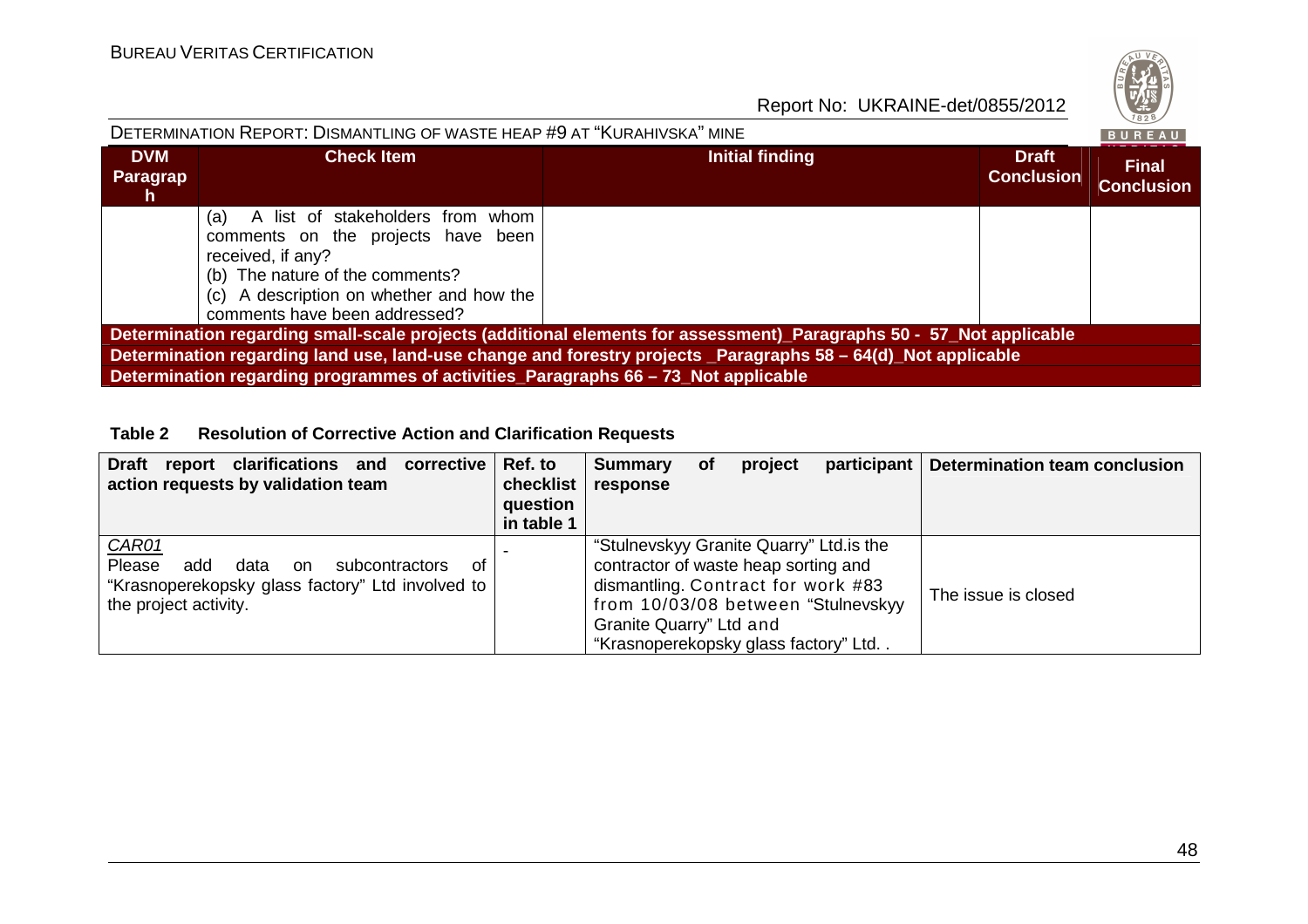

| DETERMINATION REPORT: DISMANTLING OF WASTE HEAP #9 AT "KURAHIVSKA" MINE<br>BUREAU                                                                                                                                                                                                                                                                                                                                                                                            |    |                                                                                                                                                                                                                                                                                                                                                                                                   |                     |                |  |
|------------------------------------------------------------------------------------------------------------------------------------------------------------------------------------------------------------------------------------------------------------------------------------------------------------------------------------------------------------------------------------------------------------------------------------------------------------------------------|----|---------------------------------------------------------------------------------------------------------------------------------------------------------------------------------------------------------------------------------------------------------------------------------------------------------------------------------------------------------------------------------------------------|---------------------|----------------|--|
| <b>CAR02</b><br>Please add history of waste heaps dismantled in<br>project frames. According to "Моделювання<br>температурного поля згасаючих териконів,<br>В.В. Попович, А.Д. Кузик, канд. фіз.-мат. наук,<br>доцент, О.О. Карабин, канд. фіз.-мат. наук,<br>доцент, О.Ю. Чмир, канд. фіз.-мат. наук<br>(Львівський державний університет безпеки<br><i>життедіяльності)</i> " time of waste heap burning<br>is about 15-20 years after finishing of waste heap<br>mantling |    | The beginning of waste heap dumping -<br>1947 year, the end - 1979. Concerning<br>duration of burning waste heaps, it is still<br>controversial subject. In the literature<br>there are numbers from 5 to 50 years. In<br>terms of the project, an important matter<br>is the time of waste heap ignition.<br>However, in this project waste heaps that<br>are being dismantled were not burning. | The issue is closed | <b>VERITAS</b> |  |
| CAR03<br>Please correct location district of proposed project                                                                                                                                                                                                                                                                                                                                                                                                                |    | The location of the proposed project is<br>provided in PDD.                                                                                                                                                                                                                                                                                                                                       | The issue is closed |                |  |
| CAR04<br>Please clarify source of project geographical data                                                                                                                                                                                                                                                                                                                                                                                                                  |    | Source of geographic coordinates -<br>program Google - Earth, version 6.0.                                                                                                                                                                                                                                                                                                                        | The issue is closed |                |  |
| <b>CAR05</b><br>Please provide written project approvals from the<br>both Parties Involved                                                                                                                                                                                                                                                                                                                                                                                   | 19 | Project approvals will be provided to AIE<br>after the Determination Report<br>submission to the DFPs of Parties<br>Involved                                                                                                                                                                                                                                                                      | Pending             |                |  |
| CAR06<br>Please provide more detailed description of<br>barriers for scenario 3. Wastes of coal production<br>uses for concrete production.                                                                                                                                                                                                                                                                                                                                  | 23 | An additional obstacle to the use of this<br>waste heap as building materials is that it<br>has high carbon content, therefore it<br>leads to lower quality of products. In<br>addition, the technology of building<br>materials requires fine grinding, therefore<br>results in additional energy costs.                                                                                         | The issue is closed |                |  |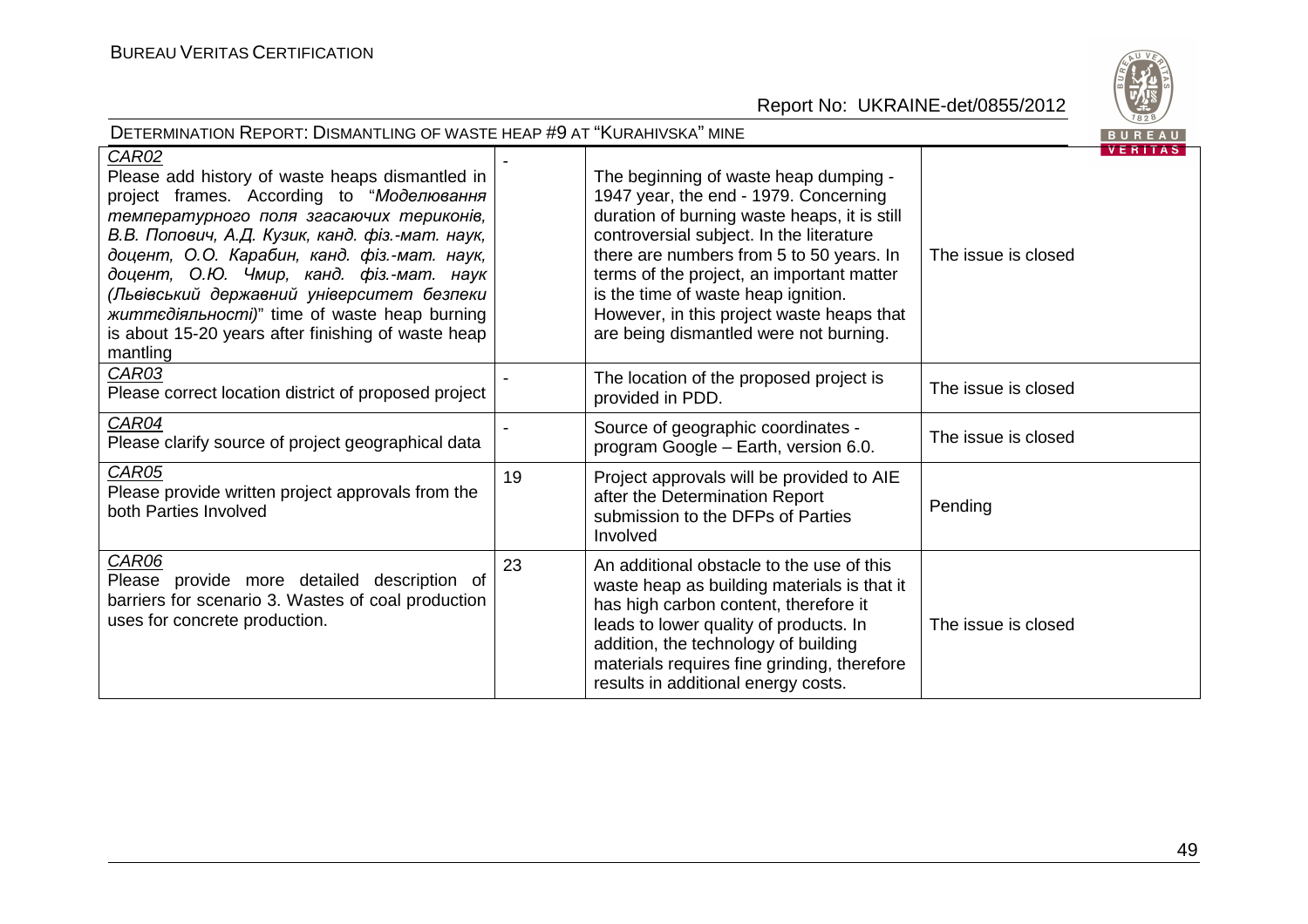

| <b>DETERMINATION REPORT: DISMANTLING OF WASTE HEAP #9 AT "KURAHIVSKA" MINE</b><br>BUREAU                                                                                                                             |       |                                                                                                                                                                                                                                                                                                                                                                           |                     |                |
|----------------------------------------------------------------------------------------------------------------------------------------------------------------------------------------------------------------------|-------|---------------------------------------------------------------------------------------------------------------------------------------------------------------------------------------------------------------------------------------------------------------------------------------------------------------------------------------------------------------------------|---------------------|----------------|
| CAR07<br>Please provide analysis of the two next scenarios:<br>(c) process of empty rock mass dumping to<br>empty mines' caves<br>forestation of waste heap with usage of green<br>mass as source of CO2 enhancement | 23    | Concerning these two proposed<br>scenarios can say the following:<br>-inverse filling rock in the mine is<br>progressive, but highly expensive<br>method, compared to dumping rocks into<br>piles.                                                                                                                                                                        |                     | <b>VERITAS</b> |
|                                                                                                                                                                                                                      |       | -afforestation is possible only under<br>complete burnup of coal in waste heaps.<br>The probability of waste heaps ignition in<br>Donetsk region is very high (0.83%<br>according to the research of the<br>Respirator Institute).As the result, we can<br>not consider the afforestation on burning<br>heaps, which are considered in the<br>project, as an alternative. | The issue is closed |                |
| CAR08<br>Please correctly indicate name and the latest<br>version of CDM methodology ACM0009 ver.<br>4.0.0, which elements are used for leakages<br>estimation                                                       | 24    | Reference number is correctly indicated:<br>methodology ACM0009 version 4.0.0                                                                                                                                                                                                                                                                                             | The issue is closed |                |
| CAR09<br>Please correct baseline scenario in the section<br>B.3 (under the table 14)                                                                                                                                 | 32(a) | Baseline scenario was corrected                                                                                                                                                                                                                                                                                                                                           | The issue is closed |                |
| CAR <sub>10</sub><br>Please correctly indicate project operation lifetime                                                                                                                                            | 34(b) | Section C.2 "Expected operational lifetime<br>of the project": The life cycle of the project<br>will last from 05/05/2008 to 31/12/2015.<br>Thus, the project life cycle is 10 years 8<br>months (or 128 months).                                                                                                                                                         | The issue is closed |                |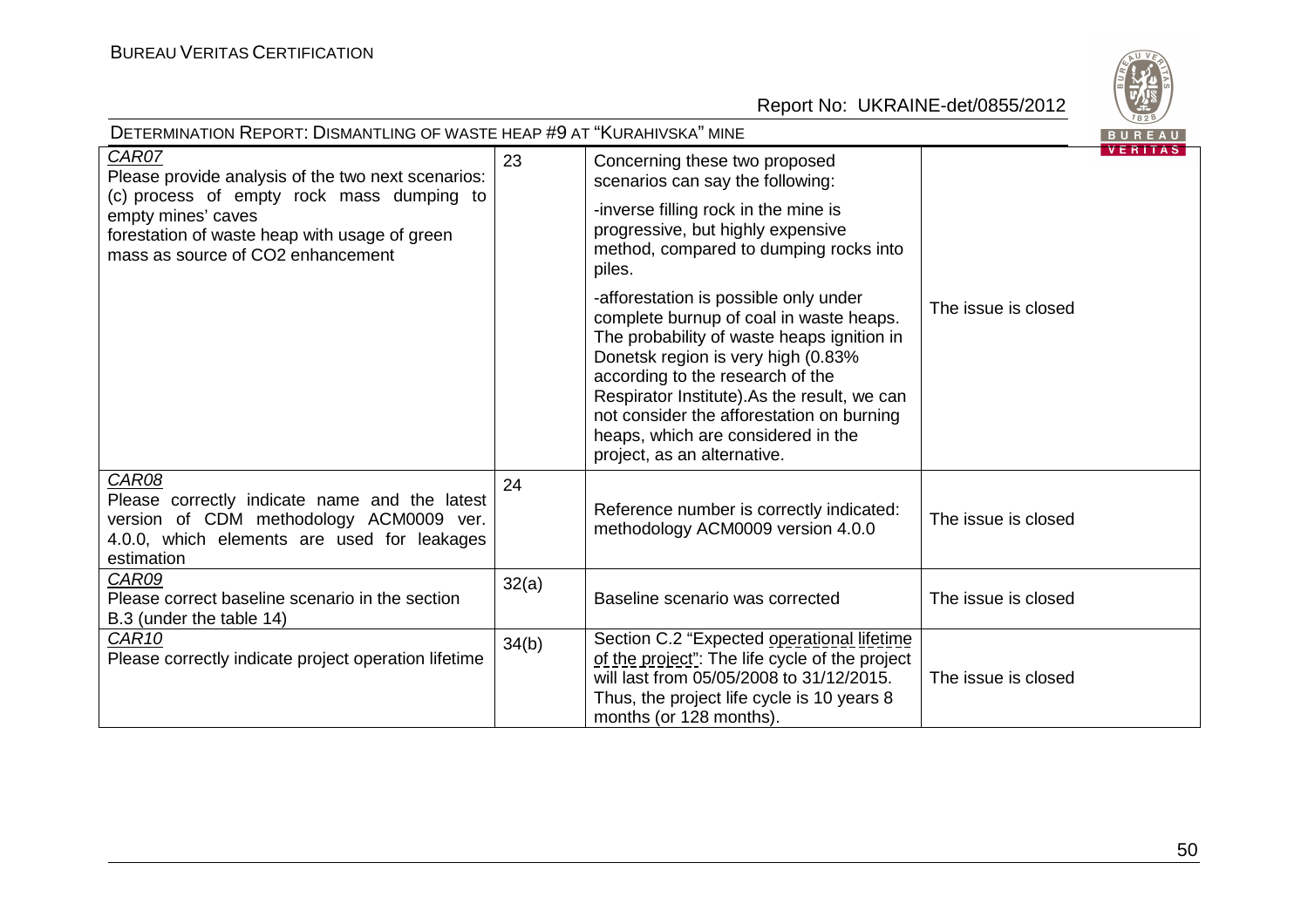

| DETERMINATION REPORT: DISMANTLING OF WASTE HEAP #9 AT "KURAHIVSKA" MINE                                                                                                                                                                                                                                                |                   |                                                                                                                                                                                                                                                                                                                                                                                                                                                                                                                                                                           |                     |                |
|------------------------------------------------------------------------------------------------------------------------------------------------------------------------------------------------------------------------------------------------------------------------------------------------------------------------|-------------------|---------------------------------------------------------------------------------------------------------------------------------------------------------------------------------------------------------------------------------------------------------------------------------------------------------------------------------------------------------------------------------------------------------------------------------------------------------------------------------------------------------------------------------------------------------------------------|---------------------|----------------|
| CAR11<br>Please provide to AIE documents, that describe<br>project key parameters, such as<br>sale invoices<br>consumed<br>on<br>coal<br>containing rock mass<br>invoices<br>delivered<br>sale<br><b>on</b><br>coal<br>concentrate<br>invoices on consumed diesel fuel<br>monthly acts on electric energy consumptions | 36 <sub>(b)</sub> | Appropriate documents will be provided to<br><b>AIE</b>                                                                                                                                                                                                                                                                                                                                                                                                                                                                                                                   | The issue is closed | <b>VERITAS</b> |
| <u>CAR12</u><br>Please add in the section D.1 sub-section<br>Measuring devices reference on Annex 3<br>contained data on project measuring equipment                                                                                                                                                                   | 36(e)             | Reference on Annex 3 «Monitoring plan»<br>contains data on project measuring<br>equipment.                                                                                                                                                                                                                                                                                                                                                                                                                                                                                | The issue is closed |                |
| CAR <sub>13</sub><br>Please add information how values of coal<br>concentrate will be crosschecked                                                                                                                                                                                                                     | 36(f)(v)          | Information how values of coal<br>concentrate will be crosschecked is<br>described in Section D.1.: To determine<br>this parameter the commercial data of<br>company are used. To confirm the<br>amount of coal checks and documents<br>from customers are used. Taken into<br>account and refers to the project activity<br>only product which delivered to the<br>customer. Weighing takes place on site<br>using certified scales. Regular cross-<br>inspections with customers are executed.<br>Information of summarized reports is<br>based on these delivery data. | The issue is closed |                |